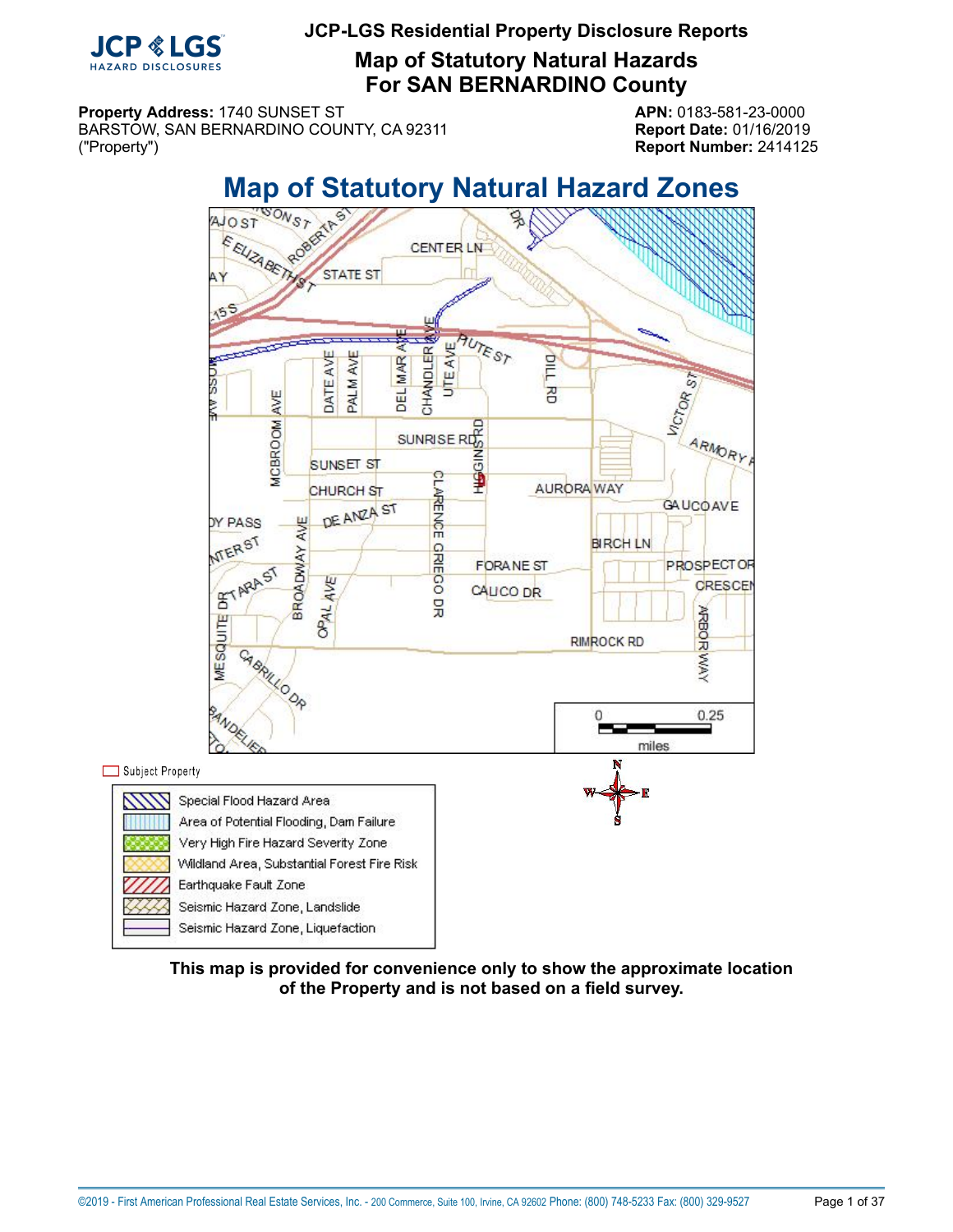

**Natural Hazard Disclosure (NHD) Report For SAN BERNARDINO County**

**Property Address:** 1740 SUNSET ST **APN:** 0183-581-23-0000 BARSTOW, SAN BERNARDINO COUNTY, CA 92311 **Report Date:** 01/16/2019 ("Property") **Report Number:** 2414125

# **Statutory Natural Hazard Disclosure ("NHD") Statement and Acknowledgment of Receipt**

<span id="page-1-0"></span>The seller and seller's agent(s) or a third-party consultant disclose the following information with the knowledge that even though this is not a warranty, prospective buyers may rely on this information in deciding whether and on what terms to purchase the Property. Seller hereby authorizes any agent(s) representing any principal(s) in this action to provide a copy of this statement to any person or entity in connection with any actual or anticipated sale of the Property.

The following are representations made by the seller and seller's agent(s) based on their knowledge and maps drawn by the state and federal governments. This information is a disclosure and is not intended to be part of any contract between the seller and buyer. THIS REAL PROPERTY LIES WITHIN THE FOLLOWING HAZARDOUS AREA(S):

**A SPECIAL FLOOD HAZARD AREA** (Any type Zone "A" or "V") designated by the Federal Emergency Management Agency

Yes No X Do not know and information not available from local jurisdiction

**AN AREA OF POTENTIAL FLOODING** shown on a dam failure inundation map pursuant to Section 8589.5 of the Government Code.

 $Yes  $\sim$  No X  $\sim$  Do not know and information not available from local jurisdiction$ 

**A VERY HIGH FIRE HAZARD SEVERITY ZONE** pursuant to Section 51178 or 51179 of the Government Code. The owner of this Property is subject to the maintenance requirements of Section 51182 of the Government Code.

Yes  $N<sub>0</sub> X$ 

**A WILDLAND AREA THAT MAY CONTAIN SUBSTANTIAL FOREST FIRE RISKS AND HAZARDS** pursuant to Section 4125 of the Public Resources Code. The owner of this Property is subject to the maintenance requirements of Section 4291 of the Public Resources Code. Additionally, it is not the state's responsibility to provide fire protection services to any building or structure located within the wildlands unless the Department of Forestry and Fire Protection has entered into a cooperative agreement with a local agency for those purposes pursuant to Section 4142 of the Public Resources Code.

Yes No **X** 

**AN EARTHQUAKE FAULT ZONE** pursuant to Section 2622 of the Public Resources Code.

 $Yes$  No  $X$ 

**A SEISMIC HAZARD ZONE** pursuant to Section 2696 of the Public Resources Code.

Yes (Landslide Zone) Yes (Liquefaction Zone)

No $\frac{\mathbf{M}}{2}$  Map not yet released by state  $\mathbf{X}$ 

THESE HAZARDS MAY LIMIT YOUR ABILITY TO DEVELOP THE REAL PROPERTY, TO OBTAIN INSURANCE, OR TO RECEIVE ASSISTANCE AFTER A<br>DISASTER. THE MAPS ON WHICH THESE DISCLOSURES ARE BASED ESTIMATE WHERE NATURAL HAZARDS EXIST. THEY AR PROFESSIONAL ADVICE REGARDING THOSE HAZARDS AND OTHER HAZARDS THAT MAY AFFECT THE PROPERTY.

| Signature of Seller(s)      | Date | Signature of Seller(s)      | Date |
|-----------------------------|------|-----------------------------|------|
| Signature of Seller's Agent | Date | Signature of Seller's Agent | Date |

Seller(s) and their agent(s) represent that the information herein is true and correct to the best of their knowledge as of the date signed by the transferor(s) and agent(s).

X Seller(s) and their agent(s) acknowledge that they have exercised good faith in the selection of a third-party report provider as required in Section 1103.7 of the Civil Code, and that the representations made in this Natural Hazard Disclosure Statement are based upon information provided by the independent third-party disclosure provider as a substituted disclosure pursuant to Section 1103.4 of the Civil Code. Neither seller(s) nor their agent(s) (1) has independently verified the information contained in this statement and Report or (2) is personally aware of any errors or inaccuracies in the information contained on the statement. This statement was prepared by the provider below:

Third-Party Disclosure Provider(s) FIRST AMERICAN PROFESSIONAL REAL ESTATE SERVICES, INC. OPERATING THROUGH ITS JCP-LGS DIVISION. Date 16 January 2019

Buyer represents that he or she has read and understands this document. Pursuant to Civil Code Section 1103.8, the representations made in this Natural Hazard Disclosure Statement do not constitute all of the seller(s) or agent's disclosure obligations in this transaction.

Signature of Buyer(s) Date Signature of Buyer(s) Date Date Date Date Signature of Buyer(s)

#### **BUYER(S) REPRESENTS ABOVE HE/SHE HAS RECEIVED, READ AND UNDERSTANDS THE COMPLETE JCP-LGS DISCLOSURE REPORT DELIVERED WITH THIS SUMMARY:**

- A. Additional Property-specific Statutory Disclosures: Former Military Ordnance Site, Commercial/Industrial Use Zone, Airport Influence Area, Airport Noise, San Francisco Bay Conservation and Development District Jurisdiction (in S.F. Bay counties only), California Energy Commission Duct Sealing Requirement, Notice of<br>Statewide Right to Farm, Notice of Mining Operations, Sex Offen
- B. Additional County and City Regulatory Determinations as applicable: Airports, Avalanche, Blow Sand, Coastal Zone, Dam/Levee Failure Inundation, Debris Flow, Erosion, Flood, Fault Zone, Fire, Groundwater, Landslide, Liquefaction, Methane Gas, Mines, Naturally Occurring Asbestos, Redevelopment Area, Right to Farm,
- Runoff Area, Seiche, Seismic Shaking, Seismic Ground Failure, Slope Stability, Soil Stability, Subsidence, TRPA, Tsunami.<br>C. General advisories: Methamphetamine Contamination, Mold, Radon, Endangered Species Act, Abandoned
- D. Additional Reports Enclosed if ordered: (1) PROPERTY TAX REPORT (includes state-required Notices of Mello-Roos and 1915 Bond Act Assessments, and<br>Notice of Supplemental Property Tax Bill, (2) ENVIRONMENTAL SCREENING R Wells). Enclosed if applicable: Local Addenda.
- E. Government Guides in Combined Booklet with Report. Refer to Booklet: (1) ENVIRONMENTAL HAZARDS: "A Guide for Homeowners, Buyers, Landlords and Tenants"; (2) EARTHQUAKE SAFETY: "The Homeowners Guide To Earthquake Safety" and included "RESIDENTIAL EARTHQUAKE HAZARDS REPORT FORM"; (3) LEAD-BASED PAINT: "Protect Your Family From Lead In Your Home"; (4) BRIEF GUIDE TO MOLD, MOISTURE AND YOUR HOME; (5) WHAT IS YOUR HOME ENERGY RATING? Government Guides are also available on the Company's "Electronic Bookshelf" at http://www.disclosures.com/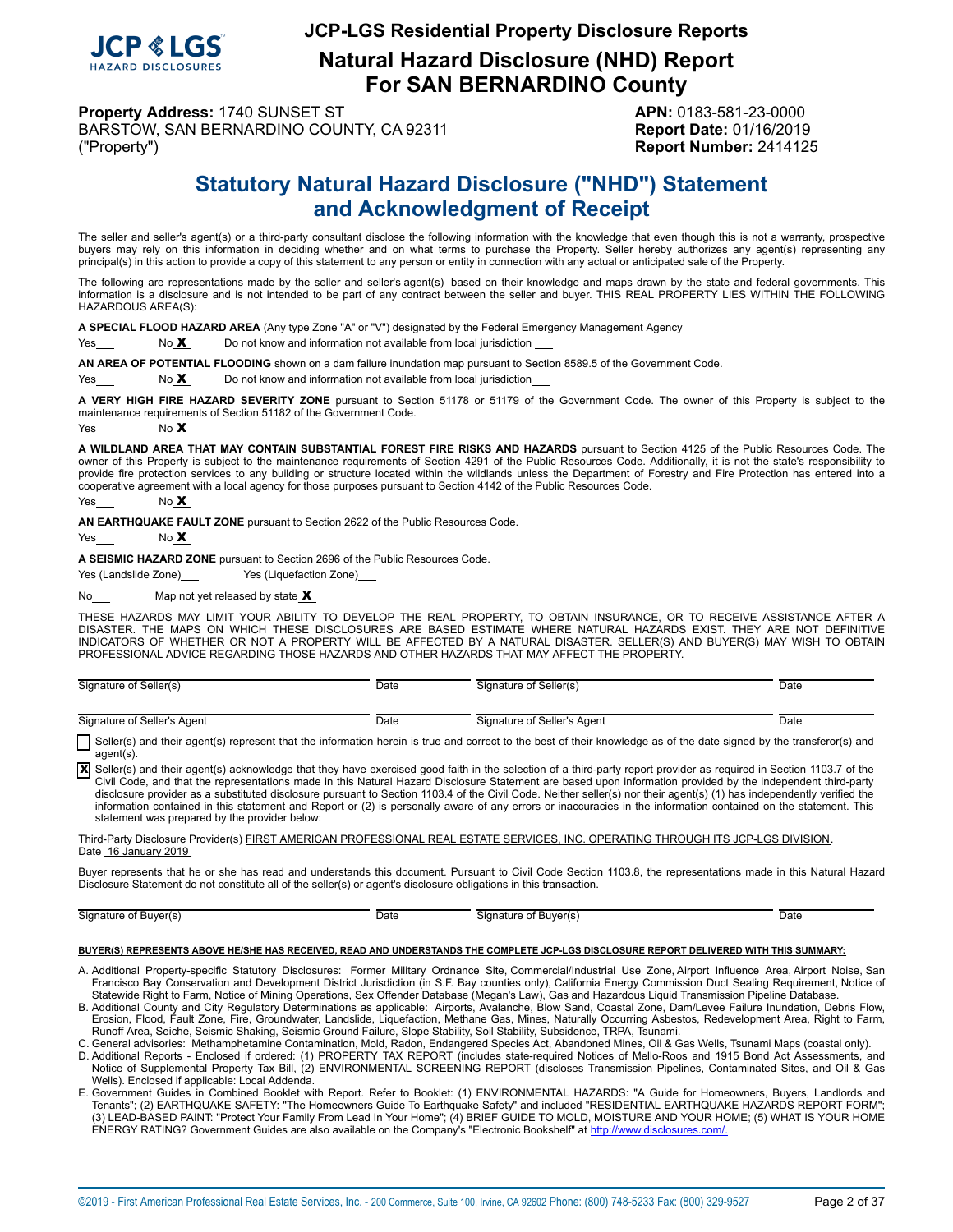

**For SAN BERNARDINO County**

**Property Address:** 1740 SUNSET ST<br>BARSTOW, SAN BERNARDINO COUNTY, CA 92311 **APN:** 0183-581-23-0000 BARSTOW, SAN BERNARDINO COUNTY, CA 92311 ("Property")

**Report Number: 2414125** 

# **Table of Contents**

<span id="page-2-0"></span>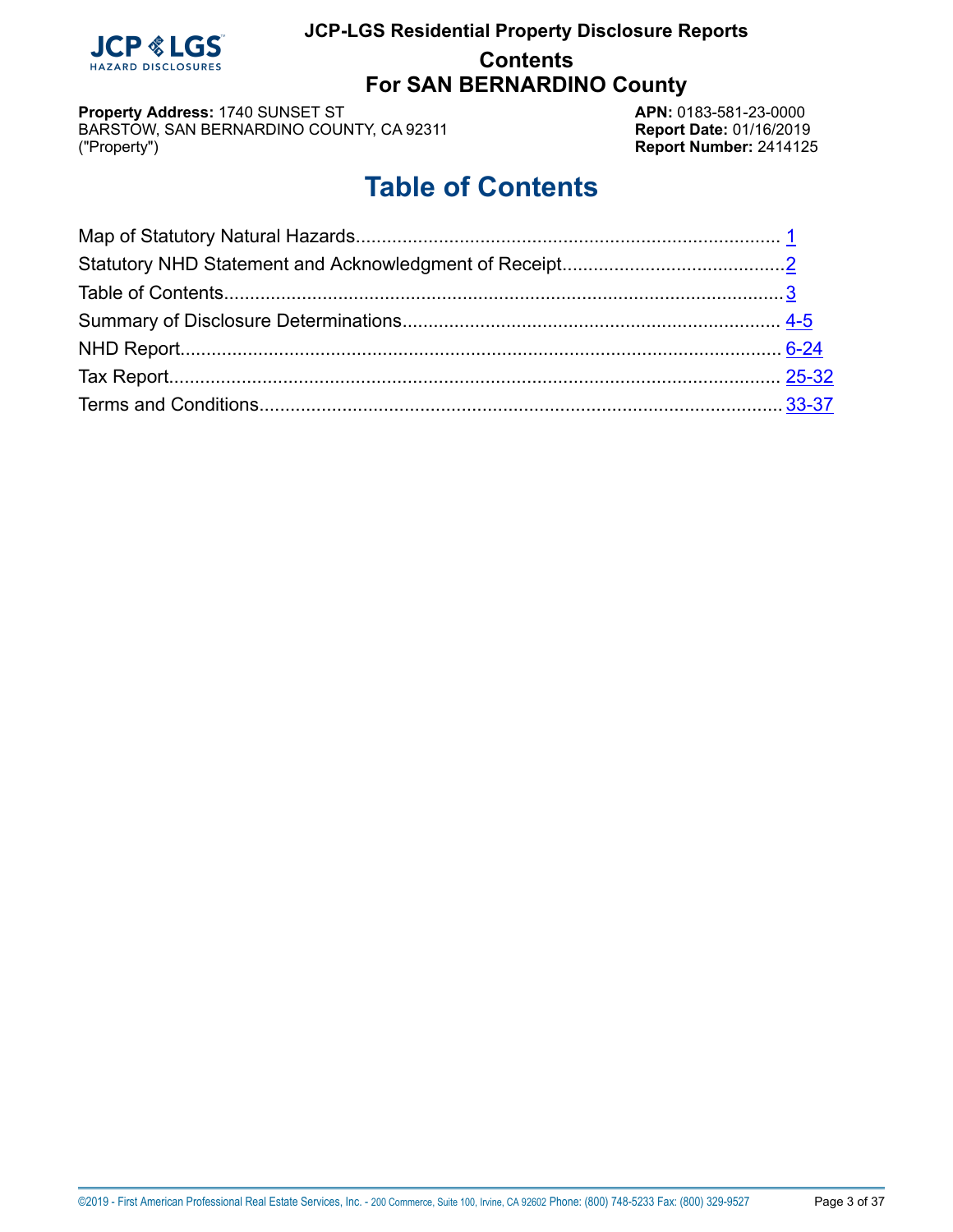### **JCP &** HAZARD DISCLOSURES

# **JCP-LGS Residential Property Disclosure Reports**

**Summary of Disclosure Determinations For SAN BERNARDINO County**

**Property Address:** 1740 SUNSET ST<br>BARSTOW, SAN BERNARDINO COUNTY, CA 92311 **APN: APN:** 0183-581-23-0000 BARSTOW, SAN BERNARDINO COUNTY, CA 92311 ("Property")

**Report Number: 2414125** 

# **PROPERTY DISCLOSURE SUMMARY - READ FULL REPORT**

<span id="page-3-0"></span>

| <b>Statutory</b><br><b>NHD Determinations</b> | IN | <b>NOT</b><br>IN | Map<br>$N/A^*$ | <b>Property is:</b>                                                                          | <b>NHD</b><br><b>Report</b><br>page: |
|-----------------------------------------------|----|------------------|----------------|----------------------------------------------------------------------------------------------|--------------------------------------|
| Flood                                         |    | X                |                | NOT IN a Special Flood Hazard Area. The Property is IN a<br>FEMA-designated Flood Zone(s) X. | $6\overline{6}$                      |
| Dam                                           |    | X                |                | NOT IN an area of potential dam inundation.                                                  | 6                                    |
| Very High Fire Hazard Severity                |    | X                |                | NOT IN a very high fire hazard severity zone.                                                |                                      |
| <b>Wildland Fire Area</b>                     |    | X                |                | Not in a wildland-state responsibility area.                                                 |                                      |
| Fault                                         |    | X                |                | NOT IN an earthquake fault zone designated pursuant to the<br>Alguist-Priolo Act.            | 8                                    |
| Landslide                                     |    |                  | X              | Map Not Available                                                                            | 8                                    |
| Liquefaction                                  |    |                  | x              | Map Not Available                                                                            | 8                                    |
|                                               |    |                  |                |                                                                                              |                                      |

| IN | <b>NOT</b><br>IN | Map<br>$N/A^*$ | <b>Property is:</b>                            | <b>NHD</b><br><b>Report</b><br>page: |
|----|------------------|----------------|------------------------------------------------|--------------------------------------|
|    |                  | X              | Map Not Available                              | 10                                   |
|    | X                |                | NOT WITHIN a designated or adopted fault zone. | 10                                   |
|    | X                |                | NOT IN a mapped Landslide                      | 10                                   |
|    | X                |                | NOT IN a designated Fire Safety Area.          | 10                                   |
|    |                  | X              | Map Not Available                              | 11                                   |
|    |                  |                | Map Not Available                              | 10                                   |
|    |                  |                |                                                |                                      |

| <b>City-level NHD Determinations</b> | IN | <b>NOT</b><br>IN | Map<br>$N/A^*$ | <b>Property is:</b>                                                                                                                         | <b>NHD</b><br><b>Report</b><br>page: |
|--------------------------------------|----|------------------|----------------|---------------------------------------------------------------------------------------------------------------------------------------------|--------------------------------------|
| Fault                                |    |                  |                | NOT WITHIN 660 feet of an unzoned Fault Trace or Fault Line<br>mapped by the City that is not contained within an Earthquake<br>Fault Zone. | 12                                   |

| <b>Additional Statutory Disclosures</b> | IN | <b>NOT</b><br>IN | Map<br>$N/A^*$ | <b>Property is:</b>                                                                                                                            | <b>NHD</b><br><b>Report</b><br>page: |
|-----------------------------------------|----|------------------|----------------|------------------------------------------------------------------------------------------------------------------------------------------------|--------------------------------------|
| <b>Former Military Ordnance</b>         |    | x                |                | NOT WITHIN one mile of a formerly used ordnance site.                                                                                          | <u>13</u>                            |
| Commercial or Industrial                | X  |                  |                | WITHIN one mile of a property zoned to allow commercial or<br>industrial use.                                                                  | 13                                   |
| Airport Influence Area                  |    | x                |                | NOT IN an airport influence area.                                                                                                              | <u>14</u>                            |
| Airport Noise Area for 65 Decibel       |    | X                |                | NOT IN a delineated 65 dB CNEL or greater aviation noise zone.                                                                                 | 15                                   |
| California Energy Commission            | X  |                  |                | IN a climate zone where properties are usually subject to duct<br>sealing and testing requirements                                             | 16                                   |
| <b>Right to Farm Act</b>                | X  |                  |                | IN a one mile radius of designated Important Farmland that<br>requires a statutory "Notice of Right to Farm" be provided in this<br>Report.    | 17                                   |
| Notice of Mining Operations             |    | x                |                | NOT IN a one mile radius of a mapped mining operation that<br>requires a statutory "Notice of Mining Operation" be provided in<br>this Report: | <u>18</u>                            |

| <b>General Advisories</b>                                         | <b>Description</b>                                                                                                                                                       | <b>NHD</b><br><b>Report</b><br>page: |
|-------------------------------------------------------------------|--------------------------------------------------------------------------------------------------------------------------------------------------------------------------|--------------------------------------|
| Registered Sex Offender Data Base<br>(Megan's Law) Notice         | Provides an advisory required pursuant to Section 290.46 of the Penal Code. Information<br>about specified registered sex offenders is made available to the public.     | 19                                   |
| Gas and Hazardous Liquid Transmission<br>Pipeline Database Notice | Provides a notice required pursuant to Section 2079.10.5(a) of the Civil Code. Information<br>about transmission pipeline location maps is made available to the public. | 20                                   |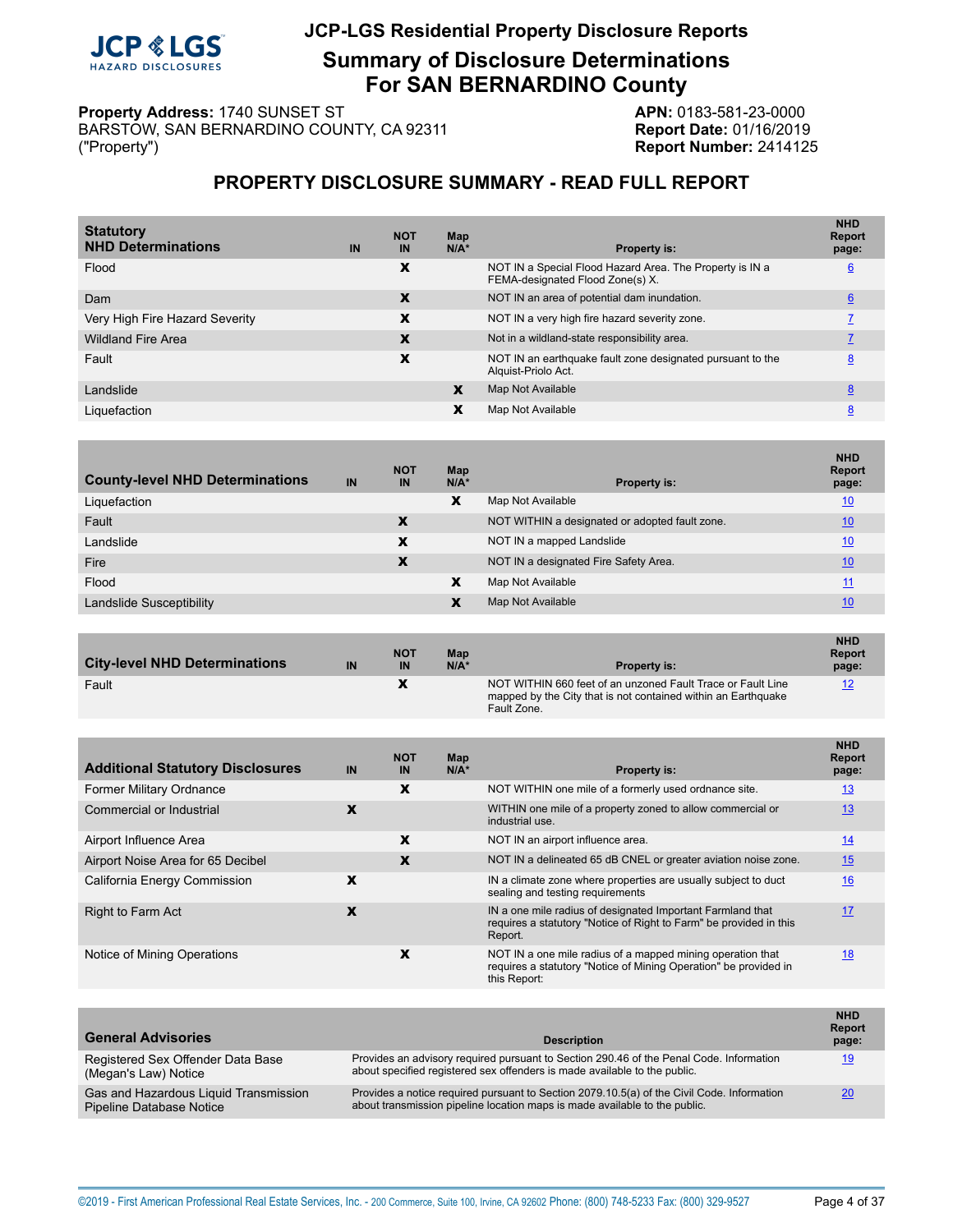

**Summary of Disclosure Determinations For SAN BERNARDINO County**

#### **Property Address:** 1740 SUNSET ST<br>BARSTOW, SAN BERNARDINO COUNTY, CA 92311 **APN: APN:** 0183-581-23-0000 BARSTOW, SAN BERNARDINO COUNTY, CA 92311

("Property") **Report Number:** 2414125

| <b>General Advisories</b>     | <b>Description</b>                                                                                                                                                                                                                                | <b>NHD</b><br><b>Report</b><br>page: |
|-------------------------------|---------------------------------------------------------------------------------------------------------------------------------------------------------------------------------------------------------------------------------------------------|--------------------------------------|
| Methamphetamine Contamination | Provides an advisory that a disclosure may be required pursuant to the "Methamphetamine"<br>Contaminated Property Cleanup Act of 2005".                                                                                                           | 21                                   |
| Mold                          | Provides an advisory that all prospective purchasers of residential and commercial property<br>should thoroughly inspect the subject property for mold and sources for additional information<br>on the origins of and the damage caused by mold. | 22                                   |
| Radon                         | Provides an advisory on the risk associated with Radon gas concentrations.                                                                                                                                                                        | 23                                   |
| <b>Endangered Species</b>     | Provides an advisory on resources to educate the public on locales of endangered or<br>threatened species.                                                                                                                                        | 23                                   |
| <b>Abandoned Mines</b>        | Provides an advisory on resources to educate the public on the hazards posed by, and some<br>of the general locales of, abandoned mines.                                                                                                          | 24                                   |
| Oil and Gas Wells             | Provides an advisory on the potential existence of oil and gas wells and sources for additional<br>general and/or specific information.                                                                                                           | 24                                   |
|                               |                                                                                                                                                                                                                                                   |                                      |

| <b>Property Tax Determinations</b> | IS | <b>IS</b><br><b>NOT</b> | <b>Property is:</b>                                                                                                                 | Tax<br><b>Report</b><br>page: |
|------------------------------------|----|-------------------------|-------------------------------------------------------------------------------------------------------------------------------------|-------------------------------|
| Mello-Roos Districts               |    | x                       | NOT SUBJECT TO a Mello-Roos Community Facilities District.                                                                          | 26                            |
| 1915 Bond Act Districts            |    | X                       | NOT SUBJECT TO a 1915 Bond Act District.                                                                                            | 26                            |
| <b>Other Direct Assessments</b>    |    |                         | SUBJECT TO one or more other direct assessments.                                                                                    | 27                            |
| <b>SRA Fire Prevention Fee</b>     |    | X                       | NOT SUBJECT TO the State Responsibility Area Fire Prevention Fee (SRA<br>Fee is suspended until 2031 by Assembly Bill 398 of 2017). | 31                            |

Determined by First American Professional Real Estate Services, Inc.

**For more detailed information as to the foregoing determinations, please read this entire Report.**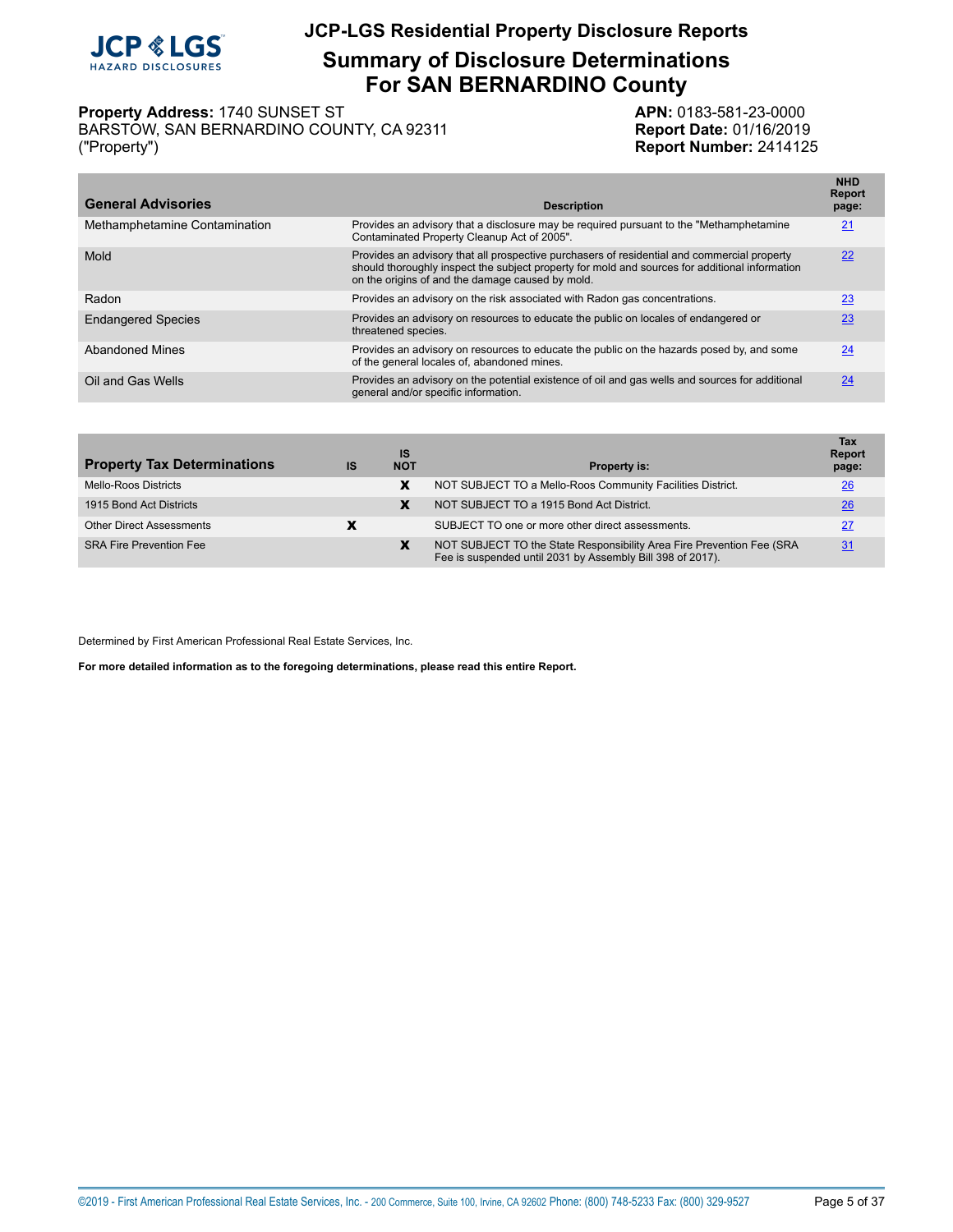

**Natural Hazard Disclosure (NHD) Report For SAN BERNARDINO County**

**Property Address:** 1740 SUNSET ST **APN:** 0183-581-23-0000 BARSTOW, SAN BERNARDINO COUNTY, CA 92311 Report Date: 01/16/2019 ("Property") **Report Number:** 2414125

# **Natural Hazard Disclosure Report**

# <span id="page-5-0"></span>**Part 1. State Defined Natural Hazard Zones**

# **Statutory Natural Hazard Disclosures**

Section 1103 of the California Civil Code mandates the disclosure of six (6) natural hazard zones if the Property is located within any such zone. Those six "statutory" hazard zones, disclosed on the **Natural Hazard Disclosure Statement** ("NHDS") on Page one of this Report, are explained below. Note that the NHDS does not provide for informing buyers if a property is only partially within any of the delineated zones or provide additional flood zone information which could be very important to the process. The following summary is intended to give buyers additional information they may need to help them in the decision-making process and to place the information in perspective.

# **SPECIAL FLOOD HAZARD AREA**

<span id="page-5-1"></span>**DISCUSSION:** Property in a Special Flood Hazard Area (any type of Zone "A" or "V" as designated by the Federal Emergency Management Agency ("FEMA") is subject to flooding in a "100-year rainstorm." Federally connected lenders require homeowners to maintain flood insurance for buildings in these zones. A 100-year flood occurs on average once every 100 years, but may not occur in 1,000 years or may occur in successive years. According to FEMA, a home located within a SFHA has a 26% chance of suffering flood damage during the term of a 30-year mortgage. Other types of flooding, such as dam failure, are not considered in developing these zones. Flood insurance for properties in Zones B, C, D, X, X500, and X500\_Levee is available but is not required.

**Zones A, AO, AE, AH, AR, A1-A30:** Area of "100-year" flooding - a 1% or greater chance of annual flooding.

**Zone A99:** An "adequate progress" determination for flood control system construction projects that, once completed, may significantly limit the area of a community that will be included in the Special Flood Hazard Area (SFHA). Such projects reduce but do not eliminate, the risk of flooding to people and structures in "levee-impacted" areas, and allow mandatory flood insurance to be available at a lower cost.

**Zones V, V1-V30:** Area of "100-year" flooding in coastal (shore front) areas subject to wave action.

**Zone B:** Area of moderate flood risk. These are areas between the "100" and "500" year flood-risk levels.

**Zones C, D:** NOT IN an area of "100-year" flooding. Area of minimal (Zone C) or undetermined (Zone D) flood hazard.

**Zones X:** An area of minimal flood risk. These are areas outside the "500" year flood-risk level.

**Zone X500:** An area of moderate flood risk. These are areas between the "100" and "500" year flood-risk levels.

**Zone X500\_LEVEE:** An area of moderate flood risk that is protected from "100-year flood" by levee and that is subject to revision to high risk (Zone A) if levee is decertified by FEMA.

**Zone N:** Area Not Included, no flood zone designation has been assigned or not participating in the National Flood Insurance Program.

**Notice:** The Company is not always able to determine if the Property is subject to a FEMA Letter of Map Revision ("LOMR") or other FEMA letters of map change. If Seller is aware that the Property is subject to a LOMR or other letters of map change, the Seller shall disclose the map change and attach a copy of the FEMA letter(s) to the Report. Contact FEMA at<http://msc.fema.gov> for additional information.

For more information about flood zones, visit: [http://www.floodsmart.gov/floodsmart/pages/flooding\\_flood\\_risks/defining\\_flood\\_risks.jsp](http://www.floodsmart.gov/floodsmart/pages/flooding_flood_risks/defining_flood_risks.jsp)

**PUBLIC RECORD:** Official Flood Insurance Rate Maps ("FIRM" ) compiled and issued by the Federal Emergency Management Agency ("FEMA") pursuant to 42 United States Code §4001, et seq.

# **AREA OF POTENTIAL FLOODING (DAM FAILURE)**

<span id="page-5-2"></span>**DISCUSSION:** Local governmental agencies, utilities, and owners of certain dams are required to prepare and submit inundation maps for review and approval by the California Office of Emergency Services ("OES"). A property within an Area of Potential Flooding Caused by Dam Failure is subject to potential flooding in the event of a sudden and total dam failure with a full reservoir. Such a failure could result in property damage and/or personal injury. However, dams rarely fail instantaneously and reservoirs are not always filled to capacity. Please note that not all dams (such as federally controlled dams) located within the state have been included within these dam inundation zones. Also these maps do not identify areas of potential flooding resulting from storms or other causes.

**PUBLIC RECORD:** Official dam inundation maps or digital data thereof made publicly available by the State of California Office of Emergency Services ("OES") pursuant to California Government Code §8589.5.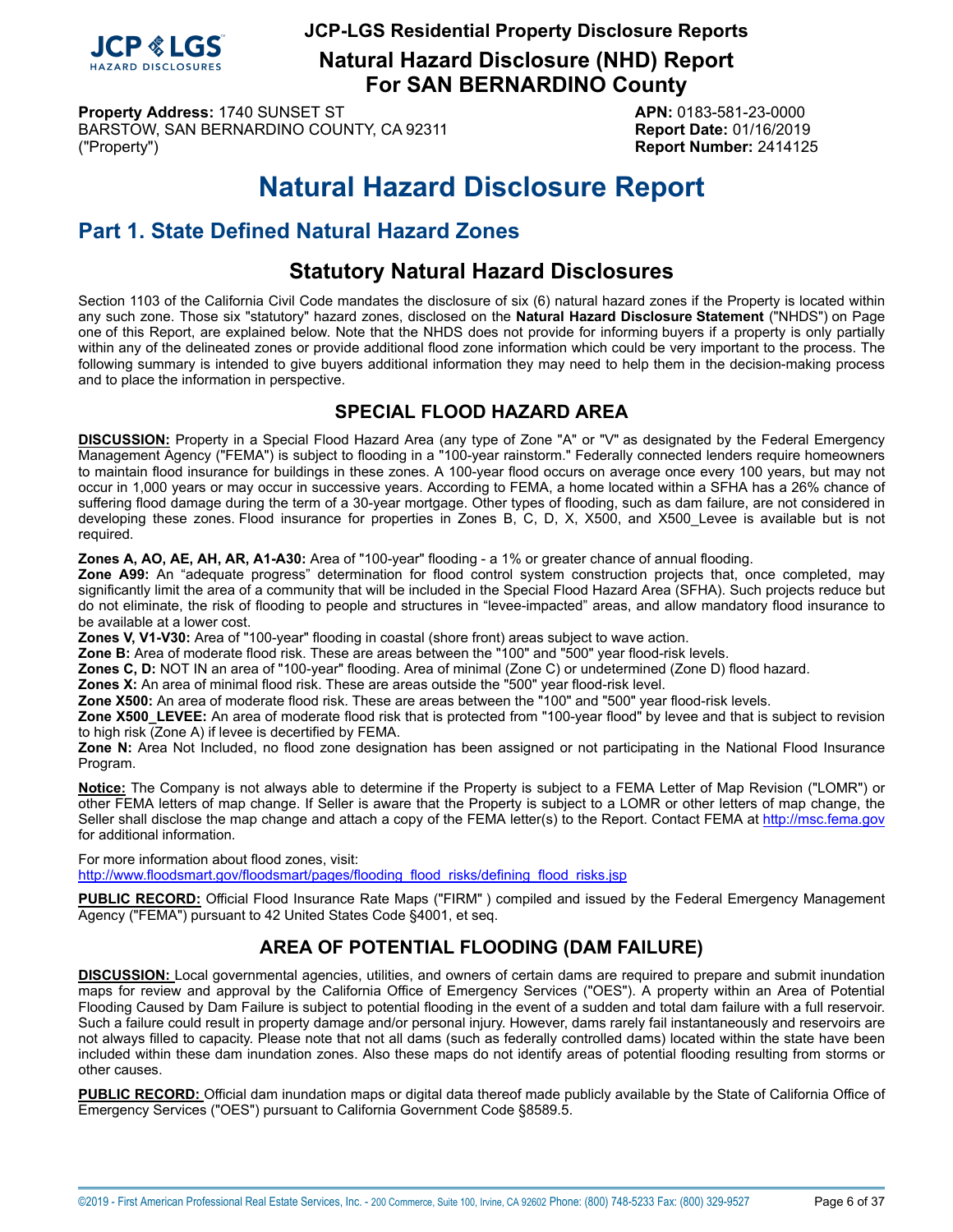

**Natural Hazard Disclosure (NHD) Report For SAN BERNARDINO County**

**Property Address:** 1740 SUNSET ST **APN:** 0183-581-23-0000 BARSTOW, SAN BERNARDINO COUNTY, CA 92311 **Report Date:** 01/16/2019 ("Property") **Report Number:** 2414125

# **VERY HIGH FIRE HAZARD SEVERITY ZONE (VHFHSZ)**

<span id="page-6-0"></span>**DISCUSSION:** VHFHSZs can be defined by the California Department of Forestry and Fire Protection ("Calfire") as well as by local fire authorities within "Local Responsibility Areas" where fire suppression is the responsibility of a local fire department. Properties located within VHFHS Zones may have a higher risk for fire damage and, therefore, may be subject to (i) additional construction requirements such as a "Class A" roof for new construction or replacement of existing roofs; and (ii) additional maintenance responsibilities such as adequate vegetation clearance near the structure, spark screens on chimneys and stovepipes, leaf removal from roofs, and other basic fire-safety practices. Contact the local fire department for a complete list of requirements and exceptions.

**PUBLIC RECORD:** Maps issued by Calfire pursuant to California Government Code § 51178 recommending VHFHSZs to be adopted by the local jurisdiction within its Local Responsibility Area, or VHFHSZs adopted by the local jurisdiction within the statutory 120-day period defined in California Government Code § 51179.

# **WILDLAND FIRE AREA (STATE RESPONSIBILITY AREA)**

<span id="page-6-1"></span>**DISCUSSION:** The State Board of Forestry classifies all lands within the State of California based on various factors such as ground cover, beneficial use of water from watersheds, probable damage from erosion, and fire risks. Fire prevention and suppression in all areas which are not within a Wildland - State Responsibility Area ("WSRA") is primarily the responsibility of the local or federal agencies, as applicable.

For property located within a WSRA, please note that (1) there may be substantial forest fire risks and hazards; (2) except for property located within a county which has assumed responsibility for prevention and suppression of all fires, it is NOT the state's responsibility to provide fire protection services to any building or structure located within a WSRA unless the Department has entered into a cooperative agreement with a local agency; and (3) the property owner may be is subject to (i) additional construction requirements such as a "Class A" roof for new construction or replacement of existing roofs; and (ii) additional maintenance responsibilities such as adequate vegetation clearance near the structure, spark screens on chimneys and stovepipes, leaf removal from roofs, and other basic fire-safety practices.

The existence of local agreements for fire service is not available in the Public Record and, therefore, is not included in this disclosure. For very isolated properties with no local fire services or only seasonal fire services there may be significant fire risk. If the Property is located within a WSRA, please contact the local fire department for more detailed information.

**PUBLIC RECORD:** Official maps issued by the California Department of Forestry and Fire Protection ("Calfire") pursuant to California Public Resources Code § 4125.

# **SRA Fire Prevention Benefit Fee Advisory**

In 2011, the California Legislature and Governor enacted a "Fire Prevention Fee" on habitable structures in the State's wildland fire responsibility area. The yearly fee, levied on property owners, paid for various activities to prevent and suppress wildfires in the SRA, and was most recently at the rate of \$152.33 per habitable structure on the property.

**Effective July 1, 2017, as authorized by Assembly Bill 398 and signed by the Governor, that fire prevention fee is suspended until 2031.**

For more information, please refer to "Part 6. State Responsibility Area Fire Prevention Fee" in the JCP-LGS Property Tax Report.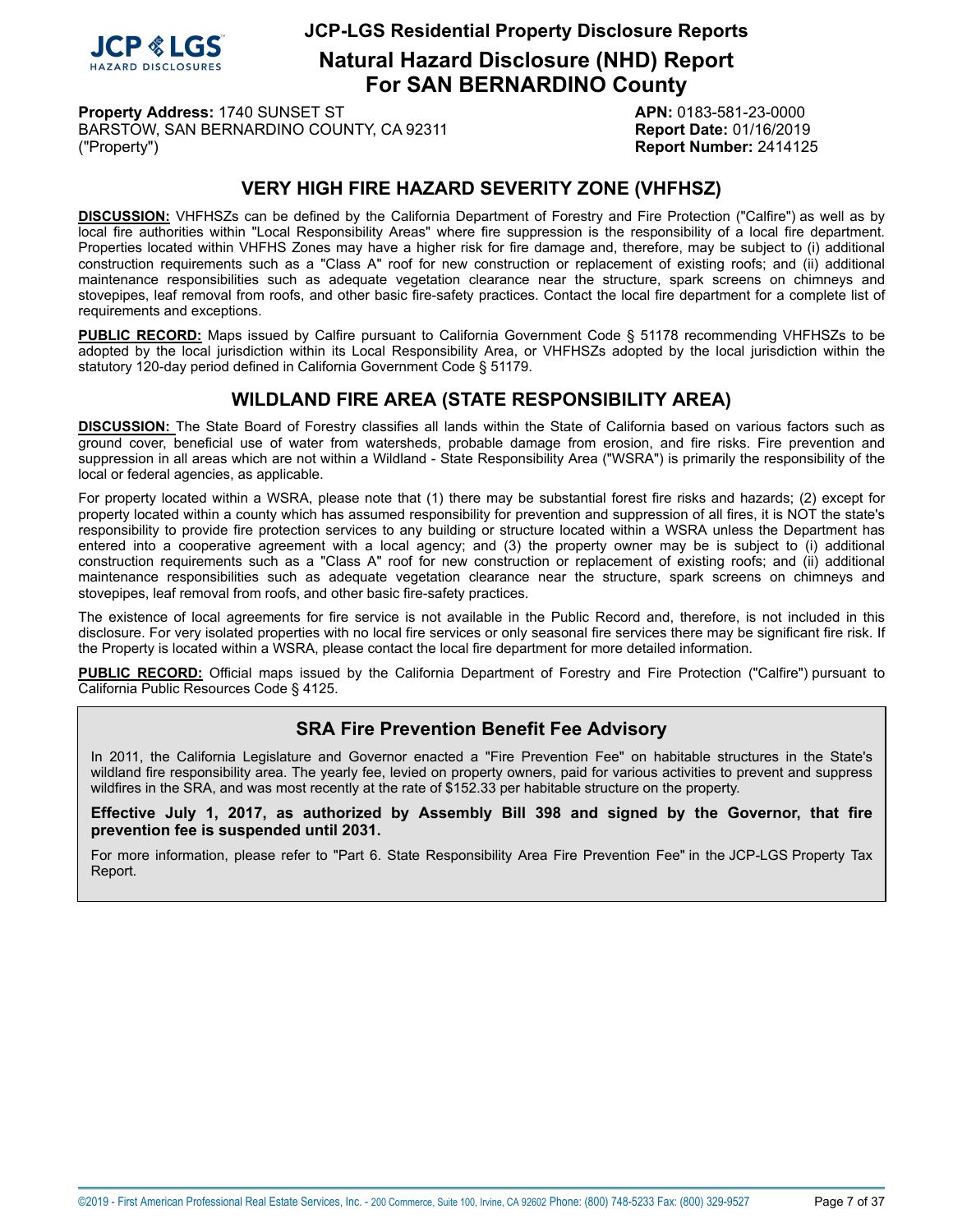

**Natural Hazard Disclosure (NHD) Report For SAN BERNARDINO County**

**Property Address:** 1740 SUNSET ST **APN:** 0183-581-23-0000 BARSTOW, SAN BERNARDINO COUNTY, CA 92311 **Report Date:** 01/16/2019 ("Property") **Report Number:** 2414125

# **EARTHQUAKE FAULT ZONE**

<span id="page-7-0"></span>**DISCUSSION:** Earthquake Fault Zones are delineated and adopted by California as part of the Alquist-Priolo Earthquake Fault Zone Act of 1972. Property in an Earthquake Fault Zone ("EF Zone") does not necessarily have a fault trace existing on the site. EF Zones are areas or bands delineated on both sides of known active earthquake faults. EF Zones vary in width but average one-quarter (1/4) mile in width with the "typical" zone boundaries set back approximately 660 feet on either side of the fault trace. The potential for "fault rupture" damage (ground cracking along the fault trace) is relatively high only if a structure is located directly on a fault trace. If a structure is not on a fault trace, shaking will be the primary effect of an earthquake. During a major earthquake, shaking will be strong in the vicinity of the fault and may be strong at some distance from the fault depending on soil and bedrock conditions. It is generally accepted that properly constructed wood-frame houses are resistant to shaking damage.

**PUBLIC RECORD:** Official earthquake fault zone or special study zone maps approved by the State Geologist and issued by the California Department of Conservation, California Geological Survey pursuant to California Public Resources Code §2622.

# **SEISMIC HAZARD MAPPING ACT ZONE**

<span id="page-7-1"></span>**DISCUSSION:** Official Seismic Hazard Zone ("SH Zone") maps delineate Areas of Potential Liquefaction and Areas of Earthquake-Induced Landsliding. A property that lies partially or entirely within a designated SH Zone may be subject to requirements for site-specific geologic studies and mitigation before any new or additional construction may take place.

**Earthquake-Induced Landslide Hazard Zones** are areas where the potential for earthquake-induced landslides is relatively high. Areas most susceptible to these landslides are steep slopes in poorly cemented or highly fractured rocks, areas underlain by loose, weak soils, and areas on or adjacent to existing landslide deposits. The CGS cautions these maps do not capture all potential earthquake-induced landslide hazards and that earthquake-induced ground failures are not addressed by these maps. Furthermore, no effort has been made to map potential run-out areas of triggered landslides. It is possible that such run-out areas may extend beyond the zone boundaries. An earthquake capable of causing liquefaction or triggering a landslide may not uniformly affect all areas within a SH Zone.

**Liquefaction Hazard Zones** are areas where there is a potential for, or an historic occurrence of liquefaction. Liquefaction is a soil phenomenon that can occur when loose, water saturated granular sediment within 40 feet of the ground surface, are shaken in a significant earthquake. The soil temporarily becomes liquid-like and structures may settle unevenly. The Public Record is intended to identify areas with a relatively high potential for liquefaction but not to predict the amount or direction of liquefactionrelated ground displacement, nor the amount of damage caused by liquefaction. The many factors that control ground failure resulting from liquefaction must be evaluated on a site specific basis.

**PUBLIC RECORD:** Official seismic hazard maps or digital data thereof approved by the State Geologist and issued by the California Department of Conservation, California Geological Survey pursuant to California Public Resources Code §2696.

**STATUTORY NATURAL HAZARD DISCLOSURE REPORTING STANDARD:** "IN" shall be reported if any portion of the Property is located within any of the above zones as delineated in the Public Record. "NOT IN" shall be reported if no portion of the Property is located within any of the above zones as delineated in the Public Record. Map Not Available shall be reported in areas not yet evaluated by the governing agency according to the Public Record. Please note that "MAP NOT AVAILABLE" will be applicable to most portions of the state. Official Seismic Hazard Zone ("SH Zone") maps delineate Areas of Potential Liquefaction and Areas of Earthquake-Induced Landsliding.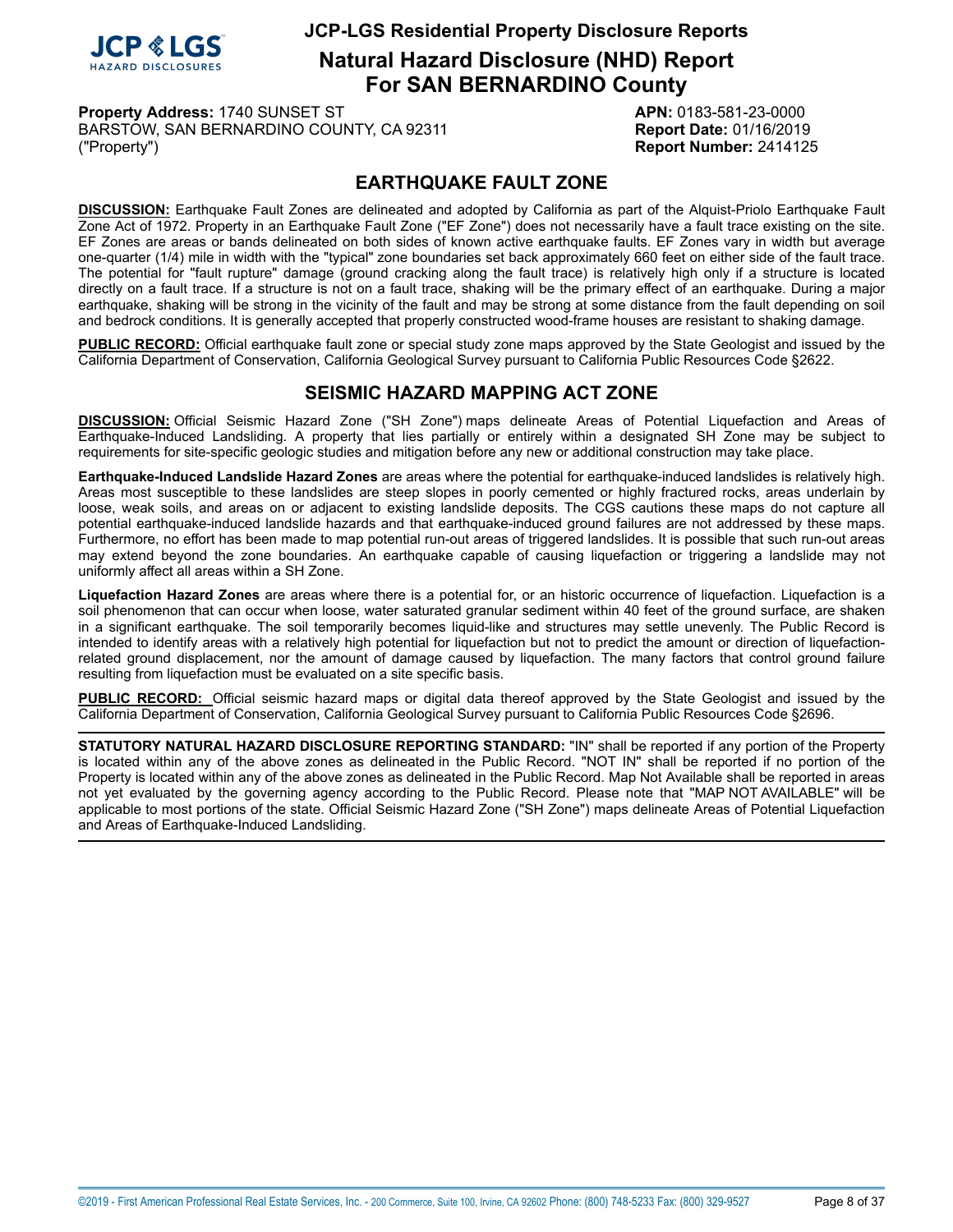

**Natural Hazard Disclosure (NHD) Report For SAN BERNARDINO County**

**Property Address:** 1740 SUNSET ST **APN:** 0183-581-23-0000 BARSTOW, SAN BERNARDINO COUNTY, CA 92311 **Report Date:** 01/16/2019 ("Property") **Report Number:** 2414125

# **Part 2. County and City Defined Natural Hazard Zones**

# **HAZARD MAPS IN THE LOCAL GENERAL PLAN**

**General Plan regulates property development.** There are currently over 530 incorporated cities and counties in California. The state Government Code (Sections 65000 et seq.) requires each of those jurisdictions to adopt a comprehensive, long-term "General Plan" for its physical development. That General Plan regulates land uses within the local jurisdiction in order to protect the public from hazards in the environment and conserve local natural resources. The General Plan is the official city or county policy regarding the location of housing, business, industry, roads, parks, and other land uses.

**Municipal hazard zones can affect the cost of ownership.** Each county and city adopts its own distinct General Plan according to that jurisdiction's unique vegetation, landscape, terrain, and other geographic and geologic conditions. The "Safety Element" (or Seismic Safety Element) of that General Plan identifies the constraints of earthquake fault, landslide, flood, fire and other natural hazards on local land use, and it delineates hazard zones within which private property improvements may be regulated through the building-permit approval process, which can affect the future cost of ownership. Those locally regulated hazard zones are in addition to the federal and state defined hazard zones associated with statutory disclosures in the preceding section.

**City and/or County natural hazard zones explained below.** Unless otherwise specified, only those officially adopted Safety Element or Seismic Safety Element maps (or digital data thereof) which are publicly available, are of a scale, resolution, and quality that readily enable parcel-specific hazard determinations, and are consistent in character with those statutory federal or state disclosures will be considered for eligible for use as the basis for county- or city-level disclosures set forth in this Report. Please also note:

- If an officially adopted Safety Element or Seismic Safety Element map relies on data which is redundant of that used for statelevel disclosures, this Report will indicate so and advise Report recipients to refer to the state-level hazard discussion section for more information.
- If an officially adopted Safety Element or Seismic Safety Element cites underlying maps created by another agency, those maps may be regarded as incorporated by reference and may be used as the basis for parcel-specific determinations if those maps meet the criteria set forth in this section.
- Because county- and city-level maps are developed independently and do not necessarily define or delineate <sup>a</sup> given hazard the same way, the boundaries for the "same" hazard may be different.

If one or more maps contained in the Safety Element and/or Seismic Safety Element of an officially adopted General Plan are used as the basis for local disclosure, those maps will appear under the "Public Record(s) Searched" for that county or city.

#### **REPORTING STANDARDS**

A good faith effort has been made to disclose all hazard features on pertinent Safety Element and Seismic Safety Element maps with well-defined boundaries; however, those hazards with boundaries that are not delineated will be deemed not suitable for parcel-specific hazard determinations. Some map features, such as lines drawn to represent the location of a fault trace, may be buffered to create a zone to facilitate disclosure. Those map features which can not be readily distinguished from those representing hazards may be included to prevent an omission of a hazard feature. If the width of a hazard zone boundary is in question, "IN" will be reported if that boundary impacts any portion of a property. Further explanations concerning specific map features peculiar to a given county or city will appear under the "Reporting Standards" for that jurisdiction.

#### **PUBLIC RECORDS VS. ON-SITE EVALUATIONS**

Mapped hazard zones represent evaluations of generalized hazard information. Any specific site within a mapped zone could be at less or more relative risk than is indicated by the zone designation. A site-specific evaluation conducted by a geotechnical consultant or other qualified professional may provide more detailed and definitive information about the Property and any conditions which may or do affect it.

#### **PROPERTY USE AND PERMITTING**

No maps beyond those identified as "Public Record(s)" have been consulted for the purpose of these local disclosures. These disclosures are intended solely to make Report recipient(s) aware of the presence of mapped hazards. For this reason -- and because local authorities may use on these or additional maps or data differently to determine property-specific land use and permitting approvals -- Report recipients are advised to contact the appropriate local agency, usually Community Development, Planning, and/or Building, prior to the transaction to ascertain if these or any other conditions or related regulations may impact the Property use or improvement.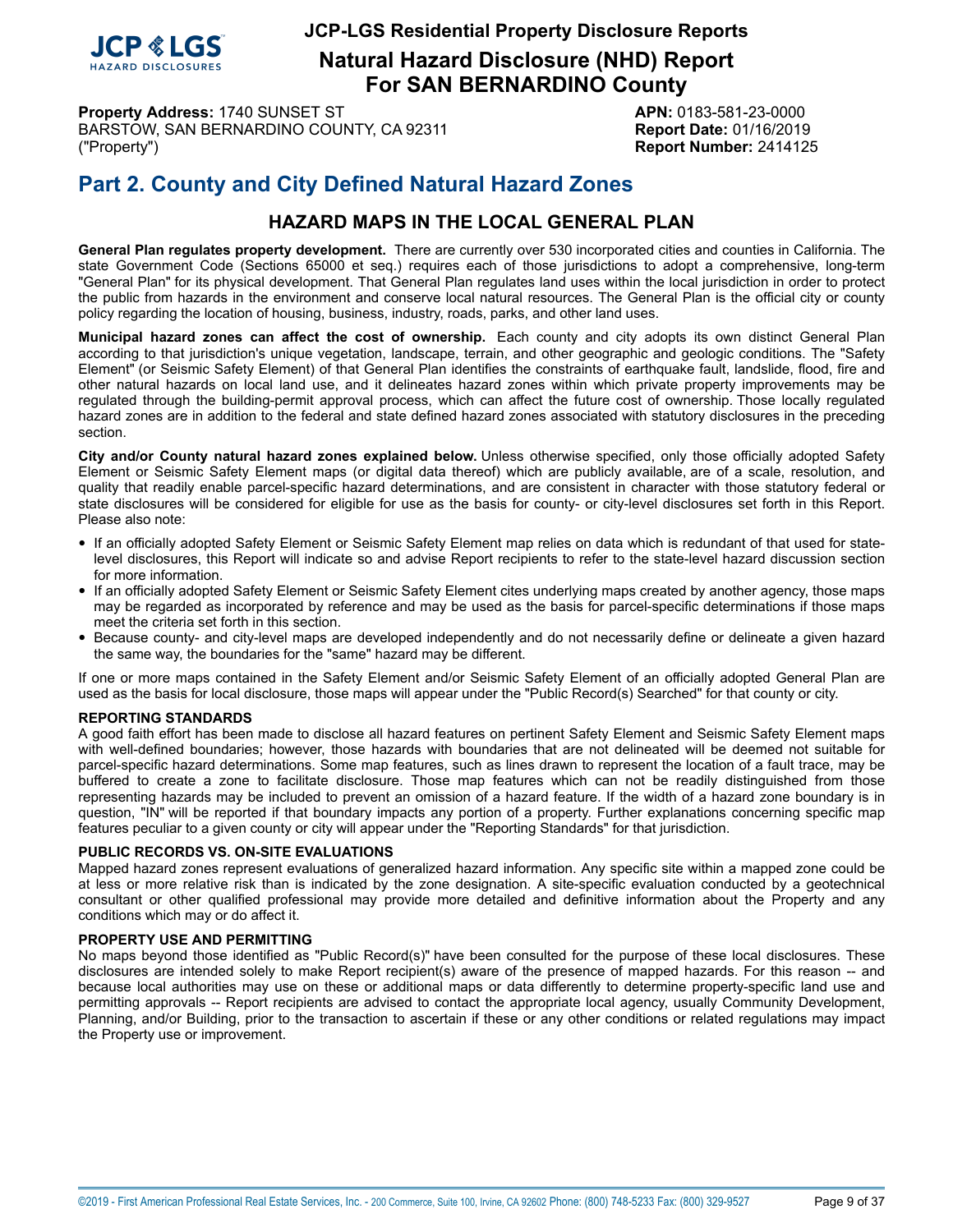

**Natural Hazard Disclosure (NHD) Report For SAN BERNARDINO County**

**Property Address:** 1740 SUNSET ST **APN:** 0183-581-23-0000 BARSTOW, SAN BERNARDINO COUNTY, CA 92311 **Report Date:** 01/16/2019 ("Property") **Report Number:** 2414125

# **SAN BERNARDINO COUNTY OVERLAY ZONES DISCUSSION**

**PUBLIC RECORD(S) SEARCHED:** The following Public Records, incorporated by reference in the County Safety Element (and discussed at length in the related County Geologic Hazard Background Report) of the General Plan as adopted by the County Board of Supervisors in 2007 and updated in 2010, are utilized for those County-level disclosures below: "Geologic Hazard Overlay," "Flood Plain Safety Overlay," and "Fire Safety Overlay" digital data provided by the County.

#### <span id="page-9-1"></span>**FAULT ZONES**

San Bernardino County is crossed by numerous faults that have been, and could potentially be, the sources of moderate to large and potentially damaging earthquakes. While the County has officially adopted those "Earthquake Fault Zones" identified pursuant to the Alquist-Priolo Earthquake Fault Zoning Act for which disclosure is statutory, the Public Record also delineates the boundaries of "County Designated Fault Zones."

**Reporting Standards:**If any portion of the Property is located within either an "Earthquake Fault Zone" or a "County Designated Fault Zone" as delineated in the Public Record, "WITHIN" shall be reported.

#### <span id="page-9-0"></span>**LIQUEFACTION POTENTIAL**

Liquefaction potential exists where relatively loose, sandy soils exist with high groundwater level (less than 50 feet in depth) during long duration, high seismic ground shaking. Areas of the Valley Region that have liquefaction potential include the alluvial fans at the mouths of mountain canyons and river floodplain deposits along the Santa Ana River, Cajon Creek, and Lytle Creek. Within the Mountain and Desert Regions there are areas where alluvial deposits exist with relatively shallow groundwater, indicating the potential for liquefaction. These include areas along the Mojave River; areas adjacent to certain faults that form groundwater barriers such as local areas southwest of the Calico fault near Barstow, southwest of the Helendale fault in Lucerne Valley, and southwest of the Lockhart fault west of Barstow; the Mojave River Wash area south of the intersection of Interstate 15 and Basin Road; the area between Baker and Silver Lake; a small area between Big Bear Lake and Erwin Lake with high groundwater levels, and a small area between Big Bear Lake and Baldwin Lake. Please note that in March 2010 the County added new liquefaction susceptibility data for the Big Bear area for which data was previously not available. While many Valley and Mountain Region potential liquefaction areas are clearly delineated in the Public Record, those in the Desert Region are not.

**Reporting Standards:** If any portion of the Property is located within an area of Liquefaction Susceptibility as delineated in the Public Record, "IN" shall be reported. "Map Not Available" shall be reported for areas for which no data is available.

#### <span id="page-9-2"></span>**EXISTING LANDSLIDES**

Landslides typically occur in hillside or mountainous terrain, and occurrences are generally influenced by the nature of the rock or soil type, slope angle, groundwater levels, and precipitation. New or existing landslides can also be influenced by construction activity, unusual natural or artificial wetting (such as irrigation), or erosion. Other equally important factors contributing to landslides are the relationship of discontinuity (bedding, foliation, joints, and faults) orientation of the rock in relation to the slope direction, the physical condition and degree of weathering of the rock and soil, and the frequency, location, and magnitude of earthquakes. The Public Record used as the basis for this disclosure represents a combination of findings from three separate geological studies.

**Reporting Standards:** If any portion of the Property is located within a mapped "existing landslide" as delineated in the Public Record, "IN" shall be reported.

#### <span id="page-9-4"></span>**LANDSLIDE SUSCEPTIBILITY**

Different areas of the County have different levels of susceptibility to landslide activity. Areas of moderate relief, such as in the Chino Hills, or in areas adjacent to high relief, such as along the southern fronts of the San Gabriel and San Bernardino Mountains, are areas of concern. Localized areas in the Valley Region that have landslide potential include river banks and the areas surrounding large open excavations, such as quarries. Landslides of all types are common in the Mountain Region of the County due to steep slopes, sharp narrow ridges, and steep-walled incised canyons and valleys, when combined with adverse geologic structure, high precipitation, and earthquakes. The landslides range in size from small rock falls or topples along road cuts to large landslide complexes.

**Reporting Standards:** The area in which the Property is located with the highest Landslide Susceptibility ("High," "Medium-High," "Low-Medium," or "Low") as delineated in the Public Record shall be reported. "Map Not Available" shall be reported for areas for which no data is available. Please note that because subsurface conditions can vary over a relatively short distance in an area, some areas delineated as susceptible to landsliding may not actually be susceptible to landsliding. In addition, there may be localized areas that are susceptible to landsliding that have not been identified.

#### <span id="page-9-3"></span>**FIRE SAFETY AREA**

The Fire Safety Overlay is created to provide greater public safety in areas prone to wildland brush fires by establishing additional development standards for these areas. The County has established three "Fire Safety Areas":

• **Fire Safety Area <sup>1</sup>** (FS1), which includes areas within the mountains and valley foothills, is characterized by areas with moderate to steep terrain and moderate to heavy fuel loading.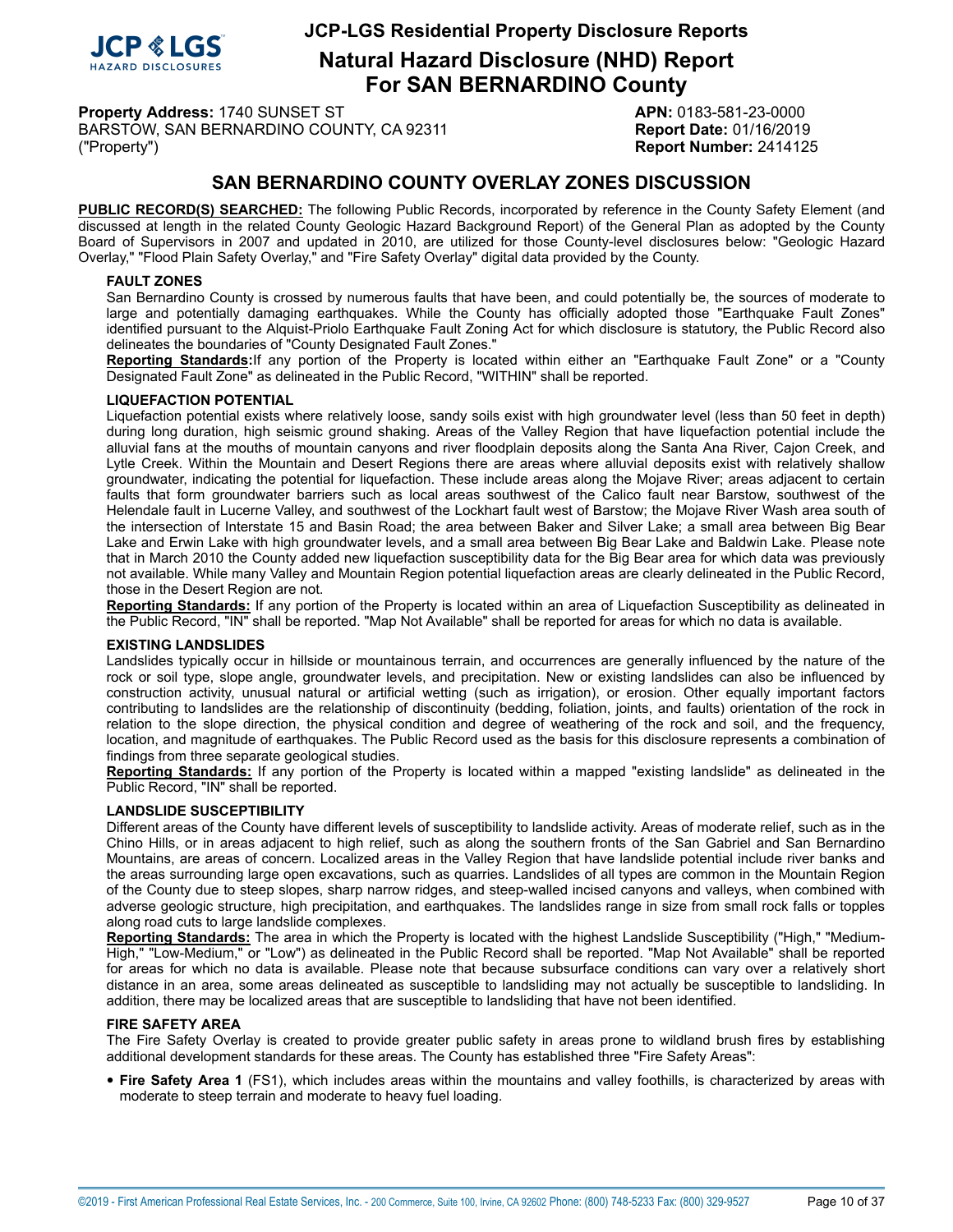

**Natural Hazard Disclosure (NHD) Report For SAN BERNARDINO County**

**Property Address:** 1740 SUNSET ST **APN:** 0183-581-23-0000 BARSTOW, SAN BERNARDINO COUNTY, CA 92311 **Report Date:** 01/16/2019 ("Property") **Report Number:** 2414125

- **Fire Safety Area <sup>2</sup>** (FS2), which includes areas lands just to the north and east of the mountain FS1 area in the mountaindesert interface, is characterized by areas with gentle to moderate sloping terrain and light to moderate fuel loading. In addition, these areas are periodically subject to high wind conditions that have the potential to spread wildfire.
- **Fire Safety Area <sup>3</sup>** (FS3), which includes areas just south of the mountain FS1 area, is characterized by varying terrain from relatively flat to steeply sloping hillside areas. Present and future development is exposed to the impacts of wildland fires and other natural hazards primarily due to its proximity to FS1. These areas are subject to Santa Ana wind conditions that have the potential to spread wildfire.

**Reporting Standards:** If a Property is within a Fire Safety Area as delineated in the Public Record, "IN" shall be reported. If the Property is in more than one Fire Safety Area, the highest numbered ("1" being the highest) shall be reported. "NOT IN" shall be reported for those areas of the County not delineated in the Public Record as a Fire Safety Area. Please note the Public Record has a positional accuracy of +/- 750 feet.

#### <span id="page-10-0"></span>**AREAS OF SHALLOW FLOODING (PHELAN AREA ONLY)**

In 2008, FEMA completed their Digital Flood Insurance Rate Map (DFIRM) conversion and updated a number of flood zone areas in San Bernardino County. At that time FEMA designated large portions of the Phelan area Zone D, defined as an area with possible but undetermined flood hazards for which no flood analysis has been conducted. The County has since designated much of this area as a "Flood Plain Review Area 3" ("FP3") which includes areas of shallow flooding with undetermined, but possible, flood hazards. New developments within this and other Flood Plain Review Areas are subject to corresponding provisions of the County Development Code (Section 82.14.040).

**Reporting Standards**: If any portion of the Property is located within a "Flood Plain Review Area 3" as delineated in the Public Record, "IN" shall be reported. If a Property is within that portion of the designated Study Area for which FP3 data is not provided, or located outside the Study Area, "Map Not Available" shall be reported. For those properties for which "Map Not Available" is applicable, please refer to the state-level discussion and disclosure of Special Flood Hazard Area and the Special Flood Hazard Area determination.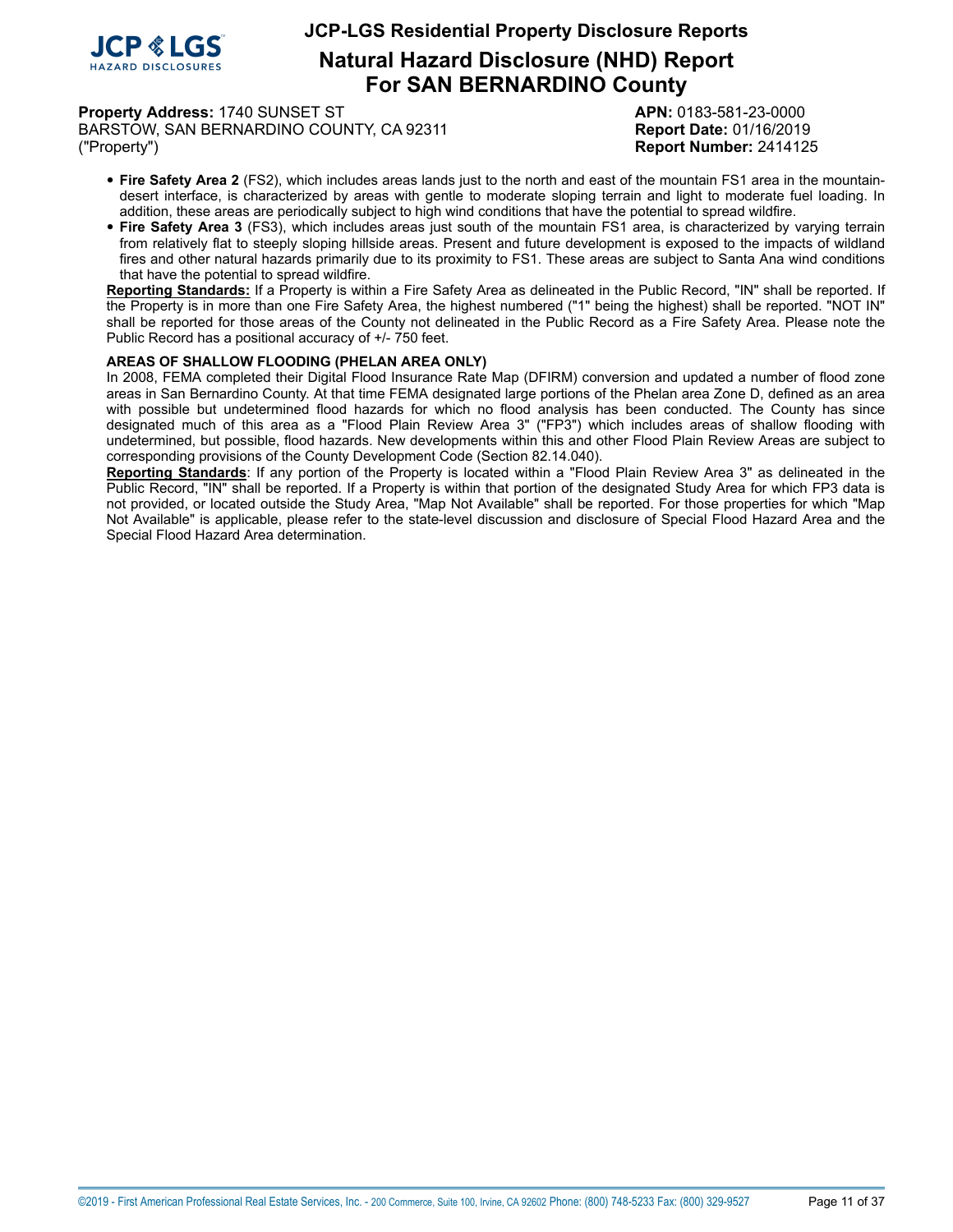

**Natural Hazard Disclosure (NHD) Report For SAN BERNARDINO County**

**Property Address:** 1740 SUNSET ST **APN:** 0183-581-23-0000 BARSTOW, SAN BERNARDINO COUNTY, CA 92311 **Report Date:** 01/16/2019 ("Property") **Report Number:** 2414125

# **CITY OF BARSTOW GEOLOGIC DISCUSSION**

**PUBLIC RECORD(S) SEARCHED:** The following Public Record(s), contained in the Safety Element of the City of Barstow 2015- 2020 General Plan as officially adopted in 2015, are used for the city-level disclosure(s) below: "Exhibit S-1: Seismic Hazards Map".

#### <span id="page-11-0"></span>**FAULT**

Like much of southern California, Barstow is located in an area that is subject to strong seismically-induced ground shaking. Since 1992, a number of earthquakes of magnitudes in excess of 3.0 have occurred in close enough proximity to cause significant ground shaking in Barstow. Two earthquake faults, the Barstow Fault and the Lenwood Fault, traverse the city in southeast-to-northwesterly direction. At least three additional known faults, including Mount General, Calico and Camp Rock, are located close enough to the city to present the possibility of seismically induced hazards, including strong ground shaking adversely affecting the safety of the community. The Barstow and Lenwood faults include 500-foot wide Alquist-Priolo zones, within which no publicly occupied structures can be constructed. Outside of these zones, while there are no prohibitions on building construction; there are standards set forth in the California Building Code standards for Seismic Zone D, in which the entire city is located.

**Reporting Standards:** California's Alquist-Priolo Fault Zone Act (1972) established a standard for the width of a regulatory fault zone -- one-eighth of one mile on both sides of an active fault trace. For city-level reporting purposes, "WITHIN" shall be reported if any portion of the Property is located within one-eighth of one mile (660 feet) of an unzoned "Fault Trace/Line" that is not contained within a mapped Alquist-Priolo Earthquake Fault Zone as delineated in the Public Record. "NOT WITHIN" shall be reported if no portion of the Property is located within one-eighth of one mile (660 feet) of an unzoned "Fault Trace/Line" that is not contained within a mapped Alquist-Priolo Earthquake Fault Zone as delineated in the Public Record. For more information please refer to the state-level discussion and disclosure of mapped "Earthquake Fault Zones" designated pursuant to the Alquist-Priolo Act, in the preceding section of this Report.

### **END OF LOCAL AREA DISCLOSURES AND DISCUSSIONS SECTION**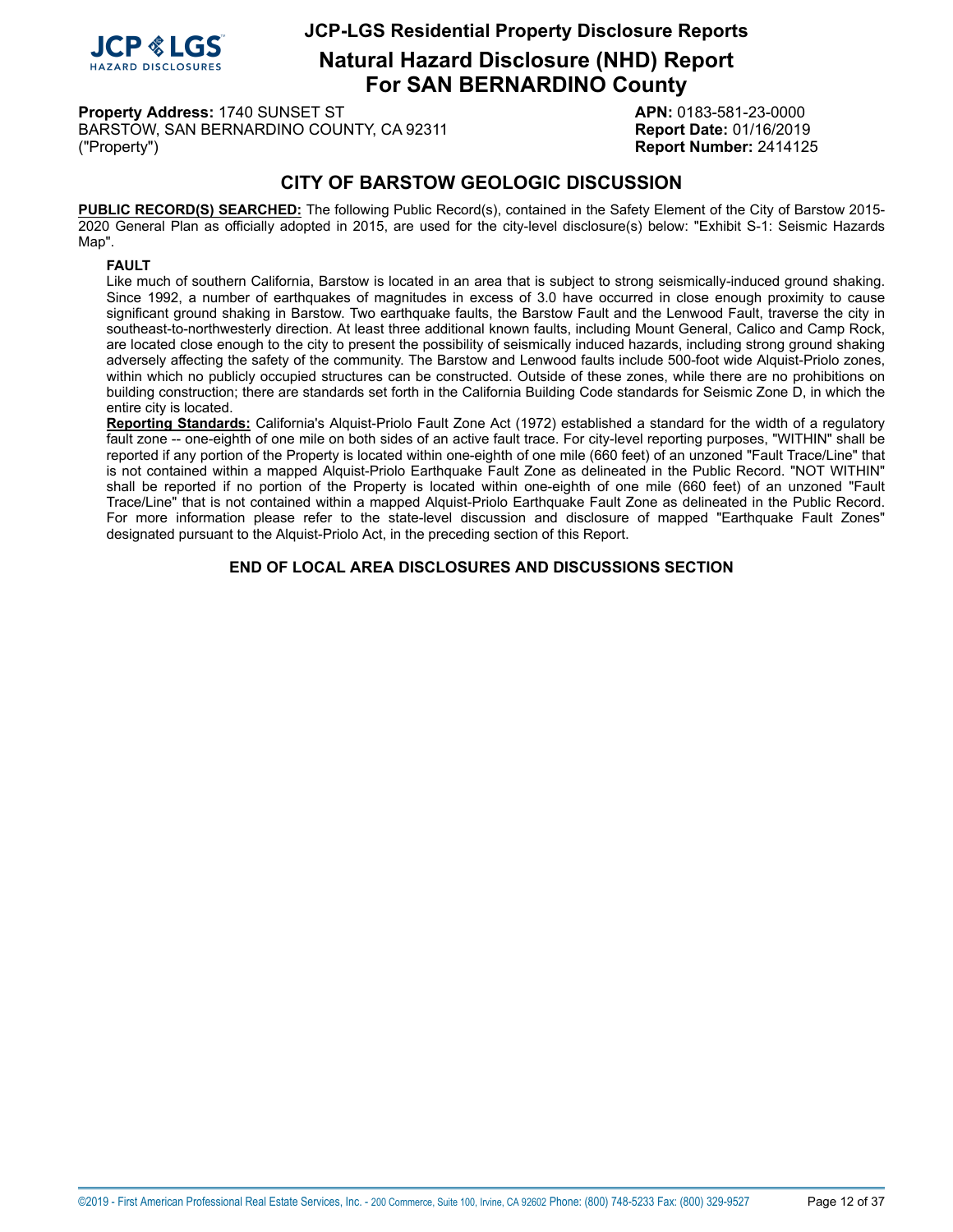

**Natural Hazard Disclosure (NHD) Report For SAN BERNARDINO County**

**Property Address:** 1740 SUNSET ST **APN:** 0183-581-23-0000 BARSTOW, SAN BERNARDINO COUNTY, CA 92311 **Report Date:** 01/16/2019 ("Property") **Report Number:** 2414125

# **Part 3. Additional Property Specific Disclosures**

# **FORMER MILITARY ORDNANCE SITE DISCLOSURE**

<span id="page-12-0"></span>**DISCUSSION:** Former Military Ordnance (FUD) sites can include sites with common industrial waste (such as fuels), ordnance or other warfare materiel, unsafe structures to be demolished, or debris for removal. California Civil Code Section 1102 requires disclosure of those sites containing unexploded ordnance. "Military ordnance" is any kind of munitions, explosive device/material or chemical agent used in military weapons. Unexploded ordnance are munitions that did not detonate. NOTE: **MOST** FUD sites do not contain unexploded ordnance. Only those FUD sites that the U.S. Army Corps of Engineers (USACE) has identified to contain Military Ordnance or have mitigation projects planned for them are disclosed in this Report. Additional sites may be added as military installations are released under the Federal Base Realignment and Closure (BRAC) Act. Active military sites are NOT included on the FUD site list.

**PUBLIC RECORD:** Data contained in Inventory Project Reports, Archives Search Reports, and related materials produced for, and made publicly available in conjunction with, the Defense Environmental Restoration Program for Formerly Used Defense Sites by the U.S. Army Corps of Engineers. Sites for which no map has been made publicly available shall not be disclosed.

<span id="page-12-1"></span>**REPORTING STANDARD:** If one or more facility identified in the Public Record is situated within a one (1) mile radius of the Property, "**WITHIN**" shall be reported. The name of that facility or facilities shall also be reported.

# **COMMERCIAL OR INDUSTRIAL ZONING DISCLOSURE**

**DISCUSSION:** The seller of real property who has actual knowledge that the property is affected by or zoned to allow commercial or industrial use described in Section 731a of the Code of Civil Procedure shall give written notice of that knowledge to purchasers as soon as practicable before transfer of title (California Civil Code Section 1102.17). The Code of Civil Procedure Section 731a defines industrial use as areas in which a city and/or county has established zones or districts under authority of law wherein certain manufacturing or commercial or airport uses are expressly permitted. The "Zoning Disclosure" made in this Report DOES NOT purport to determine whether the subject property is or is not affected by a commercial or industrial zone. As stated above, that determination is based solely upon ACTUAL KNOWLEDGE of the seller of the subject property.

In an effort to help determine areas where this may be applicable, this disclosure identifies if a property exists within one mile of the seller's property that is zoned to allow for commercial or industrial use. Very commonly, a home will have in its vicinity one or more properties that are zoned for commercial or industrial use such as restaurants, gasoline stations, convenience stores, golf courses, country club etc.

**PUBLIC RECORD:** Based on publicly-available hardcopy and/or digital zoning and land use records for California cities and counties.

**REPORTING STANDARD:** If one or more property identified in the Public Record as "commercial," "industrial," or "mixed use" is situated within a one (1) mile radius of the Property, "**WITHIN**" shall be reported. Please note that an airport facility that may be classified as public use facility in the Public Record will be reported as "commercial/industrial" in this disclosure.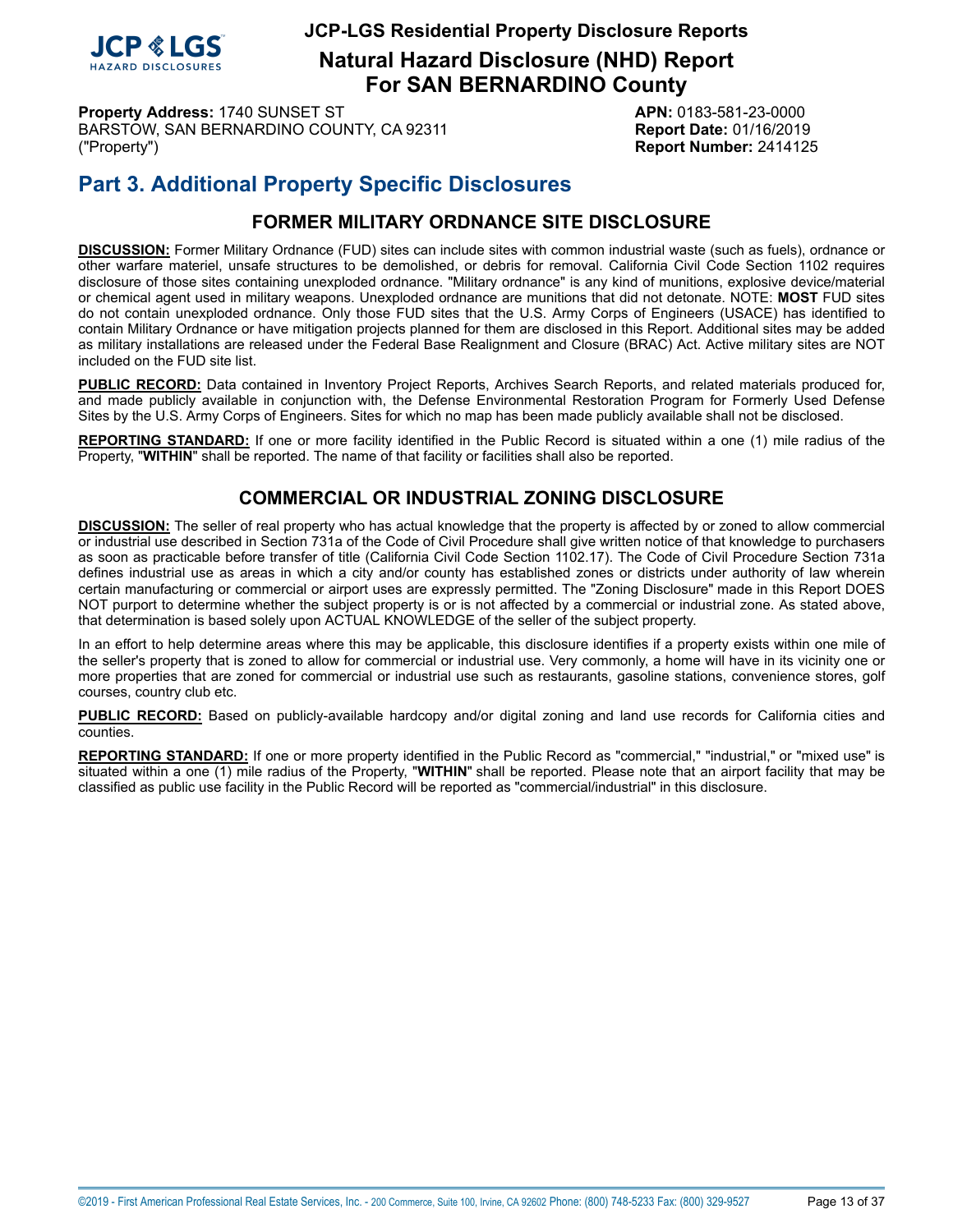

**Natural Hazard Disclosure (NHD) Report For SAN BERNARDINO County**

**Property Address:** 1740 SUNSET ST **APN:** 0183-581-23-0000 BARSTOW, SAN BERNARDINO COUNTY, CA 92311 **Report Date:** 01/16/2019 ("Property") **Report Number:** 2414125

# **AIRPORT INFLUENCE AREA DISCLOSURE**

### <span id="page-13-0"></span>**DISCUSSION:**

**Certain airports are not disclosed in this Report.** JCP-LGS has made a good faith effort to identify the airports covered under Section 1102.6a. Sources consulted include official land use maps and/or digital data made available by a governing Airport Land Use Commission (ALUC) or other designated government body. Most facilities for which an Airport Influence Area has been designated are included on the "California Airports List" maintained by the California Department of Transportation's Division of Aeronautics. Not disclosed in this Report are public use airports that are not in the "California Airports List", airports that are physically located outside California, heliports and seaplane bases that do not have regularly scheduled commercial service, and private airports or military air facilities unless specifically identified in the "California Airports List". **If the seller has actual** knowledge of an airport in the vicinity of the subject property that is not disclosed in this Report, and that is material to **the transaction, the seller should disclose this actual knowledge in writing to the buyer.**

Most facilities for which an Airport Influence Area has been designated are included on the "California Airports List" maintained by the California Department of Transportation's Division of Aeronautics. The inclusion of military and private airports varies by County, and heliports and seaplane bases are not included, therefore, airports in these categories may or may not be included in this disclosure.

**NOTE:** Proximity to an airport does not necessarily mean that the property is exposed to significant aviation noise levels. Alternatively, there may be properties exposed to aviation noise that are greater than two miles from an airport. Factors that affect the level of aviation noise include weather, aircraft type and size, frequency of aircraft operations, airport layout, flight patterns or nighttime operations. Buyer should be aware that aviation noise levels can vary seasonally or change if airport usage changes.

**PUBLIC RECORD:** Based on officially adopted land use maps and/or digital data made publicly available by the governing ALUC or other designated government body. If the ALUC or other designated government body has not made publicly available a current officially adopted airport influence area map, then California law states that "a written disclosure of an airport within two (2) statute miles shall be deemed to satisfy any city or county requirements for the disclosure of airports in connection with transfers of real property."

**REPORTING STANDARD:** "**IN**" shall be reported along with the facility name(s) and the "Notice of Airport in Vicinity" if any portion of the Property is situated within either (a) an Airport Influence Area as designated on officially adopted maps or digital data or (b) a two (2) mile radius of a qualifying facility for which an official Airport Influence Area map or digital data has not been made publicly available by the ALUC or other designated governing body. "**NOT IN**" shall be reported if no portion of the Property is within either area.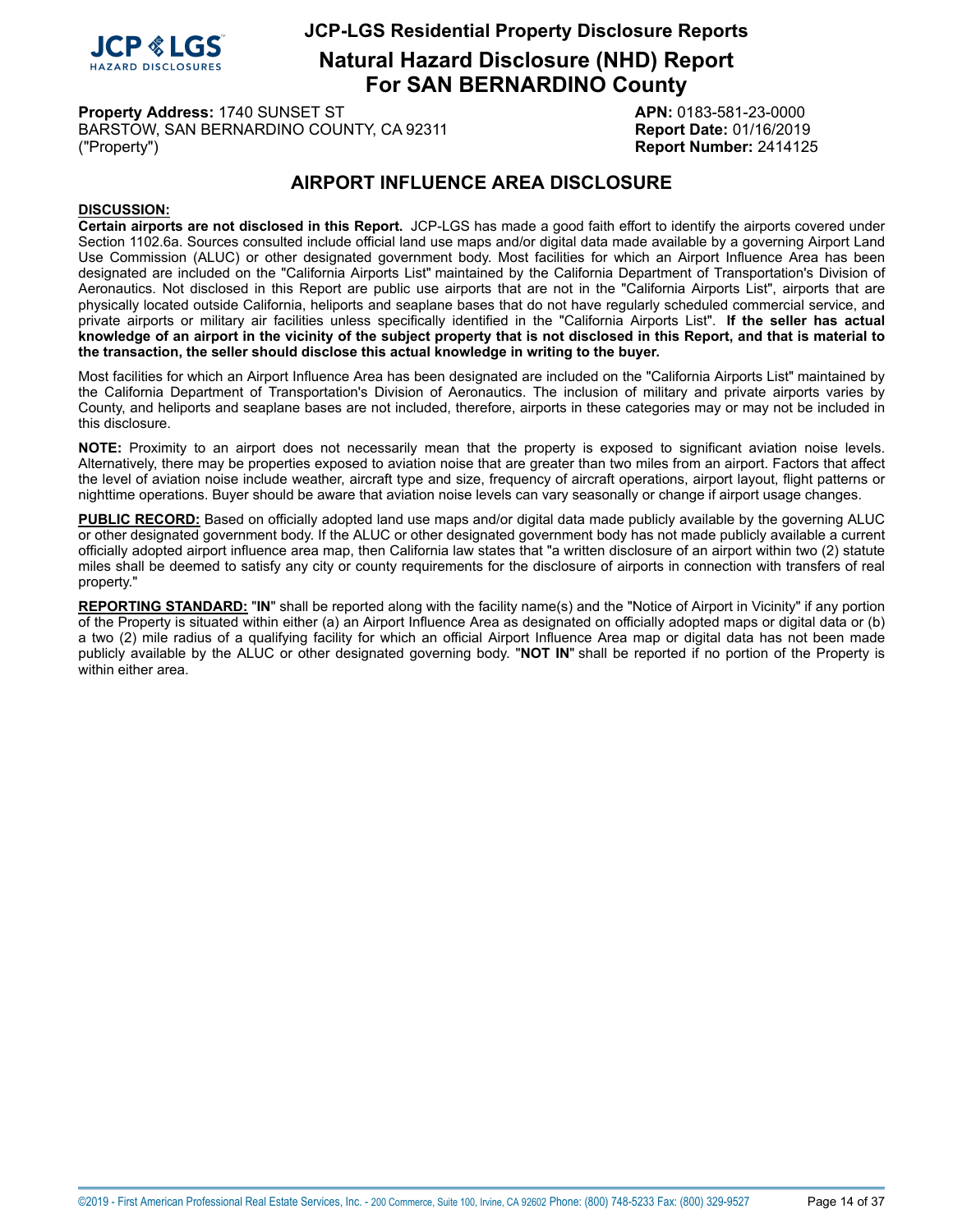

**Natural Hazard Disclosure (NHD) Report For SAN BERNARDINO County**

**Property Address:** 1740 SUNSET ST **APN:** 0183-581-23-0000 BARSTOW, SAN BERNARDINO COUNTY, CA 92311 **Report Date:** 01/16/2019 ("Property") **Report Number:** 2414125

# **AIRPORT NOISE DISCLOSURE**

<span id="page-14-0"></span>**DISCUSSION:** California Civil Code §1102.17 requires the seller(s) of residential real property who has/have actual knowledge that the property in the transaction is affected by airport use must give written notice of that knowledge, as soon as practicable, before transfer of title.

Under the Federal Aviation Administration's *Airport Noise Compatibility Planning Program Part 150*, certain 65 decibel (dB) Community Noise Equivalent Level (CNEL) contour maps have been produced for some airports. Not all airports have produced noise exposure maps. A property may be near or at some distance from an airport and not be within a delineated noise exposure area, but still experience aviation noise. Unless 65dB CNEL contour maps are published, helipads and military sites are not included in this section of the Report.

The *Airport Noise Compatibility Planning Program* is voluntary and not all airports have elected to participate. Furthermore, not all property in the vicinity of an airport is exposed to 65dB CNEL or greater average aviation noise levels. Conversely a property may be at some distance from an airport and still experience aviation noise. Buyer should be aware that aviation noise levels can vary seasonally or change if airport usage changes after a map is published or after the Report Date. JCP-LGS uses the most seasonally conservative noise exposures provided.

Federal funding may be available to help airports implement noise reduction programs. Such programs vary and may include purchasing properties, rezoning, and insulating homes for sound within 65dB areas delineated on CNEL maps. Airport owners have also cooperated by imposing airport use restrictions that include curfews, modifying flight paths, and aircraft limitations.

**PUBLIC RECORD:** Certain 65 decibel (dB) Community Noise Equivalent Level (CNEL) contour maps produced under the Federal Aviation Administration's *Airport Noise Compatibility Planning Program Part 150*.

**REPORTING STANDARD:** "**IN**" shall be reported if any portion of the Property is situated within a 65 decibel Community Noise Equivalent Level contour identified in the Public Record. "**NOT IN**" shall be reported if no portion of the Property is situated within a 65 decibel Community Noise Equivalent Level contour identified in the Public Record.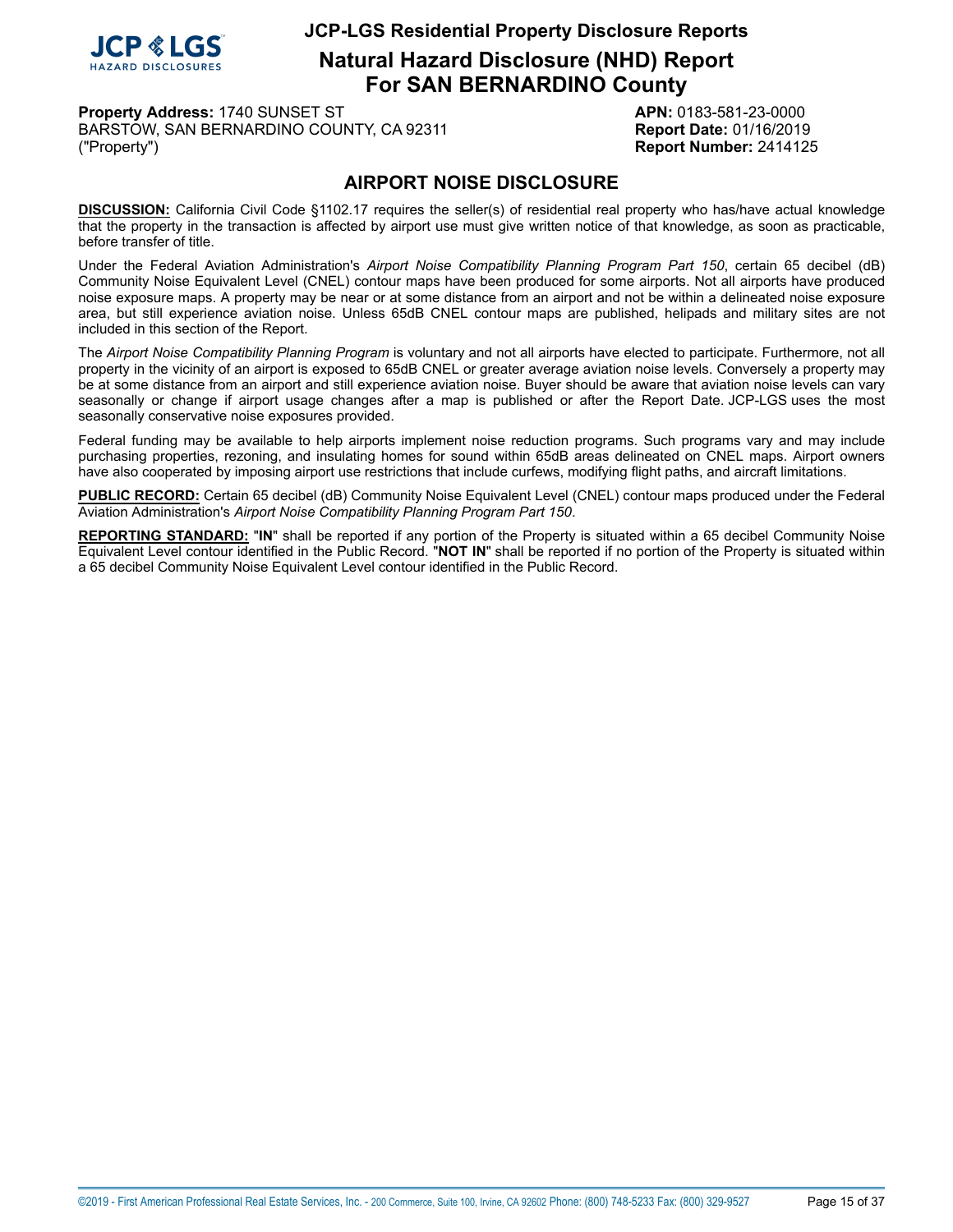

**Natural Hazard Disclosure (NHD) Report For SAN BERNARDINO County**

**Property Address:** 1740 SUNSET ST **APN:** 0183-581-23-0000 BARSTOW, SAN BERNARDINO COUNTY, CA 92311 Report Date: 01/16/2019 ("Property") **Report Number:** 2414125

# **CALIFORNIA ENERGY COMMISSION DUCT SEALING & TESTING REQUIREMENT**

<span id="page-15-0"></span>**DISCUSSION:** According to the California Energy Commission ("CEC") most California homes have improperly sealed central air conditioning and heating system ducts such that approximately 30 percent of the conditioned air actually leaks outside the home.

Effective July 1, 2014, in order to combat this waste of energy and money, the CEC updated its residential duct sealing and testing requirements in the 2013 Building Energy Efficiency Standards (Title 24). Previously, such duct sealing and testing was required only in certain CEC-designated climate zones when a central air conditioner or furnace is installed or replaced. **The revised** standards now make duct sealing and testing mandatory in all California climate zones when such a system is installed **or replaced.** Ducts found to leak more than 15 percent or more must be repaired. Once a contractor tests and fixes these ducts, you must have an approved third-party verifier determine that the ducts have been properly sealed. The CEC cautions homeowners that a contractor who fails to obtain a required building permit and fails to test and repair your ducts "is violating the law and exposing you to additional costs and liability." If you do not obtain a permit, you may be required to bring your home into compliance with code requirements for that work and may incur additional penalties and fines that have to be paid prior to selling your home. Remember that you have a duty to disclose whether you obtained required permits for work performed to prospective Buyers and appraisers. Local governments may mandate more stringent requirements.

Please note there are specific alternatives that allow high efficiency equipment and added duct insulation to be installed instead of fixing duct leaks. Please also be advised that there are separate regulations which govern duct insulation levels required by climate zone and HVAC system.

For more information please contact the California Energy Commission or visit the official CEC "2013 Building Energy Efficiency Standards" portal at: <http://www.energy.ca.gov/title24/2013standards/index.html>

**PUBLIC RECORD:** 2013 Building Energy Efficiency Standards (Title 24).

**REPORTING STANDARD:** "**WITHIN**" shall be reported regardless of CEC-designated climate zone pursuant to the revised Title 24 Standards.

# **COOLING AND HEATING ENERGY-EFFICIENCY ADVISORY**

Effective January 1, 2015, new federal energy-efficiency standards apply to the repair and replacement of residential heating, ventilation and air conditioning ("HVAC") systems. The new standards raise the minimum efficiency requirements for air conditioning systems and certain types of heating systems. Energy efficiency is measured by the Seasonal Energy Efficiency Ratio ("SEER"), which compares the amount of cooling (or heating) output by an HVAC system to the amount of energy (electricity or gas) input over its operating season. The higher the system's SEER value, the more energy-efficient it is and the lower the unit cost of cooling (or heating) a home.

For the first time, federal minimum-efficiency standards will vary by region. Prior to 2015 one standard, called SEER 13, applied nationwide. Now, in California, Nevada, Arizona and New Mexico (the Southwestern Region), SEER 13 has been replaced by the more efficient SEER 14 standard. In the Southwestern Region the new rule allows repairs to existing SEER 13-compliant systems. However, in many cases a full system replacement (both the indoor and outdoor unit) will be necessary to make the system compatible, and replacement is allowed only with a SEER 14-compliant unit. The higher standard may increase the replacement cost to the property owner because the SEER 14 efficiency improvements require increased complexity of the new equipment, and the SEER 14 units may not fit in the existing space, requiring structural modifications at the owner's expense. In some cases the SEER 14 standard could double the cost of replacement over the earlier replacement cost. For applicable details and codes, see the California Energy Commission web page at: [http://www.energy.ca.gov/title24/2013standards/residential\\_manual.html](http://www.energy.ca.gov/title24/2013standards/residential_manual.html) (The new federal standards go into effect on January 1, 2015, which is six months after the July 1, 2014, effective date of the 2013 Standards.)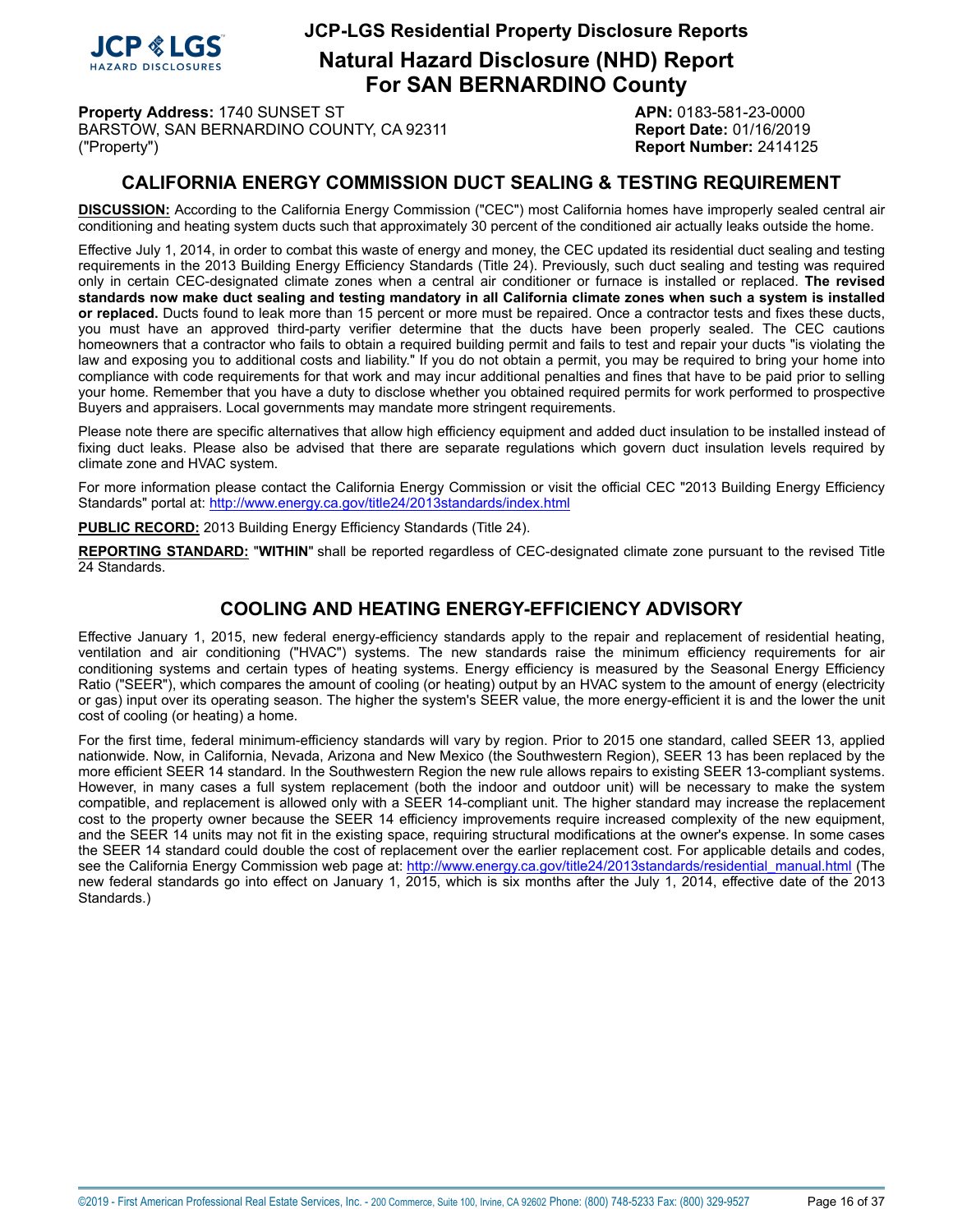

**Natural Hazard Disclosure (NHD) Report For SAN BERNARDINO County**

**Property Address:** 1740 SUNSET ST **APN:** 0183-581-23-0000 BARSTOW, SAN BERNARDINO COUNTY, CA 92311 **Report Date:** 01/16/2019 ("Property") **Report Number:** 2414125

# **STATEWIDE RIGHT TO FARM DISCLOSURE**

#### <span id="page-16-0"></span>**DISCUSSION:**

If the property is presently located within one mile of a parcel of real property designated as "Prime Farmland," "Farmland of Statewide Importance," "Unique Farmland," "Farmland of Local Importance," or "Grazing Land" on the most current "Important Farmland Map" issued by the California Department of Conservation, Division of Land Resource Protection, the following notice is required:

#### **NOTICE OF RIGHT TO FARM**

This property is located within one mile of a farm or ranch land designated on the current county-level GIS "Important **Farmland Map," issued by the California Department of Conservation, Division of Land Resource Protection. Accordingly, the property may be subject to inconveniences or discomforts resulting from agricultural operations that** are a normal and necessary aspect of living in a community with a strong rural character and a healthy agricultural sector. Customary agricultural practices in farm operations may include, but are not limited to, noise, odors, dust, light, insects, the operation of pumps and machinery, the storage and disposal of manure, bee pollination, and the ground or aerial application of fertilizers, pesticides, and herbicides. These agricultural practices may occur at any time during the 24-hour day. Individual sensitivities to those practices can vary from person to person. You may wish to consider the impacts of such agricultural practices before you complete your purchase. Please be advised that you may be barred from obtaining legal remedies against agricultural practices conducted in a manner consistent with proper and accepted **customs and standards pursuant to Section 3482.5 of the Civil Code or any pertinent local ordinance.**

California has a "Right to Farm Act" (Civil Code Section 3482.5) to protect farming operations. When agricultural land within the State's agricultural areas is bought and sold, the purchasers are often not made aware of the fact that there are right-to-farm laws. This has lead to confusion and a misunderstanding of the actual uses of the land or uses of the surrounding agricultural lands.

In 2008 the State of California enacted Assembly Bill 2881 to limit the exposure of farmers to nuisance lawsuits by homeowners in neighboring developments. The mechanism of this bill is a formal notification of the Buyer, through a "Notice of Right to Farm" in an expert disclosure report that advises the Buyer if the subject property is within one mile of farmland as defined in the bill.

#### If the seller has actual knowledge of an agricultural operation in the vicinity of the subject property that is not disclosed in this Report, and that is material to the transaction, the seller should disclose this actual knowledge in writing to the **Buyer.**

**PUBLIC RECORD:** Based on the most current available version of the "Important Farmland Map" issued by the California Department of Conservation, Division of Land Resource Protection, utilizing solely the county-level GIS map data, if any, available on the Division's Farmland Mapping and Monitoring Program website, pursuant to Section 11010 of the Business and Professions Code, and Section 1103.4 of the California Civil Code.

**REPORTING STANDARD:** "**IN**" shall be reported and the "Notice of Right to Farm" provided if any portion of the Property is situated within, or within one mile of, a parcel of real property designated as "Prime Farmland," "Farmland of Statewide Importance," "Unique Farmland," "Farmland of Local Importance," or "Grazing Land" in the public record. "**NOT IN**" shall be reported if no portion of the Property is within that area.

Some counties, or parts thereof, are not included in the Public Record because they have not been mapped for farmland parcels under this State program. Typically, this is because the county area is public land and not planned for incorporation, or, in the case of San Francisco, the county is entirely incorporated. In those instances, we report "Map Not Available" above, or "Map N/A" in the table of summary determinations at the beginning of this Report.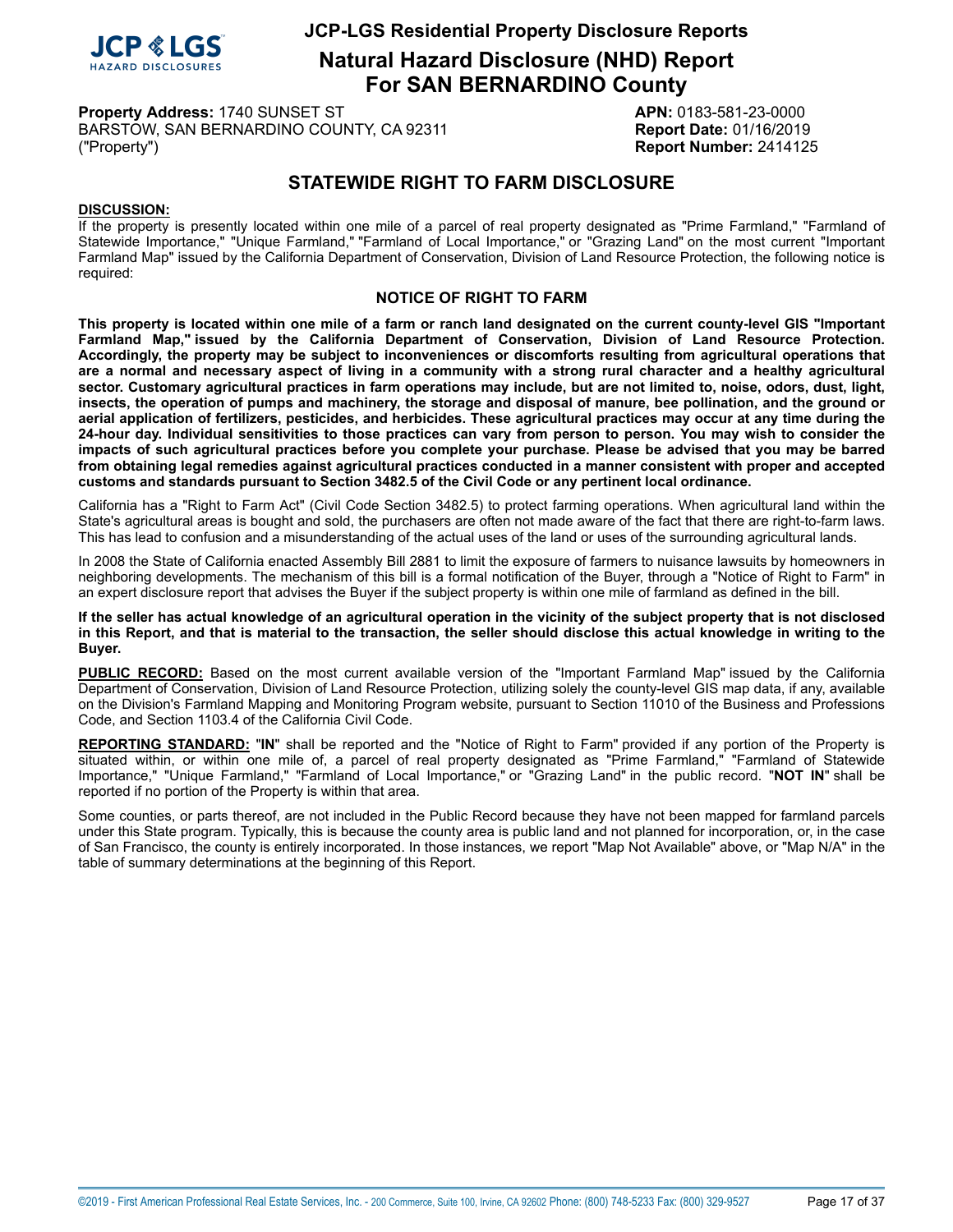

**Natural Hazard Disclosure (NHD) Report For SAN BERNARDINO County**

**Property Address:** 1740 SUNSET ST **APN:** 0183-581-23-0000 BARSTOW, SAN BERNARDINO COUNTY, CA 92311 **Report Date:** 01/16/2019 ("Property") **Report Number:** 2414125

# **NOTICE OF MINING OPERATIONS DISCLOSURE**

<span id="page-17-0"></span>If the Property has been determined to be located within one (1) mile of a reported mining operation(s), the following notice is provided as mandated by California law:

#### **NOTICE OF MINING OPERATIONS**

This property is located within one mile of a mine operation for which the mine owner or operator has reported mine location data to the Department of Conservation pursuant to Section 2207 of the Public Resources Code. Accordingly, the property may be subject to inconveniences resulting from mining operations. You may wish to consider the impacts **of these practices before you complete your transaction.**

**DISCUSSION:** Historically mining operations have been located in remote areas. However, increasing urbanization has resulted in some residential projects being developed near existing mining operations.

California Public Resources Code §2207 requires owners and operators of mining operations to provide annually specific information to the California Department of Conservation ("DOC"), including but not limited to, (i) ownership and contact information, and (ii) the latitude, longitude, and approximate boundaries of the mining operation marked on a specific United States Geological Survey map. The Office of Mining Reclamation ("OMR") is a division of the DOC. Using the mandatory data specified above, OMR provides map coordinate data that can be used by GIS systems to create points representing mine<br>locations ("OMR Maps"). For more information please visit OMR's Mines OnLine Map Viewer locations ("OMR Maps"). For more information please visit OMR's Mines OnLine Map Viewer (http://maps.conservation.ca.gov/mol/index.html).

Effective January 1, 2012, California Civil Code §1103.4 requires the seller of residential property to disclose to a Buyer if the residential property is located with one (1) mile of mining operations as specified on OMR Maps.

#### **Special Notes:**

1. This statutory disclosure does not rely on the OMR's "AB 3098 List," a list of mines regulated under the Surface Mining and Reclamation Act of 1975 ("SMARA") that meet provisions set forth under California Public Resources Code §2717(b). The AB 3098 List does not include map coordinate data as required under California Public Resources Code §2207 and may not include all mining operations subject to the "Notice of Mining Operations" disclosure.

2. This "Notice of Mining Operations" disclosure is not satisfied by disclosing abandoned mines. An abandoned mine is NOT an operating mine. California Civil Code §1103.4 is satisfied only by disclosing based on OMR Maps.

**PUBLIC RECORD:** Mining operations as provided on OMR Maps made publicly available by DOC pursuant to California law.

**REPORTING STANDARD:** "**IN**" is reported if any portion of the Property is located within a one (1) mile radius of one or more mining operation(s) identified in the Public Record for which map coordinate data is provided. If "**IN**", the name of the mining operation(s) as it appears in the Public Record is also reported. "**NOT IN**" is reported if no portion of the Property is located within a one (1) mile radius of a mining operation specified on OMR Maps.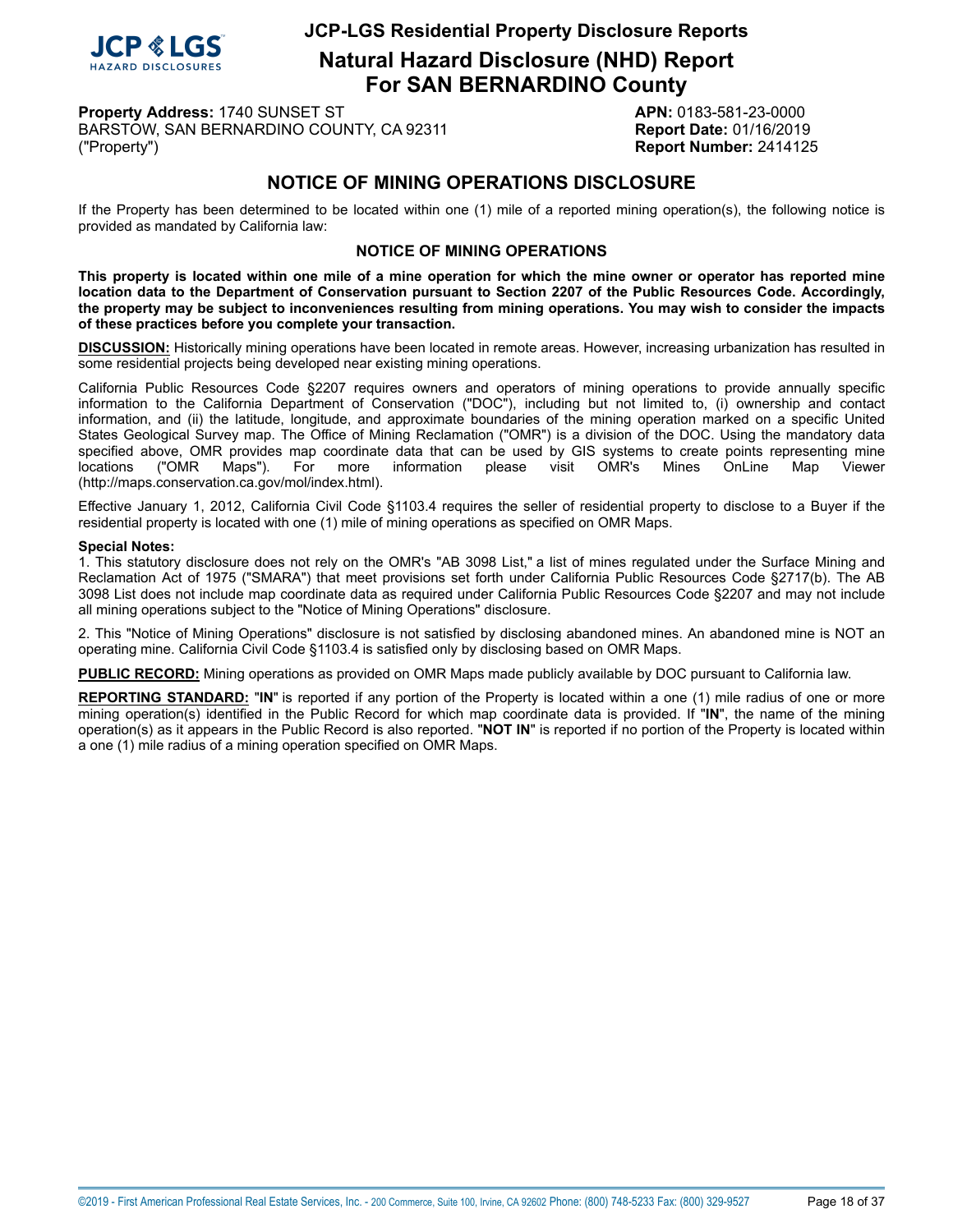

**Natural Hazard Disclosure (NHD) Report For SAN BERNARDINO County**

**Property Address:** 1740 SUNSET ST **APN:** 0183-581-23-0000 BARSTOW, SAN BERNARDINO COUNTY, CA 92311 **Report Date:** 01/16/2019 ("Property") **Report Number:** 2414125

# <span id="page-18-0"></span>**Part 4. General Advisories**

### **REGISTERED SEX OFFENDER DATABASE DISCLOSURE REQUIREMENT ("MEGAN'S LAW")**

Notice: Pursuant to Section 290.46 of the Penal Code, information about specified registered sex offenders is made available to the public via an Internet Web site maintained by the Department of Justice at www.meganslaw.ca.gov. Depending on an offender's criminal history, this information will include either the address at which the offender **resides or the community of residence and ZIP Code in which he or she resides.**

**DISCUSSION:** California law (AB 488), signed by the Governor on September 24, 2004, provides the public with Internet access to detailed information on registered sex offenders. The Sex Offender Tracking Program of the California Department of Justice (DOJ) maintains the database of the locations of persons required to register pursuant to paragraph (1) of subdivision (a) of Section 290.46 of the Penal Code. The online database is updated with data provided by local sheriff and police agencies on an ongoing basis. It presents offender information in 13 languages; may be searched by a sex offender's specific name, zip code, or city/county; provides access to detailed personal profile information on each registrant; and includes a map of your neighborhood.

#### **California Department of Justice Information Sources:**

Megan's Law Sex Offender Locator Web Site: <http://www.meganslaw.ca.gov>

California Department of Justice Megan's Law Email Address: meganslaw@doj.ca.gov

#### **Local Information Locations For The Property:**

All sheriffs departments and every police department in jurisdictions with a population of 200,000 or more are required to make a CD-ROM available free to the public for viewing. Although not required, many other law enforcement departments in smaller jurisdictions make the CD-ROM available as well. Please call the local law enforcement department to investigate availability.

*The following are the law enforcement departments in your county that are REQUIRED to make information available:*

**San Bernardino County Sheriff Department** (909) 387-3615

#### **Explanation and How to Obtain Information**

For over 50 years, California has required certain sex offenders to register with their local law enforcement agencies. However, information on the whereabouts of the sex offenders was not available to the public until implementation of the Child Molester Identification Line in July 1995. The available information was expanded by California's "Megan's Law" in 1996 (Chapter 908, Stats. of 1996). Megan's Law provides certain information on the whereabouts of "serious" and "high-risk" sex offenders. The law specifically prohibits using the information to harass or commit any crime against the offender. The information on a registered sex offender includes: name and known aliases; age and sex; physical description, including scars, marks and tattoos; photograph, if available; crimes resulting in registration; county of residence; and zip code (from last registration). Accessing the online database requires agreement to the DOJ's terms of use on the web page.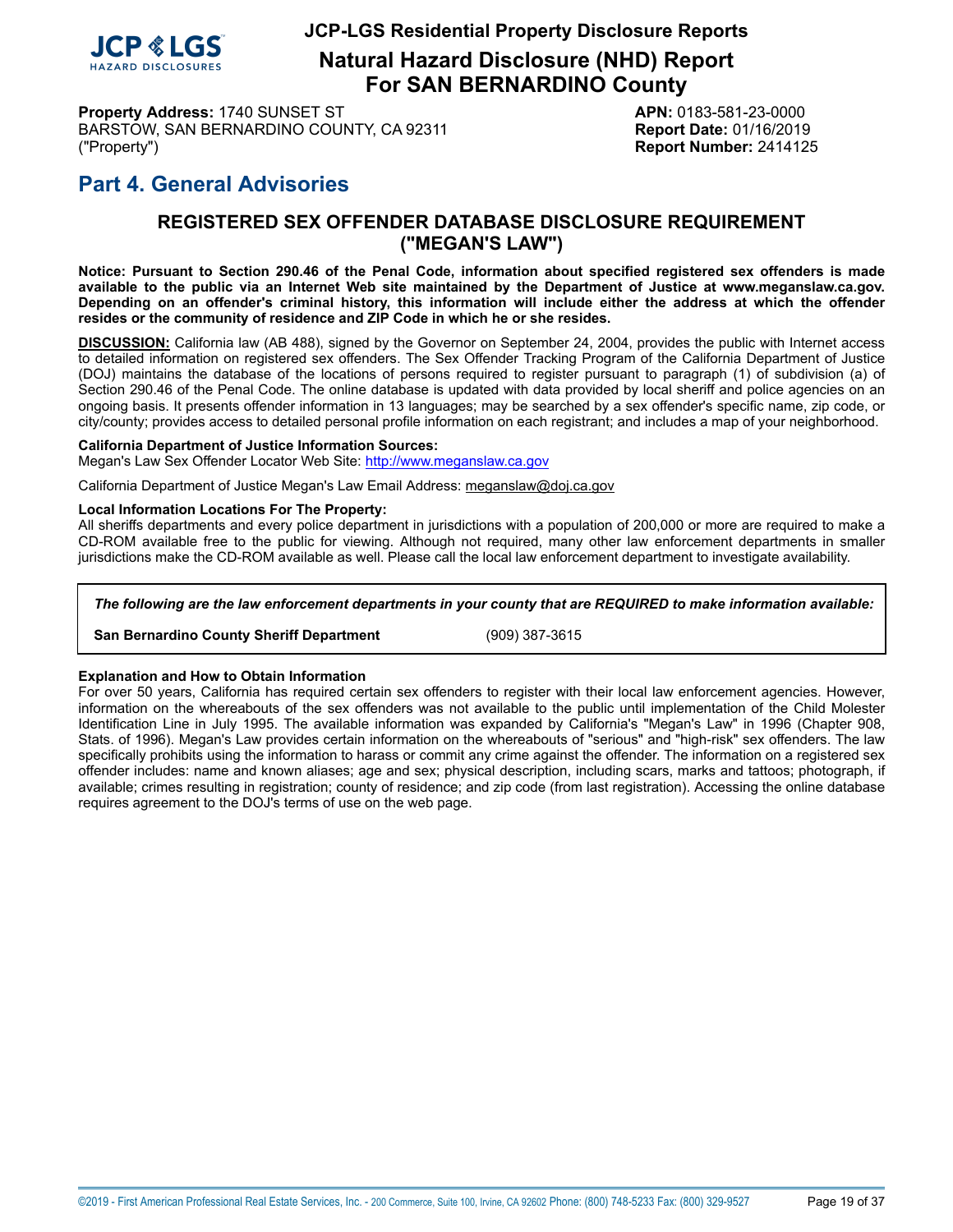

**Natural Hazard Disclosure (NHD) Report For SAN BERNARDINO County**

**Property Address:** 1740 SUNSET ST **APN:** 0183-581-23-0000 BARSTOW, SAN BERNARDINO COUNTY, CA 92311 **Report Date:** 01/16/2019 ("Property") **Report Number:** 2414125

### **GAS AND HAZARDOUS LIQUID TRANSMISSION PIPELINE DATABASE DISCLOSURE REQUIREMENT**

<span id="page-19-0"></span>**DISCUSSION:** Following a number of pipeline disasters in the U.S., such as the 2010 San Bruno explosion in Northern California, there is an increased awareness of the potential dangers associated with underground transmission pipelines. As a result, the California Legislature unanimously passed Assembly Bill 1511 (Bradford), signed by Governor Jerry Brown on July 13, 2012. This law, which becomes effective January 1, 2013, is chaptered as California Civil Code Section 2079.10.5 and mandates the disclosure of the following notice to Buyers:

#### **NOTICE REGARDING GAS AND HAZARDOUS LIQUID TRANSMISSION PIPELINES**

**This notice is being provided simply to inform you that information about the general location of gas and hazardous liquid transmission pipelines is available to the public via the National Pipeline Mapping System (NPMS) Internet Web site maintained by the United States Department of Transportation at http://www.npms.phmsa.dot.gov/. To seek further information about possible transmission pipelines near the property, you may contact your local gas utility or other pipeline operators in the area. Contact information for pipeline operators is searchable by ZIP Code and county on the NPMS Internet Web site. (California Civil Code Section 2079.10.5(a))**

*Civil Code Section 2079.10.5(c) adds, "Nothing in this section shall alter any existing duty under any* other statute or decisional law imposed upon the seller or broker, including, but not limited to, the duties of a seller or broker under this article, or the duties of a seller or broker under Article 1.5 (commencing *with Section 1102) of Chapter 2 of Title 4 of Part 4 of Division 2."*

**Such "existing duties" include the disclosure of actual knowledge about a potential hazard, such as may** be created by the delivery of a letter from the local utility company informing the seller that a gas **transmission pipeline exists within 2,000 feet of the Property.**

**Beginning on the law's January 1, 2013, effective date,** except where such"existing duties" apply, "Upon delivery of the notice to the transferee of the real property, the seller or broker is not required to provide information in addition to that contained in the notice regarding gas and hazardous liquid transmission pipelines in subdivision (a). The information in the notice shall be deemed to be adequate to inform the transferee about the existence of a statewide database of the locations of gas and hazardous liquid transmission pipelines and information from the database regarding those locations." (California Civil Code Section 2079.10.5(b))

The disclosure of underground transmission pipelines helps the parties in a real estate transaction make an informed decision and is in the best interest of the public. Buyer should be aware that, according to the NPMS Internet Web site, gas and/or hazardous liguid transmission pipelines are known to exist in 49 of California's 58 counties, the exceptions being in rural mountainous parts of the state. Every home that utilizes natural gas is connected to a gas "distribution" **pipeline, which is generally of smaller size and lower pressure than a transmission pipeline.**

#### **For More Information**

To investigate whether any pipeline easement (right-of-way) exists on the Property, Buyer should review the Preliminary Title Report. Buyer should consult an attorney for interpretation of any law. This notice is for information purposes only and **should not be construed as legal advice.**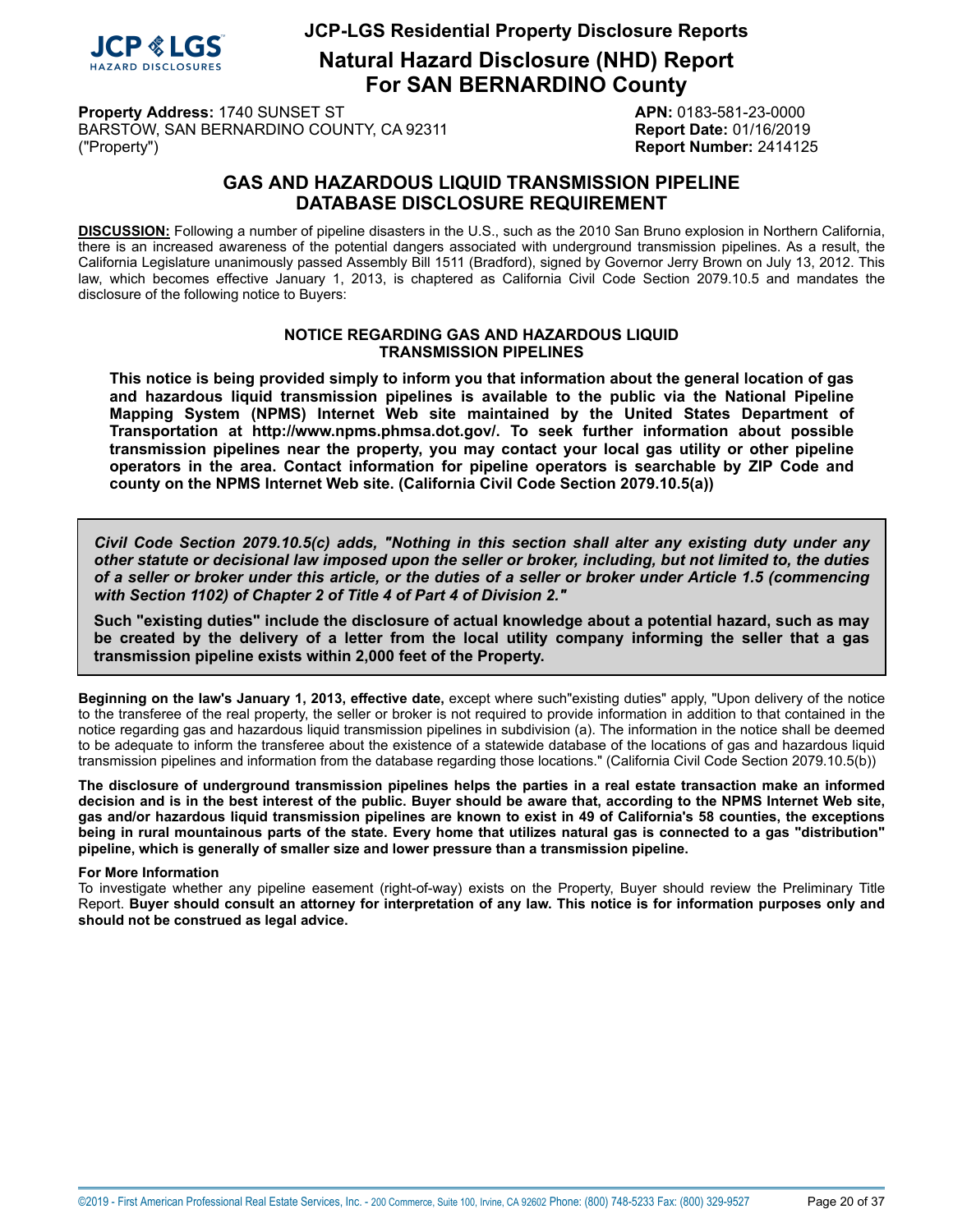

**Natural Hazard Disclosure (NHD) Report For SAN BERNARDINO County**

**Property Address:** 1740 SUNSET ST **APN:** 0183-581-23-0000 BARSTOW, SAN BERNARDINO COUNTY, CA 92311 **Report Date:** 01/16/2019 ("Property") **Report Number:** 2414125

### **METHAMPHETAMINE CONTAMINATED PROPERTY DISCLOSURE ADVISORY**

<span id="page-20-0"></span>**DISCUSSION:** According to the "Methamphetamine Contaminated Property Cleanup Act of 2005" a property owner must disclose in writing to a prospective buyer if local health officials have issued an order prohibiting the use or occupancy of a property contaminated by meth lab activity. The owner must also give a copy of the pending order to the buyer to acknowledge receipt in writing. Failure to comply with these requirements may subject an owner to, among other things, a civil penalty up to \$5,000. Aside from disclosure requirements, this new law also sets forth procedures for local authorities to deal with meth-contaminated properties, including the filing of a lien against a property until the owner cleans up the contamination or pays for the cleanup costs.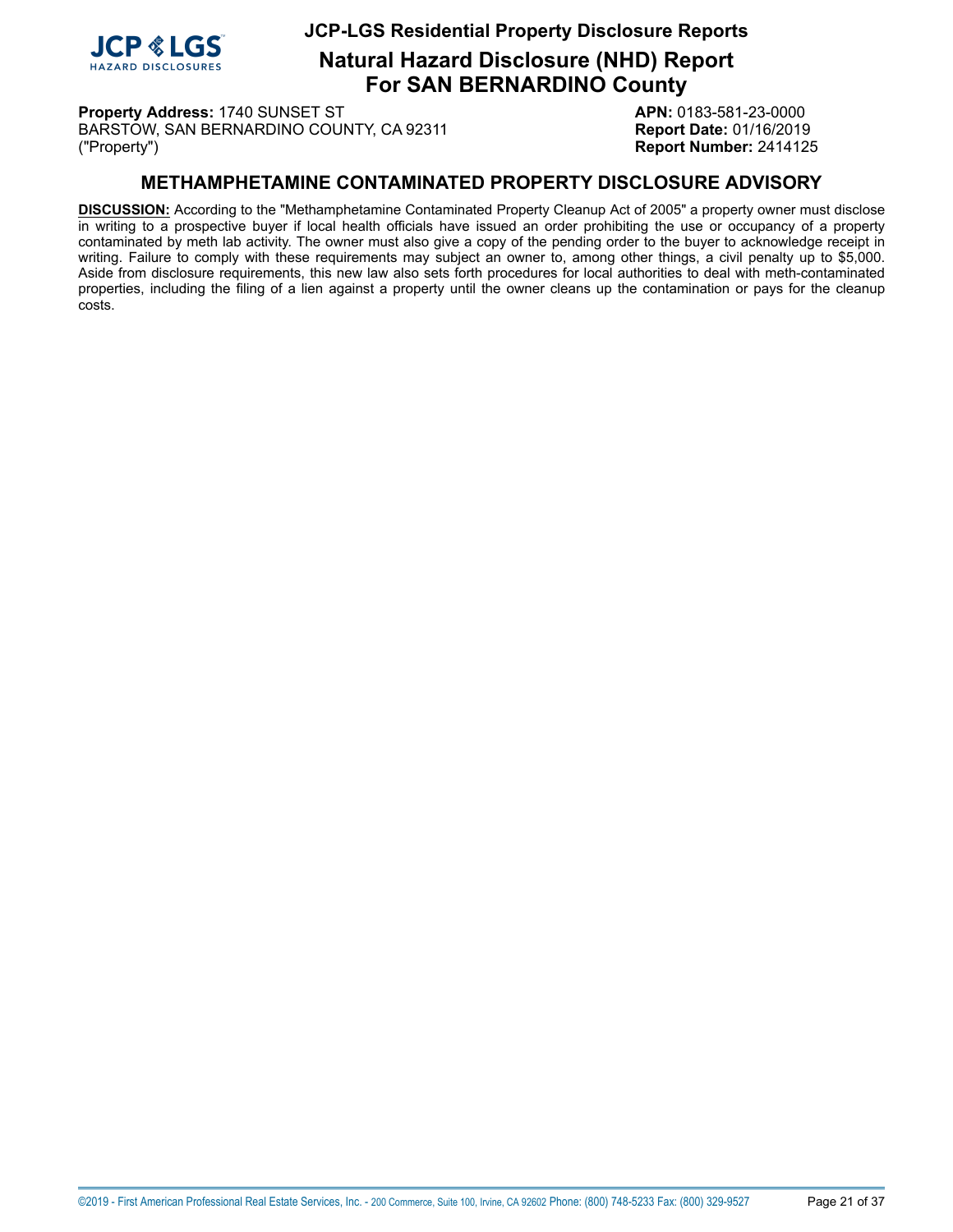

**Natural Hazard Disclosure (NHD) Report For SAN BERNARDINO County**

**Property Address:** 1740 SUNSET ST **APN:** 0183-581-23-0000 BARSTOW, SAN BERNARDINO COUNTY, CA 92311 **Report Date:** 01/16/2019 ("Property") **Report Number:** 2414125

### **MOLD ADVISORY**

<span id="page-21-0"></span>**DISCUSSION:** The Buyer is hereby advised that naturally occurring molds may exist both inside and outside of any home and may not be visible to casual inspection. Persons exposed to extensive mold levels can become sensitized and develop allergies to the mold or other health problems. Extensive mold growth can damage a structure and its contents. All prospective purchasers of residential and commercial property are advised to thoroughly inspect the Property for mold. Be sure to inspect the Property inside and out for sources of excess moisture, current water leaks and evidence of past water damage.

As part of a buyer's physical inspection of the condition of a property, the buyer should consider engaging an appropriate and qualified professional to inspect and test for the presence of harmful molds and to advise the buyer of any potential risk and options available. This advisory is not a disclosure of whether harmful mold conditions exist at a property or not. No testing or inspections of any kind have been performed by The Company. Any use of this form is acknowledgement and acceptance that The Company does not disclose, warrant or indemnify mold conditions at a property in any way and is not responsible in any way for mold conditions that may exist. Information is available from the California Department of Health Services Indoor Air Quality<br>Section fact sheet entitled. "Mold in My Home: What Do I Do?" The fact sheet is available at "Mold in My Home: What Do I Do?" The fact sheet is available at <https://archive.cdph.ca.gov/programs/IAQ/Pages/IndoorMold.aspx> or by calling (510) 620-3620.

The Toxic Mold Protection Act of 2001 requires that information be developed regarding the potential issues surrounding naturally occurring molds within a home. Information was written by environmental authorities for inclusion in the *Residential Environmental Hazards: A Guide for Homeowners, Buyers, Landlords and Tenants* booklet developed by the California Environmental Protection Agency and the Department of Health Services. It is found in Chapter VII of that booklet, and includes references to sources for additional information.

**For local assistance, contact your county or city Department of Health, Housing, or Environmental Health.**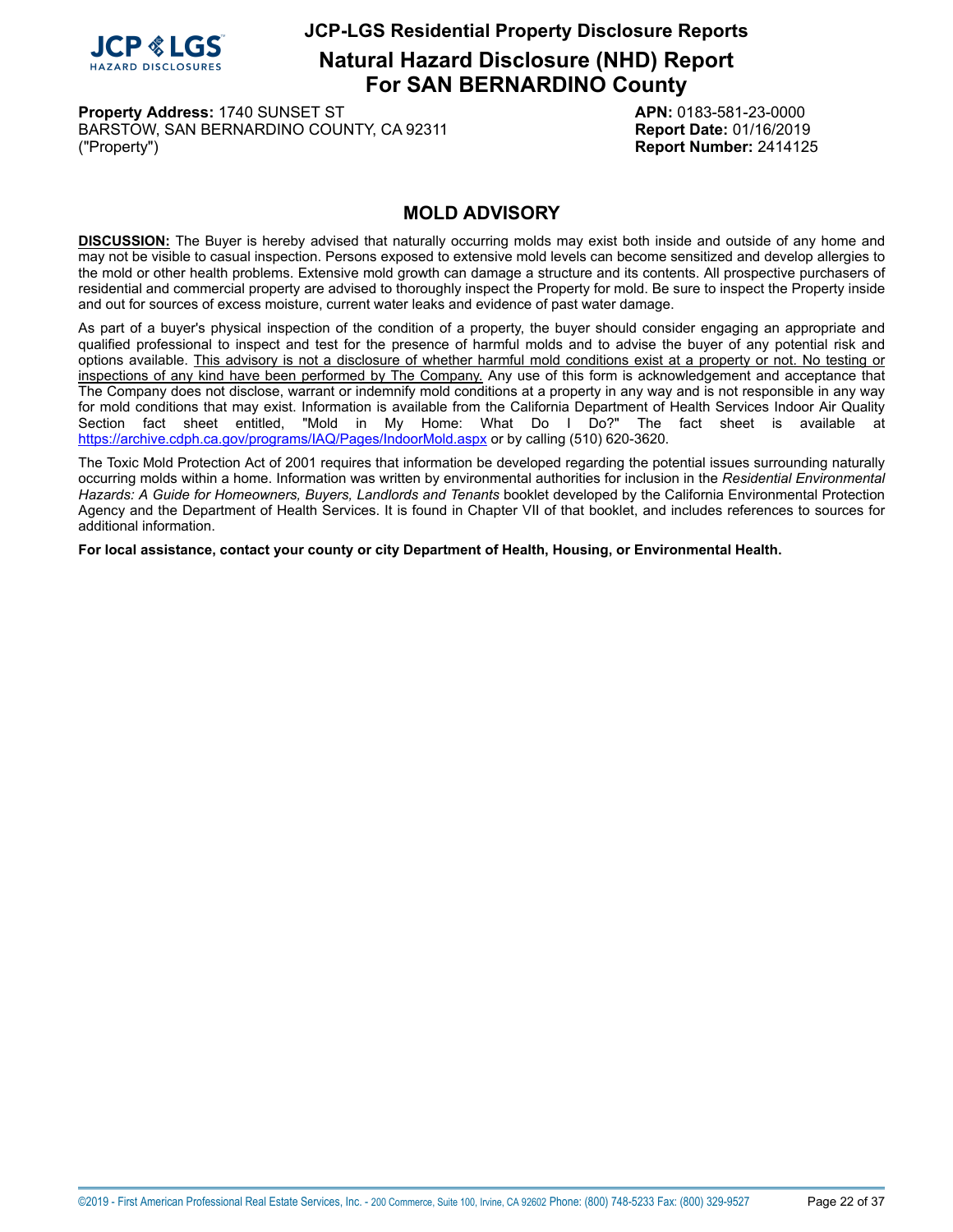

**Natural Hazard Disclosure (NHD) Report For SAN BERNARDINO County**

**Property Address:** 1740 SUNSET ST **APN:** 0183-581-23-0000 BARSTOW, SAN BERNARDINO COUNTY, CA 92311 **Report Date:** 01/16/2019 ("Property") **Report Number:** 2414125

### **RADON ADVISORY**

<span id="page-22-0"></span>**DISCUSSION:** For its Radon Advisory, JCP-LGS uses the updated assessment of radon exposure published in 1999 by the Lawrence Berkeley National Laboratory (LBNL) and Columbia University, under support from the U.S. Environmental Protection Agency (EPA), the National Science Foundation, and the US Department of Energy (published online at [http://www2.lbl.gov/Science-Articles/Archive/radon-risk-website.html\)](http://www2.lbl.gov/Science-Articles/Archive/radon-risk-website.html). Based on this recent assessment, JCP-LGS radon advisory is as follows:

All of California's 58 counties have a predicted median annual-average living-area concentration of radon below 2.0 pCi/L (picocuries per liter of indoor air) -- which is well below the EPA's guideline level of 4 pCi/L and equivalent to the lowest **hazard zone (Zone 3) on the 1993 EPA Map of Radon Zones.**

The "median concentration" means that half of the homes in a county are expected to be below this value and half to be above it. All houses contain some radon, and a few houses will contain much more than the median concentration. **The only way to** accurately assess long-term exposure to radon in a specific house is through long-term testing (sampling the indoor air for a year or more). The EPA recommends that all homes be tested for radon. Columbia University's "Radon Project" website offers help to homeowners in assessing the cost vs. benefit of testing a specific house for radon or modifying it for radon reduction (see<http://www.stat.columbia.edu/~radon/>).

**NOTE:** JCP-LGS does not use the EPA's 1993 map for advisory purposes because that map shows "short-term" radon exposure averaged by county. It was based on "screening measurements" that were intentionally designed to sample the worst-case conditions for indoor air in US homes--using spot checks (sampling for just a few days), in the poorest air quality (with sealed doors and windows), at the worst time of the year (winter), in the worst part of the house (the basement, if one was available). These short-term, winter, basement measurements are both biased and variable compared to long-term radon concentrations (averaged over a year) in the living area of a house. Long-term concentrations are a more accurate way to judge the long-term health risk from radon. For the above reasons, the EPA expressly disclaims the use of its 1993 map for determining whether any house should be tested for radon, and authorizes no other use of its map for property-specific purposes. For additional information about EPA guidelines and radon testing, see "Chapter VII--Radon", in the California Department of Real Estate's *Residential Environmental Hazards: A Guide for Homeowners, Homebuyers, Landlords and Tenants*.

# **ENDANGERED SPECIES ACT ADVISORY**

<span id="page-22-1"></span>**DISCUSSION:** The Federal Endangered Species Act of 1973 ("ESA"), as amended, requires that plant and animal species identified and classified ("listed") by the Federal government as "threatened" or "endangered" be protected under U.S. law. Areas of habitat considered essential to the conservation of a listed species may be designated as "critical habitat" and may require special management considerations or protection. All threatened and endangered species -- even if critical habitat is not designated for them -- are equally afforded the full range of protections available under the ESA.

In California alone, over 300 species of plants and animals have been designated under the ESA as threatened or endangered, and over 80 species have critical habitats designated for them. Most California counties are host to a dozen or more protected species and, in many cases, 10 or more species have designated critical habitats within a county.

**ADVISORY:** An awareness of threatened and endangered species and/or critical habitats is not reasonably expected to be within the actual knowledge of a seller.

No federal or state law or regulation requires a seller or seller's agent to disclose threatened or endangered species or critical habitats, or to otherwise investigate their possible existence on real property. Therefore, Buyer is advised that, prior to purchasing a vacant land parcel or other real property, Buyer should consider investigating the existence of threatened or endangered species, or designated critical habitats, on or in the vicinity of the Property which could affect the use of the Property or the success of any proposed (re)development.

**FOR MORE INFORMATION:** Complete and current information about the threatened and endangered species in California that are Federally listed in each county -- including all critical habitats designated there -- is available on the website of the U.S. Fish & Wildlife Service, the Federal authority which has enforcement responsibility for the ESA.

**U.S. Fish & Wildlife Service Endangered Species Database (TESS)** [http://ecos.fws.gov/tess\\_public/](http://ecos.fws.gov/tess_public/)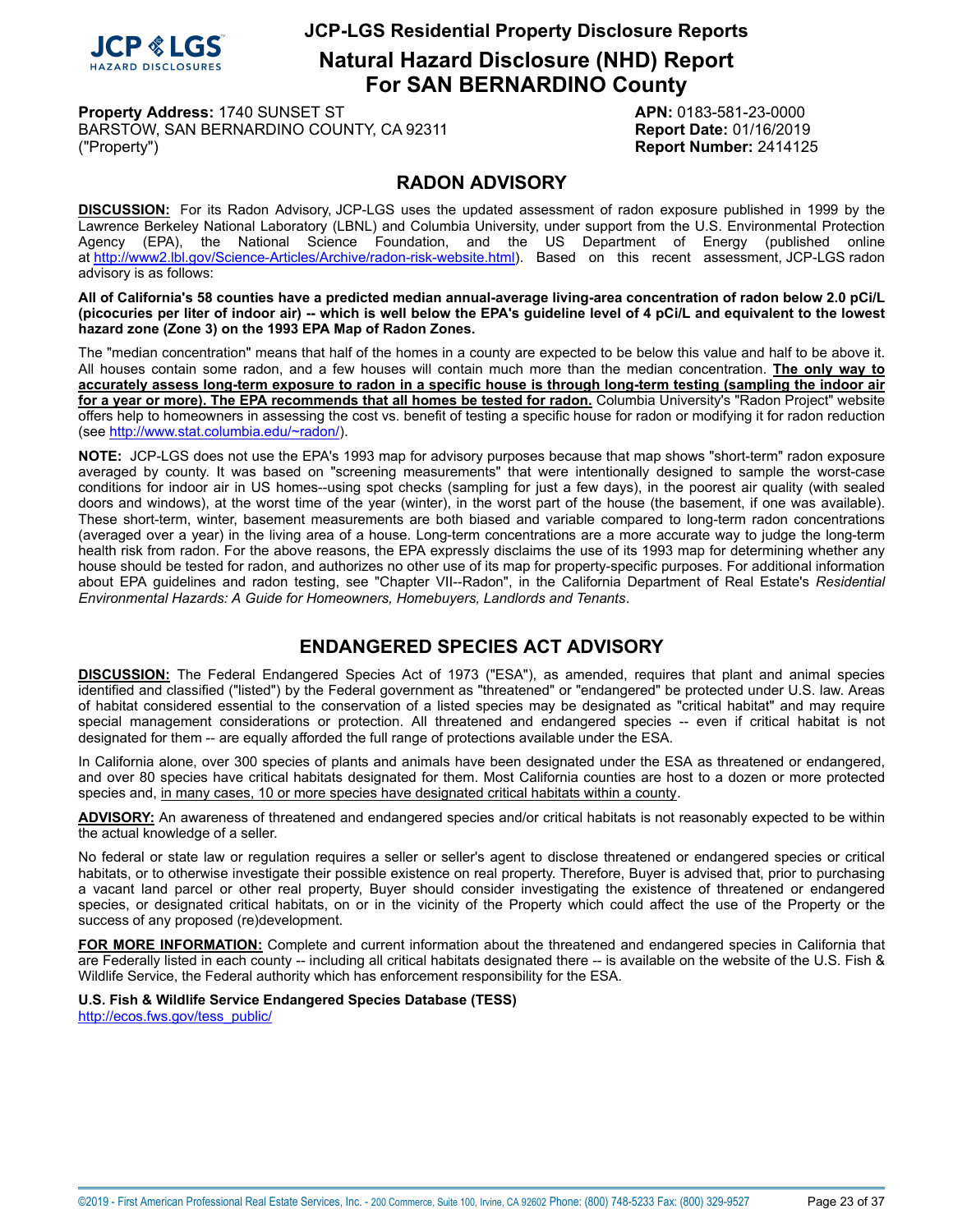

**Natural Hazard Disclosure (NHD) Report For SAN BERNARDINO County**

**Property Address:** 1740 SUNSET ST **APN:** 0183-581-23-0000 BARSTOW, SAN BERNARDINO COUNTY, CA 92311 **Report Date:** 01/16/2019 ("Property") **Report Number:** 2414125

### **ABANDONED MINES ADVISORY**

<span id="page-23-0"></span>**DISCUSSION:** According to the California Department of Conservation, Office of Mine Reclamation, since the Gold Rush of 1849, tens of thousands of mines have been dug in California. Many were abandoned when they became unproductive or unprofitable. The result is that California's landscape contains many thousands of abandoned mines, which can pose health, safety, or environmental hazards on and around the mine property. Mines can present serious physical safety hazards, such as open shafts or adits (mine tunnel), and they may create the potential to contaminate surface water, groundwater, or air quality. Some abandoned mines are such massive problems as to earn a spot on the Federal Superfund environmental hazard list.

No California law requires the disclosure of abandoned mines in a real estate transaction, unless the existence of an abandoned mine is within the actual knowledge of the Seller and is deemed to be a fact material to the transaction.

The Office of Mine Reclamation (OMR) and the U.S. Geological Survey maintain a database of abandoned mines -- however, it is known to be incomplete and based on maps that are often decades out of date. Many mines are not mapped because they are on private land. The OMR warns that, *"Many old and abandoned mines are not recorded in electronic databases, and when* they are, the information may not be detailed enough to accurately define, differentiate or locate the mine feature, such *as a potentially hazardous vertical shaft or horizontal adit or mine waste." (See reference below.)*

Accordingly, this Report does not contain an abandoned mines disclosure from any government database or map or any **other source, in order to protect the seller from liability for non-disclosure of unrecorded abandoned mines.**

Parties concerned about the possible existence or impact of abandoned mines in the vicinity of the Property are advised to retain a State-licensed geotechnical consultant to study the site and issue a report. Other sources of information include, but are not limited to, the State Office of Mine Reclamation at (916) 323-9198 (website: <http://www.conservation.ca.gov/OMR>), and the Engineering, Planning or Building Departments in the subject City and County.

**FOR MORE INFORMATION:** For more information visit the State Office of Mine Reclamation's website at: [http://www.conservation.ca.gov/omr/abandoned\\_mine\\_lands/Pages/index.aspx](http://www.conservation.ca.gov/omr/abandoned_mine_lands/Pages/index.aspx)

# **OIL & GAS WELL ADVISORY**

<span id="page-23-1"></span>California is currently ranked fourth in the nation among oil producing states. Surface oil production is concentrated mainly in the Los Angeles Basin and Kern County, and in districts elsewhere in the state. In recent decades, real estate development has rapidly encroached into areas where oil production has occurred. Because the state's oil production has been in decline since the 1980's, thousands of oil and gas wells have been shut down or abandoned, and many of those wells are in areas where residential neighborhoods now exist.

According to the California Department of Conservation ("DOC"), to date, about 230,000 oil and gas wells have been drilled in California and around 105,000 are still in use. The majority of remaining wells have been sealed ("capped") under the supervision of the DOC's Division of Oil, Gas and Geothermal Resources. A smaller number have been abandoned and have no known responsible operator -- these are called "orphan" wells. The state has a special fund that pays the cost of safely capping orphan wells, however, that program is limited in its scope and progress.

Buyer should be aware that, while the DOC database is the most comprehensive source available for California oil and gas well information, the DOC makes no warranties that the database is absolutely complete, or that reported well **locations are known with absolute accuracy.**

#### **For More Information**

For a search of the state's databases of oil and gas wells and sites of known environmental contamination on or near the Property, please obtain the JCP-LGS Residential Environmental Report. For general information, visit the California Department of Conservation, Division of Oil, Gas, and Geothermal Resources at [http://www.consrv.ca.gov/dog.](http://www.consrv.ca.gov/dog)

### **END OF NATURAL HAZARD DISCLOSURE REPORT SECTION See Terms and Conditions at end of this Report.**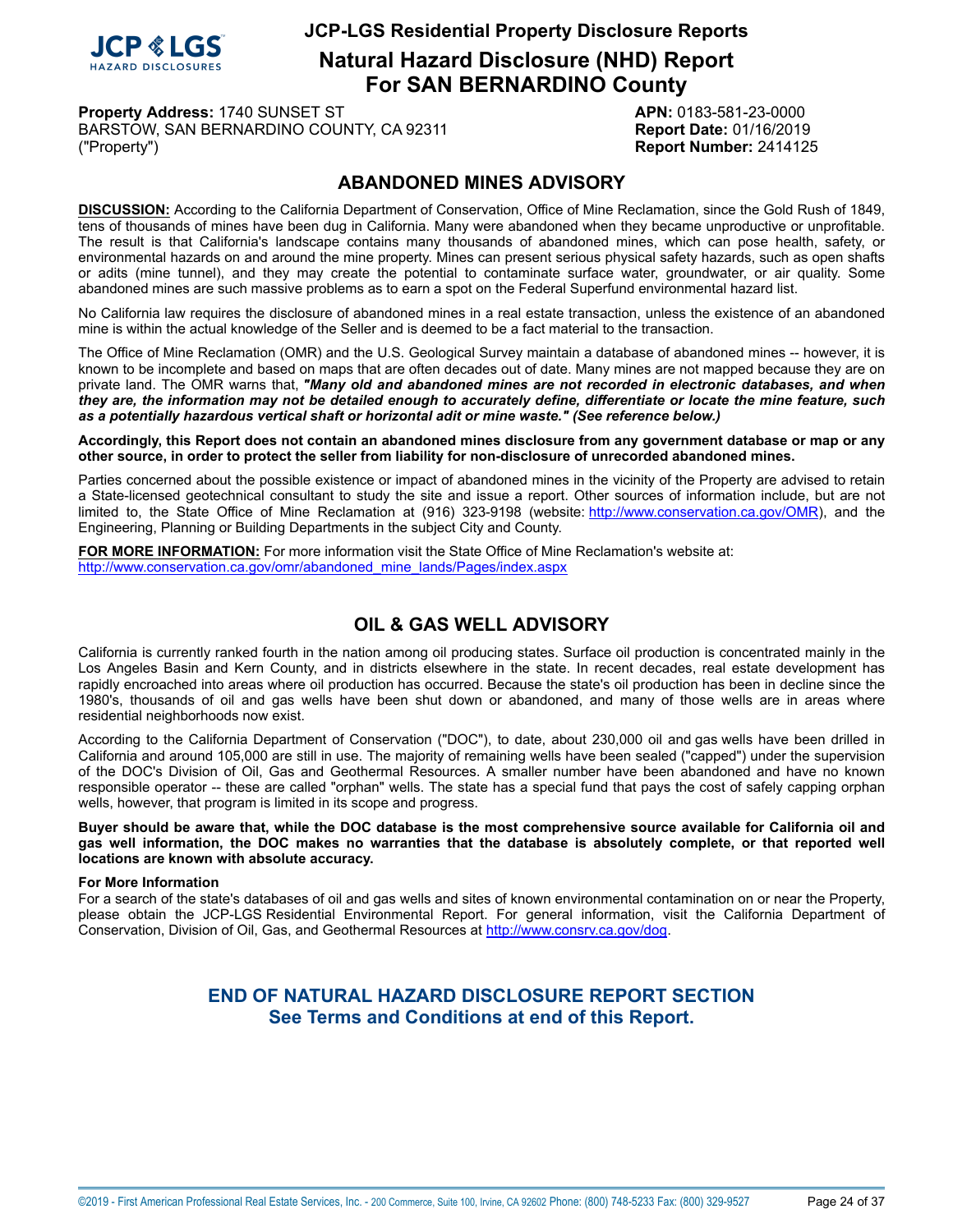

**Property Tax Disclosure Report For SAN BERNARDINO County**

**Property Address:** 1740 SUNSET ST **APN:** 0183-581-23-0000 BARSTOW, SAN BERNARDINO COUNTY, CA 92311 **Report Date:** 01/16/2019 ("Property") **Report Number:** 2414125

# **California Property Tax Disclosure Report**

<span id="page-24-0"></span>The parties for whom this Report was prepared are the owner ("Seller") of the Residential Property ("Property") on the Report Date, the buyer ("Buyer") of the Residential Property from Seller as of the Report Date, and their respective licensed real estate agents ("Agents"). Seller, Buyer and the Agents are sometimes referred to herein as "Party" or "Parties."

# **Part 1. Introduction and Summary**

This Tax Report section discusses the results of an electronic search of specified government lists ("Databases") containing real property tax information and geographic data concerning the Residential Property. To understand the information provided, please read this entire Report.

# **Summary of Property Tax Determinations**

| <b>The Residential</b><br><b>Property:</b> | IS | <b>IS NOT</b> |                                                                                                                                     |                 |
|--------------------------------------------|----|---------------|-------------------------------------------------------------------------------------------------------------------------------------|-----------------|
| A.                                         |    | X             | NOT SUBJECT TO a Mello-Roos Community Facilities District.                                                                          | 26              |
| <b>B.</b>                                  |    | X             | NOT SUBJECT TO a 1915 Bond Act District.                                                                                            | $\overline{26}$ |
| C.                                         |    |               | SUBJECT TO one or more other direct assessments.                                                                                    | 27              |
| D.                                         |    | X             | NOT SUBJECT TO the State Responsibility Area Fire Prevention Fee<br>(SRA Fee is suspended until 2031 by Assembly Bill 398 of 2017). | 31              |

Determined by First American Professional Real Estate Services, Inc.

**THIS IS A DATABASE REPORT ONLY:** The tax information in this Report only provides data derived from County Tax Assessor's and Treasure's Databases ("Databases") identified in this Report. While JCP-LGS has made good faith efforts to report from the Databases as accurately as possible, the quality, accuracy, and currency ("Database Date") of the information contained in these Databases can vary greatly. For more information regarding a specific Database, please read Part 2 of this Report. By use of this Report, transferee agrees this is a Report product and not an insurance policy and is subject to the Terms and Conditions attached hereto and incorporated herein.

This Report satisfies Seller's obligations to disclose (a) Mello-Roos and 1915 Act Bond Assessments applicable to the Residential Property as required by California Civil Code Section 1102.6b, and (b) Supplemental Taxes as required by *California Civil Code Section 1102.6c.*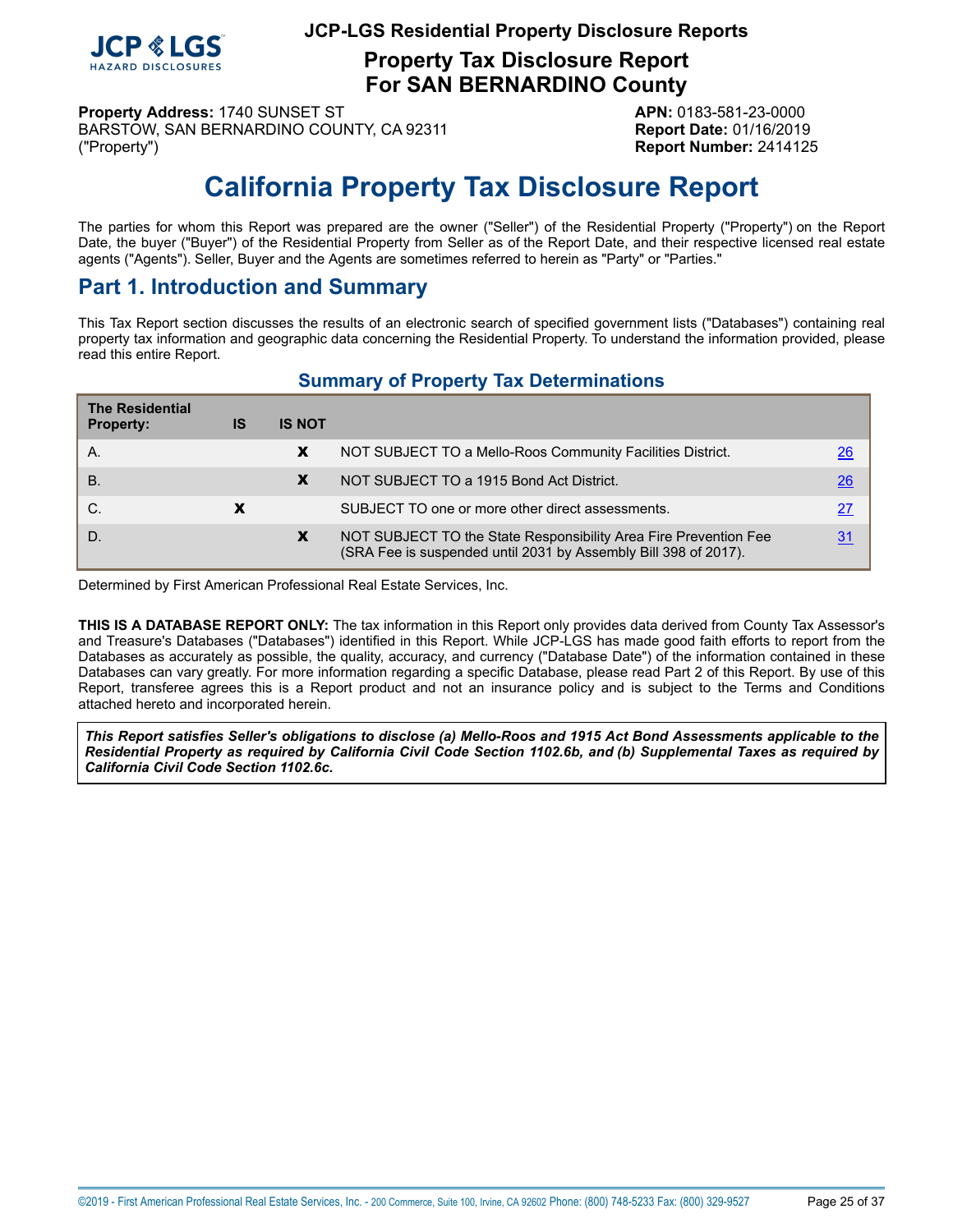

**Property Tax Disclosure Report For SAN BERNARDINO County**

**Property Address:** 1740 SUNSET ST **APN:** 0183-581-23-0000 BARSTOW, SAN BERNARDINO COUNTY, CA 92311 Report Date: 01/16/2019 ("Property") **Report Number:** 2414125

# **Part 2. NOTICE OF SPECIAL TAX/ASSESSMENT**

Special assessments, also referred to as direct or fixed assessments, are charges that are not based on the value of the property. These charges are levied to provide funding for services or improvements that directly benefit the property. Mello Roos Community Facility Districts and 1915 Bond Districts are also classified as special assessments. Certain special assessments may be subject to accelerated foreclosure if allowed to go delinquent.

**TO THE PROSPECTIVE PURCHASER OF THE RESIDENTIAL PROPERTY AT THE ADDRESS REFERENCED ABOVE: THIS IS A NOTIFICATION TO BUYER PRIOR TO PURCHASING THE RESIDENTIAL PROPERTY.**

### <span id="page-25-0"></span>**A. Mello-Roos Community Facilities Districts**

**This Residential Property is NOT SUBJECT to Mello-Roos Community Facilities Districts.**

**Database Date: FY 2018-2019**

### <span id="page-25-1"></span>**B. 1915 Bond Act Assessment Districts**

### **This Residential Property is NOT SUBJECT to 1915 Bond Assessment Districts.**

**Database Date: FY 2018-2019**

### **C. Accelerated Foreclosure Information**

Certain assessment or bond issues may contain accelerated foreclosure liens which have priority over other real property taxes and are a legal right included as part of the security for the obligation. The issuers of such bonds are often contractually required to monitor and collect delinquent assessments quickly. Accordingly these assessments are not subject to the five (5) year waiting period applicable to ad valorem real property taxes. If the real property is subject to such an assessment and the taxes are not paid promptly, the real property may be foreclosed upon and sold at public auction on an expedited basis. **Therefore, it is extremely important that the real property tax bill be paid on time to prevent the accelerated foreclosure.**

### **D. Notice of Property Assessed Clean Energy (PACE) Program**

Property assessed clean energy (PACE) programs allow property owners to finance energy efficiency, water efficiency and renewable energy projects on residential and commercial structures through a voluntary special tax assessment on the property. PACE programs are offered by many city, county and regional planning agencies, and have repayment periods ranging from 5 to 20 years however some may be longer.

**WHAT THIS MEANS:** If a property owner voluntarily enters into a PACE program, a contractual assessment lien is placed on the property. The lien is repaid through installments collected on the property owner's secured county property tax bill. In certain situations the program administrator may bill the property owner directly. If the property is sold and the contractual assessment is not repaid in full, the new owner may be responsible for future assessments contributing towards repayment of the PACE contract.

**DISCLOSURES AT RESALE:** A PACE lien runs with the land. This means that the responsibility to repay the PACE lien may fall to the new owner upon transfer of the property unless the lien is paid off before closing. This fact may be material to a buyer's decision to purchase or price offered for the property. In addition, the buyer's lender may require the lien to be paid in full before closing (for certain federally backed mortgages, for example). Therefore, the property seller and his or her real estate agent may have a duty to disclose the existence of a PACE lien on the sale property.

**The Property IS NOT SUBJECT to a PACE Program Contract documented in the county's Fiscal Year 2018-** 2019 property tax roll. To discover a PACE lien on the Property executed more recently, the buyer should read the preliminary title report and obtain and read all exceptions listed therein. Note that, in the title report, lien exceptions are named as recorded with the county; therefore, a PACE lien may be listed under a name **that is not obvious.**

### **E. Approved Assessment Districts Which Have Been Formed and Authorized But Are Not Yet Funded**

Certain assessment districts may have been formed and authorized but have not yet been funded. Accordingly no assessment lien will appear in the County Assessor records. However, the information regarding such districts may appear on your preliminary report issued by a title company. If the assessment district has not been formed or funded, the improvements have also not been constructed. If the district is subsequently formed, the assessments may then appear on the property tax bill.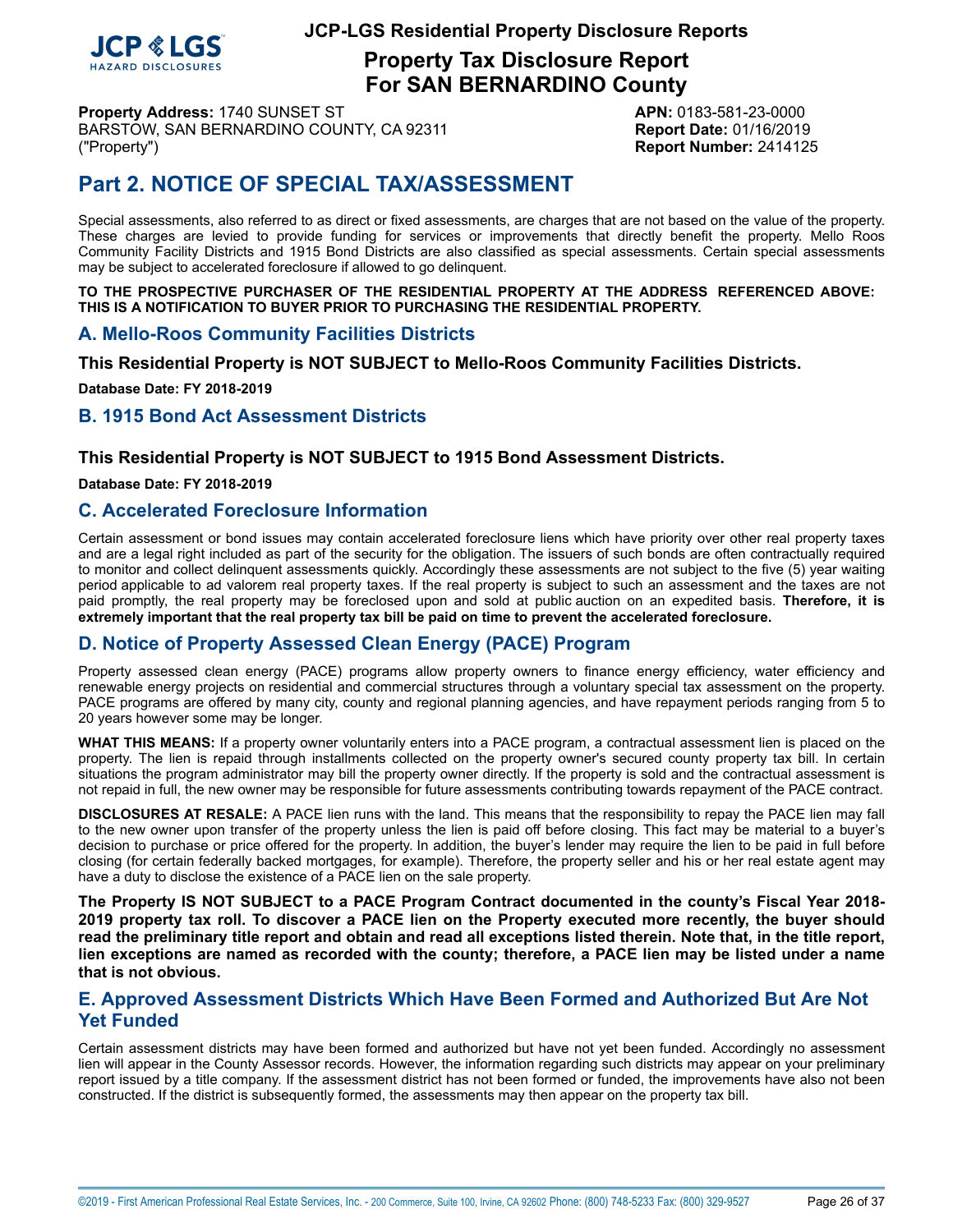

**Property Tax Disclosure Report For SAN BERNARDINO County**

**Property Address:** 1740 SUNSET ST **APN:** 0183-581-23-0000 BARSTOW, SAN BERNARDINO COUNTY, CA 92311 Report Date: 01/16/2019 ("Property") **Report Number:** 2414125

# <span id="page-26-0"></span>**Part 3. Current Property Tax Bill Summary**

# **A. Summary of 2018-2019 Property Tax Bill**

The following is a summary of Database information obtained from the SAN BERNARDINO COUNTY Secured Property Tax Roll for Tax Year 2018-2019 ("Database Date"). This summary is provided for informational purposes only. The summary includes Ad Valorem taxes which are based on the property's Assessed Value as well as other Non- Ad Valorem Direct or Special Assessments. Upon transfer of ownership, the Assessed Value may be reset to the Current Market Value or Sale Price which may result in a substantial change in the Ad Valorem taxes assessed. Please see Parts 4 and 5 of this Report for more information regarding Ad Valorem taxes and Supplemental taxes.

| Total Assessed Value:          | \$35.585.00 |
|--------------------------------|-------------|
| 1st Installment Due 11/01/2018 | \$770.00    |
| 2nd Installment Due 02/01/2019 | \$769.99    |
| Total Annual Tax Liability     | \$1,539.99  |

### **General Ad Valorem Taxes**

| <b>AGENCY</b>                          | <b>DESCRIPTION</b>              | <b>AMOUNT</b> | <b>CONTACT PHONE</b> |
|----------------------------------------|---------------------------------|---------------|----------------------|
| ISAN BERNARDINO COUNTY<br>lGENERAL TAX | I COUNTY BASE TAX RATE          | \$355.85      | 909-387-8307         |
| IBARSTOW USD                           | IBARSTOW UNIFIED BOND           | \$44.30       | $(760)$ 255-6009     |
|                                        | <b>TOTAL AD VALOREM TAXES I</b> | \$400.15      |                      |

### **Direct and/or Special Assessments**

| <b>AGENCY</b>               | <b>DESCRIPTION</b>              | <b>AMOUNT</b> | <b>CONTACT PHONE</b> |
|-----------------------------|---------------------------------|---------------|----------------------|
| <b>ICITY OF BARSTOW</b>     | IBARSTOW DELINQ COLL FEES       | \$1,112.53    | (760) 256-3531       |
| <b>IMOJAVE WATER AGENCY</b> | <b>IMOJAVE WTR BOND DEBT #2</b> | \$19.57       | (760) 946-7000       |
| <b>IMOJAVE WATER AGENCY</b> | IMOJAVE WATER BOND DEBT #1      | \$7.74        | (760) 946-7000       |
|                             | <b>TOTAL DIRECT ASSESSMENTS</b> | \$1,139.84    |                      |

# **B. Available Senior Citizen Exemptions**

Certain districts that levy special taxes or assessments may offer exemptions to Senior Citizens. These exemptions can result in substantial savings to qualified tax payers. The filing of an application along with annual renewal may be required. Below is the contact information for requesting details on filing exemptions for districts that may offer a Senior Citizen Exemption. Additional Direct Assessment Districts may offer exemptions. Therefore you may want to contact the districts to determine their policy on Senior Citizen Exemptions.

No Senior Citizen Exemptions listed as of the most recent update from the County. See Part 4B for additional information on other exemptions that may be available to Buyer.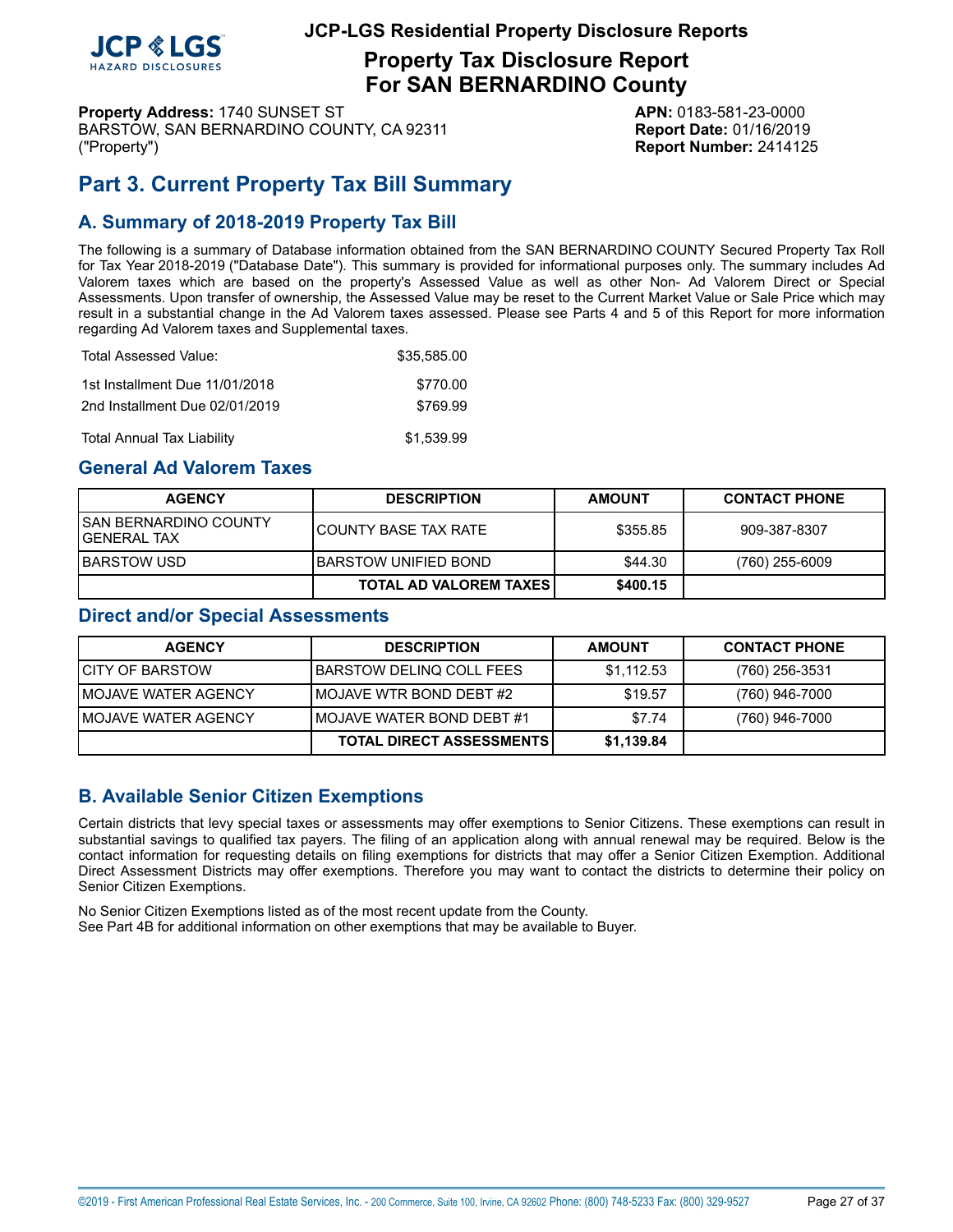

**Property Tax Disclosure Report For SAN BERNARDINO County**

**Property Address:** 1740 SUNSET ST **APN:** 0183-581-23-0000 BARSTOW, SAN BERNARDINO COUNTY, CA 92311 **Report Date:** 01/16/2019 ("Property") **Report Number:** 2414125

# **Part 4. Estimating Property Taxes After the Sale**

Instantly calculate estimated property taxes and supplemental taxes on our website (or manually calculate them below): <https://orderform.fanhd.com/Order/TaxCalcForm?guid=C5D0872036E74D58B214B511500DA31F>

# **A. Calculating Property Taxes After Sale (ESTIMATE ONLY)**

# *PROPERTY TAX ESTIMATOR*

The following calculation method is provided to assist Buyer in estimating the approximate amount of property tax charges that the Residential Property may be subject to for the upcoming tax year based on the assessed valuation being equal to the sales price. The amount derived is only an estimate and is not a substitute for a tax bill from the County, nor does it anticipate new property tax charges, fees or other changes in the property tax rates for future tax years.

|                                                                                          |  | 0.0112400 |
|------------------------------------------------------------------------------------------|--|-----------|
|                                                                                          |  |           |
| 4 Direct Assessments including Mello Roos Special Taxes and 1915 Bond Act Assessments if |  | 1,139.84  |
|                                                                                          |  |           |

The information in this subparagraph A is an estimate only. The purpose of this "ESTIMATOR" is to assist Buyer in planning for property taxes which will be applicable after the Sale Date. This "ESTIMATOR" requires the Buyer's projection of the purchase price of the Residential Property. Please note that potential exemptions and exclusions are not reflected in this estimate. Additionally, undeveloped or recently developed properties may be subject to additional Direct Assessments not included in this estimate. JCP-LGS is not responsible or liable for any losses, liabilities or damages resulting from use of this Property Tax Estimator.

# **B. Exemptions & Exclusions to Ad Valorem Taxes**

California law provides certain exemptions from reassessments. The following is a list of common exemptions which may be available:

- Homeowner exemption (California Constitution Art XIII, §3 & R&T Code §218)
- Honorably discharged veterans (California Constitution Art XIII, §3 & R&T Code §205)
- Disabled veterans (California Constitution Art XIII, §4 & R&T Code §205)

California law also provides certain exclusions from reassessment. The following is a list of common exclusions which may be available:

- Persons over 55 years of age (R&T Code § 69.5)
- Severely and permanently disable persons (R&T Code § 69.5(a))
- Transfers between parents and children and grandparents and grandchildren (R&T Code § 63.1)
- Transfers into revocable trusts (R&T Code § 62)
- Interspousal transfers (R&T Code § 63)
- Improvements for seismic retrofitting (R&T Code § 74.5)
- Improvements for disabled access (R&T Code § 74.3)
- Replacement of property damaged or destroyed by disaster (R&T Code § 69)

In order to determine if Buyer may qualify for any exemptions or exclusions or to obtain a comprehensive list of available exemptions and exclusions, please contact the county tax assessor's office (909-387-8307) or visit the county website at http://cms.sbcounty.gov/assessor/home.aspx. Additional information is also available on the website for the California Board of Equalization at www.boe.ca.gov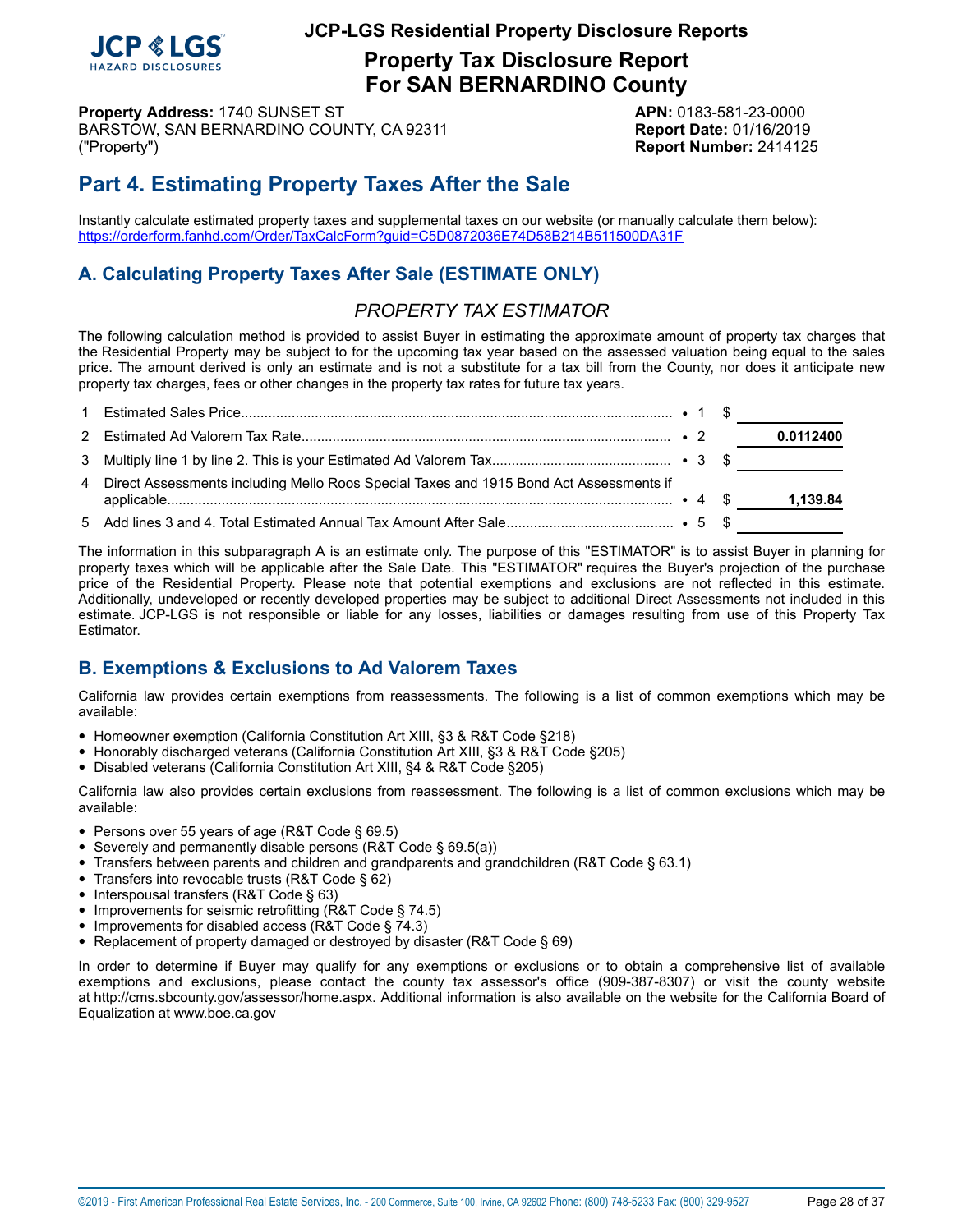

**Property Tax Disclosure Report For SAN BERNARDINO County**

**Property Address:** 1740 SUNSET ST **APN:** 0183-581-23-0000 BARSTOW, SAN BERNARDINO COUNTY, CA 92311 **Report Date:** 01/16/2019 ("Property") **Report Number:** 2414125

# **Part 5. Supplemental Property Tax Information**

# **A. General Information Regarding Supplemental Taxes**

California law mandates the county assessor to reappraise real property upon a change in ownership or completion of new construction. The assessor's office issues a supplemental assessment which reflects the difference between the prior assessed value and the new assessment. This value is prorated based on the number of months remaining in the fiscal tax year which ends June 30.

Notices of the supplemental assessment are mailed out to the property owners prior to the issuance of the supplemental tax bill or refund if the value is reduced. The taxes or refund based on the supplemental assessment are in addition to the regular annual tax bill.

The supplemental tax will be due from the current owner in addition to the regular tax assessment. Accordingly for the first year of ownership, Buyer should plan for this additional payment.

# **B. Supplemental Property Tax Disclosure**

The following notice is mandated by California Civil Code Section 1102.6c:

### **NOTICE OF YOUR "SUPPLEMENTAL" PROPERTY TAX BILL**

"California property tax law requires the Assessor to revalue real property at the time the ownership of the property changes. Because of this law, you may receive one or two supplemental tax bills, depending on when **your loan closes.**

The supplemental tax bills are not mailed to your lender. If you have arranged for your property tax payments to be paid through an impound account, the supplemental tax bills will not be paid by your lender. It is your **responsibility to pay these supplemental bills directly to the Tax Collector.**

**If you have any question concerning this matter, please call your local Tax Assessor or Collector's Office."**

SAN BERNARDINO County Assessor Phone: 909-387-8307 Website: <http://cms.sbcounty.gov/assessor/home.aspx>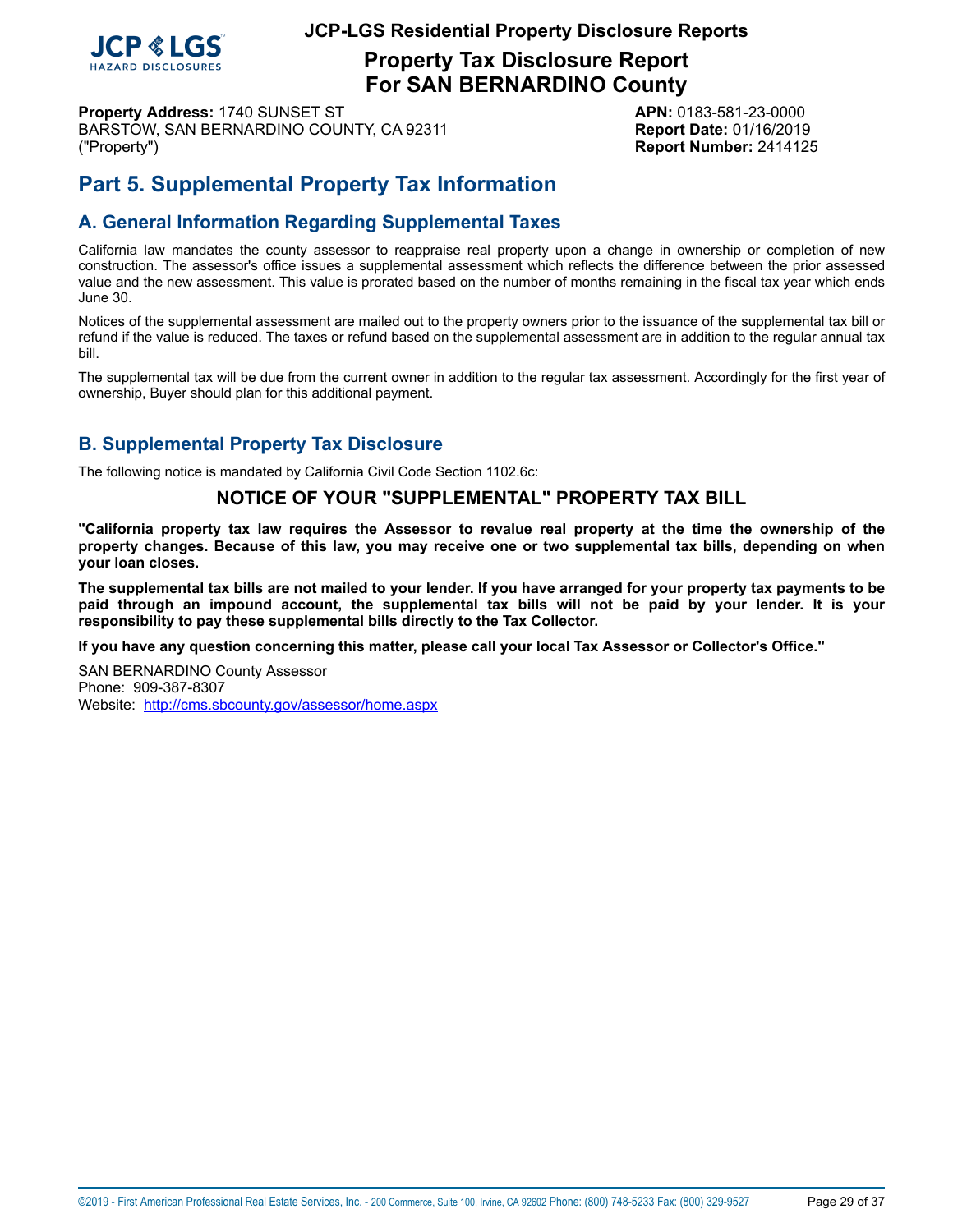

**Property Tax Disclosure Report For SAN BERNARDINO County**

**Property Address:** 1740 SUNSET ST **APN:** 0183-581-23-0000 BARSTOW, SAN BERNARDINO COUNTY, CA 92311 Report Date: 01/16/2019 ("Property") **Report Number:** 2414125

# **C. Calculating Supplemental Taxes After Sale (ESTIMATE ONLY)**

Instantly calculate estimated property taxes and supplemental taxes on our website (or manually calculate them below): <https://orderform.fanhd.com/Order/TaxCalcForm?guid=C5D0872036E74D58B214B511500DA31F>.

### *SUPPLEMENTAL TAX ESTIMATOR*

The following schedule is provided to estimate the potential amount of the supplemental taxes on a given property and does NOT include the amount of the regular annual ad valorem property tax. The following calculation provides an estimate of the supplemental property taxes that can be expected during the first year of ownership, and should be used for planning purposes only.

|                                                                                                     |  | 35,585.00 |
|-----------------------------------------------------------------------------------------------------|--|-----------|
| 3 Subtract line 2 from line 1.                                                                      |  |           |
| 4 Multiply line 3 by 0.0112400 (the Estimated Ad Valorem Tax Rate for the Residential<br>Property). |  |           |

If the Sale Date for the Residential Property falls during the months of January through May, Buyer will receive TWO supplemental tax bills: (a) one for the current partial tax year; and (b) one for the next full tax year. The supplemental **taxes can be estimated by completing lines 5 through 8 below:**

| 6 Multiply line 4 by line 5.  |  |  |
|-------------------------------|--|--|
| 7 Enter the amount on line 4. |  |  |
|                               |  |  |

If the Sale Date for the Residential Property falls during the months of June through December, Buyer will receive ONE **supplemental tax bill. The supplemental tax can be estimated by completing lines 9 and 10 below:**

| <b>TABLE 1. Month-of-Sale Factor</b> |        | <b>TABLE 2. Month-of-Sale Factor</b> |        |  |  |  |
|--------------------------------------|--------|--------------------------------------|--------|--|--|--|
| Jan                                  | 0.4167 | Jun                                  | 1.0000 |  |  |  |
| Feb                                  | 0.3333 | Jul                                  | 0.9167 |  |  |  |
| Mar                                  | 0.2500 | Aug                                  | 0.8333 |  |  |  |
| Apr                                  | 0.1667 | <b>Sept</b>                          | 0.7500 |  |  |  |
| May                                  | 0.0833 | Oct                                  | 0.6667 |  |  |  |
|                                      |        | Nov                                  | 0.5833 |  |  |  |
|                                      |        | <b>Dec</b>                           | 0.5000 |  |  |  |

The information in this subparagraph C is an estimate only. The purpose of this "ESTIMATOR" is to assist Buyer in planning for the supplemental taxes. The estimated supplemental tax is not a substitute for the supplemental bill and may not be relied upon as such. This "ESTIMATOR" requires the Buyer's projection of the purchase price of the Residential Property as well as month in which the transaction will be consummated. Please note that potential exemptions and exclusions are not reflected in these estimations JCP-LGS is not responsible or liable for any losses, liabilities or damages resulting from use of this Supplemental Tax Estimator.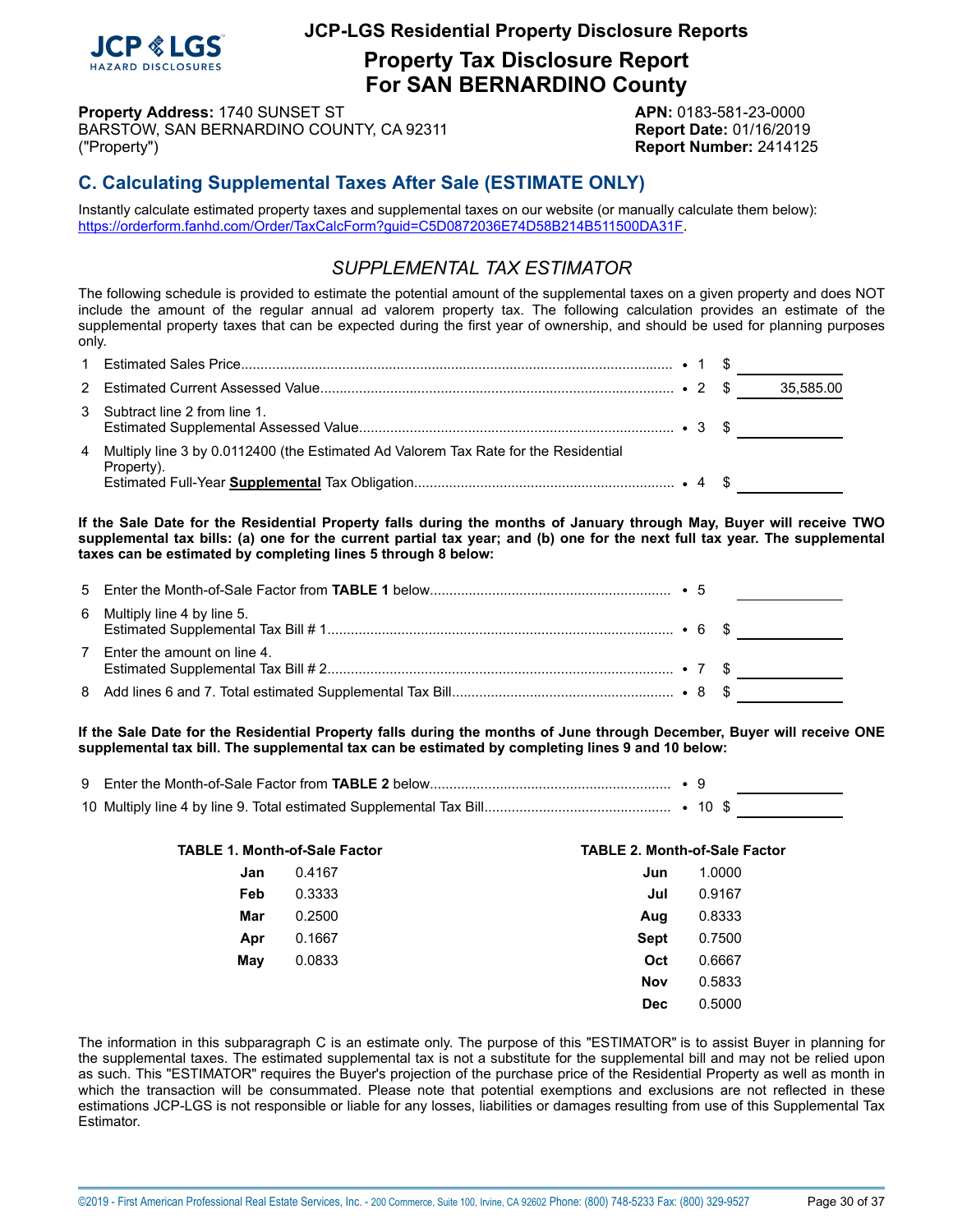

**Property Tax Disclosure Report For SAN BERNARDINO County**

**Property Address:** 1740 SUNSET ST **APN:** 0183-581-23-0000 BARSTOW, SAN BERNARDINO COUNTY, CA 92311 **Report Date:** 01/16/2019 ("Property") **Report Number:** 2414125

# <span id="page-30-0"></span>**Part 6. State Responsibility Area Fire Prevention Fee**

In 2011, the California Legislature and Governor enacted a "Fire Prevention Fee" on habitable structures in the State's wildland fire responsibility area ("SRA"). The yearly fee, levied on property owners, paid for various activities to prevent and suppress wildfires in the SRA, and was most recently at the rate of \$152.33 per habitable structure on the property.

# Effective July 1, 2017, as authorized by Assembly Bill 398 and signed by the Governor, that fire prevention **fee is suspended until 2031.**

 The fire prevention activities supported by the fee will continue, but instead will be funded through a different State program – one aimed at curbing industrial emissions of carbon dioxide (also known as California's "cap-and-trade" program). For more information, please refer to the text of the Assembly bill at the following link[:http://leginfo.legislature.ca.gov/faces/billNavClient.xhtml?bill\\_id=201720180AB398](http://leginfo.legislature.ca.gov/faces/billNavClient.xhtml?bill_id=201720180AB398)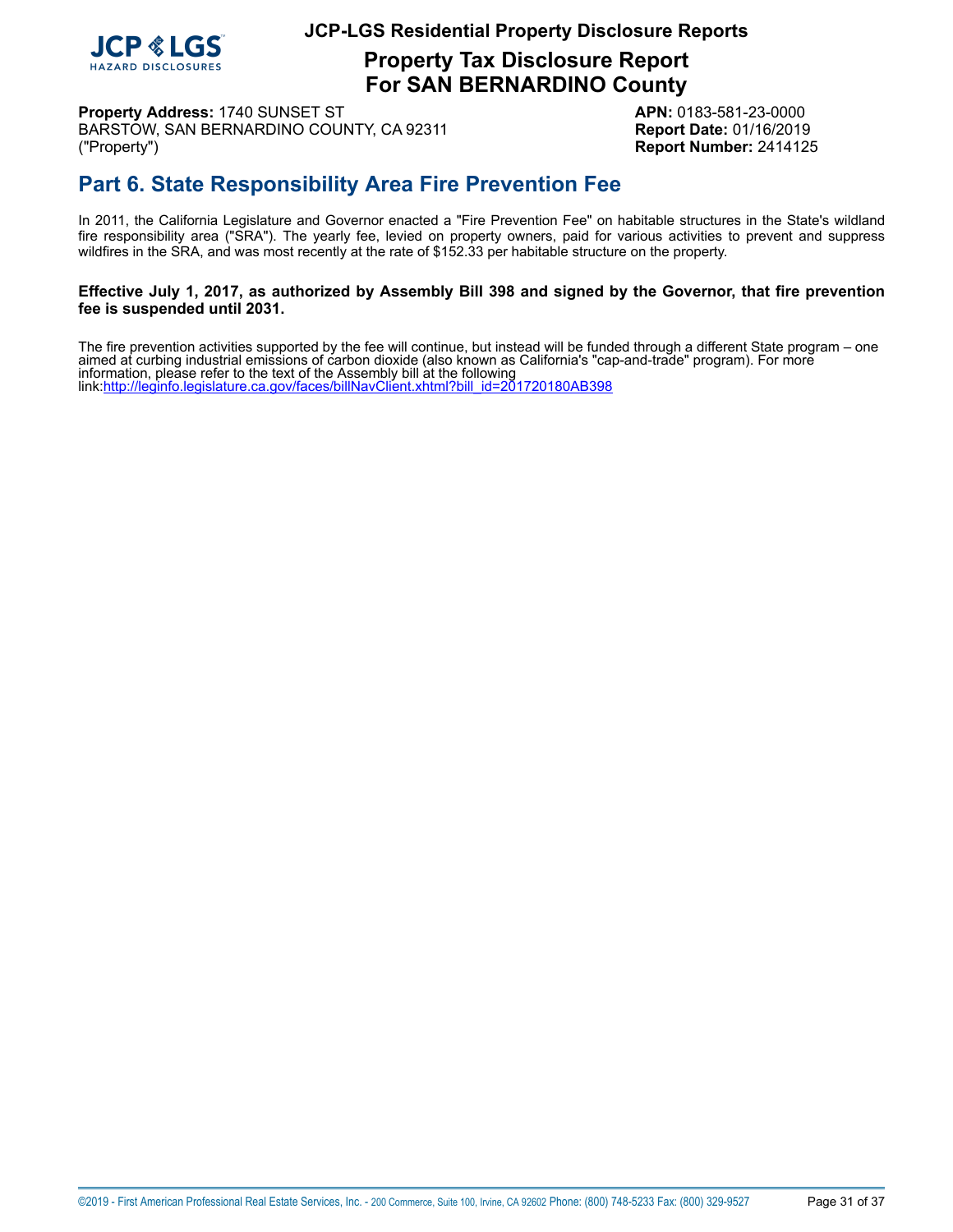

**Property Tax Disclosure Report For SAN BERNARDINO County**

**Property Address:** 1740 SUNSET ST **APN:** 0183-581-23-0000 BARSTOW, SAN BERNARDINO COUNTY, CA 92311 **Report Date:** 01/16/2019 ("Property") **Report Number:** 2414125

# **Part 7. Private Transfer Fee Advisory**

**Private Transfer Fee.** This is a fee imposed by a private entity such as a property developer, home builder, or homeowner association, when a property within a certain type of subdivision is sold or transferred. (It is commonly known as a "Private Transfer Tax".) It is NOT the same as a city or county Documentary Transfer Tax. A Private Transfer Fee may apply in addition to government Documentary Transfer Taxes that are due upon sale or transfer of the Property.

**Transfer Fee Defined.** California Civil Code Section 1098 defines a "Transfer Fee".

Effective January 1, 2008, if the payment of any Transfer Fee is required in the sale or transfer of the Property, Civil Code Section 1102.6e requires Seller to notify Buyer of the existence of the fee and to disclose certain specific information **about the fee.**

**How to Determine the Existence of a Transfer Fee.** If a Transfer Fee does exist affecting the Property, the document creating the fee may be on file with the County Recorder as a notice recorded against the Property and should be disclosed in the preliminary (title) report on the Property. However, the preliminary (title) report will merely disclose the existence of the documents affecting title, not the content of the documents. The title of a document may also not be sufficient to disclose that a Transfer Fee is included in its terms. Accordingly Seller should (a) request the title company which issued the preliminary (title) report to provide copies of the documents shown as "exceptions," and (b) review each document to determine if it contains a Transfer Fee.

Parties are advised that documents regarding any Transfer Fee should be obtained early in the sale process in order to **avoid delays in the transaction process and to ensure full disclosure as required by law.**

To determine if the Property is subject to a Transfer Fee, OBTAIN COPIES OF ALL OF THE EXCEPTIONS LISTED ON **THE PRELIMINARY (TITLE) REPORT FROM THE TITLE COMPANY AND READ THEM TO DETERMINE IF ANY TRANSFER FEES ARE APPLICABLE.**

> **END OF TAX DISCLOSURE REPORT SECTION See Terms and Conditions at end of this Report.**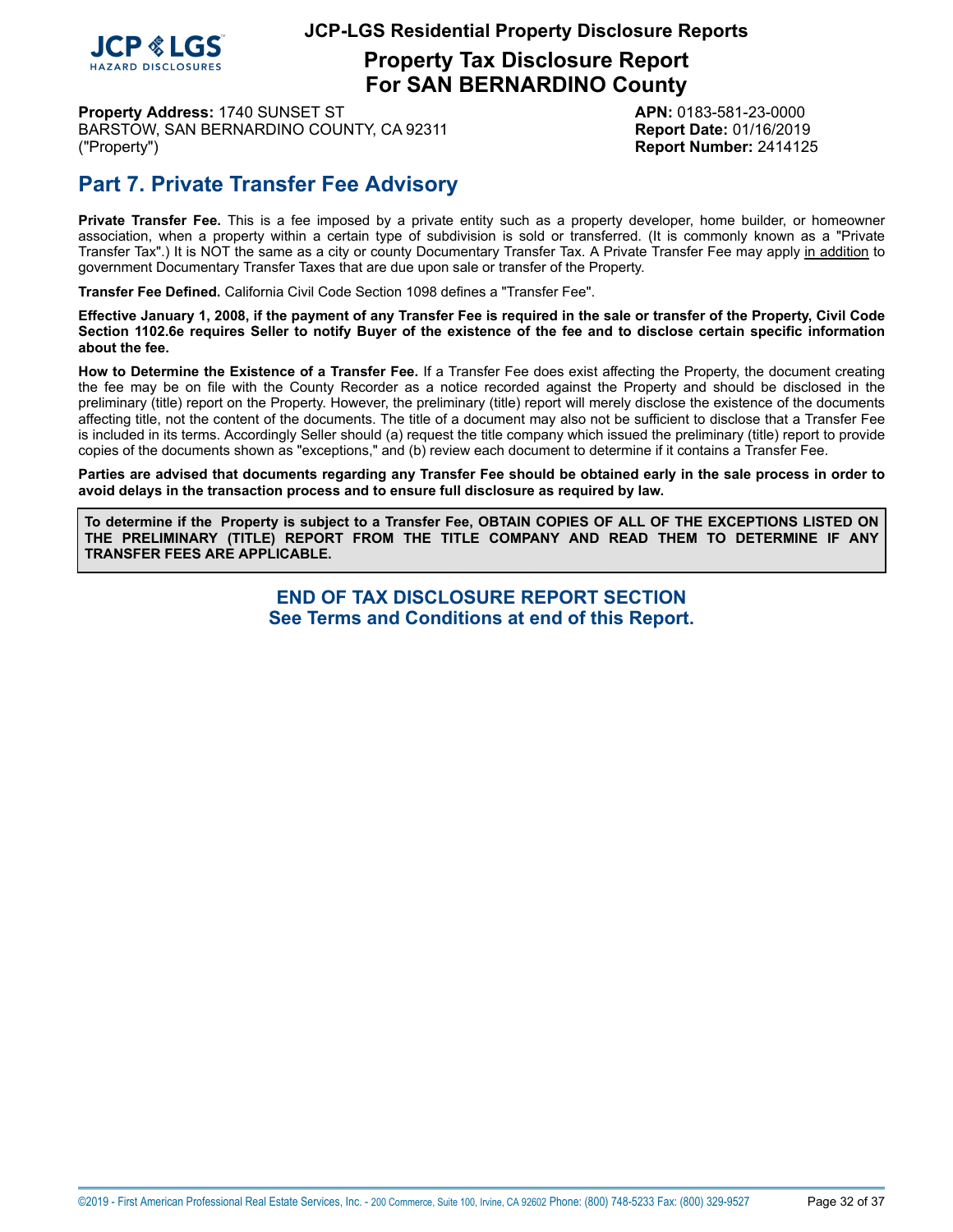

**Property Address:** 1740 SUNSET ST **APN:** 0183-581-23-0000 BARSTOW, SAN BERNARDINO COUNTY, CA 92311 Report Date: 01/16/2019 ("Property") **Report Number:** 2414125

# **TERMS and CONDITIONS**

<span id="page-32-0"></span>ACCEPTANCE OR USE OF THE WEBSITE, CUSTOMER SERVICE, OR ANY REPORT CONSTITUTES APPROVAL AND ACCEPTANCE OF THESE TERMS AND CONDITIONS AS STATED HEREIN.

The Website (defined below), Customer Service (defined below) and any Report (defined below) are subject to each of the following Terms and Conditions. Any User (defined below) accessing, using, or reviewing the Website, Customer Service, or any Report, including any portion thereof, agrees that the Website, Customer Service and Reports are subject to the following Terms and Conditions, and such User agrees to be bound by these Terms and Conditions, regardless of whether the User ordered a Report on the Website or over the telephone through Customer Service, and regardless of whether the User paid for the Report. Use of any kind of the Website or a Report by any User constitutes acceptance of these Terms and Conditions, which are incorporated by this reference into every Report.

#### **A Report is not an insurance policy.**

A Report is made for the Property (defined below) and solely for the transaction for which it was originally purchased ("Transaction"). The Property shall not include any property beyond the boundaries of the real property described in a Report. The Property shall not include any structures (whether located on the Property, or not), easements, or any right, title, interest, estate, or easement in any abutting streets, roads, alleys, lanes, ways, or waterways.

**IMPORTANT NOTICE:** Transferor(s) and transferee(s) shall read a complete Report in its entirety before the close of escrow. A "Signature Page" or "Summary Pages" document may be included in the electronic delivery of the Report. Those documents do not replace the complete Report or remove the need to read a complete Report, and do not remove the requirement to disclose. The Signature Page and Summary Pages documents are subject to these Terms and Conditions.

- 1. Definitions.
	- a. "Company" shall mean First American Professional Real Estate Services, Inc., a California corporation, operating through its Natural Hazard Disclosure division, "JCP-LGS."
	- b. **"Company Content"** shall mean all editorial content, graphics, data, and information contained in the Report or on the Website, any portion thereof, including the selection, coordination, and arrangement of the editorial content, graphics, data, and information on the Website, and the hierarchy of the Website.
	- c. **"Customer Service"** shall mean Company's customer service telephone service department or representatives.
	- d. **"User"** shall mean any person or entity.
	- e. **"Property"** shall mean the real property specifically described in a Report.
	- f. **"Report"** shall mean any residential disclosure report prepared by the Company, including but not limited to a JCP-LGS Residential Property Disclosure Report, available through the Website or Customer Service.
	- g. **"Website"** shall mean the www.fanhd.com website, the www.disclosures.com website, the www.reodisclosure.com website, and any other individual sites as may be added to, or available through, the foregoing or any other Company website, including, without limitation, the data and computer code, underlying, contained on, or transmitted from the Website, a Report, and the Company Content. Any reference herein to the Website shall be to each individual item and also to the Website as a whole.
- 2. **No Third Party Reliance on Any Report.** Only the transferor(s) and transferee(s), and their agents/brokers, if any, involved in the Transaction (collectively, the "Recipients") may use and rely on a Report and only after they have paid in full for the Report. While disclosures made on the Natural Hazard Disclosure Statement in a Report may indicate certain risks to the Property, the disclosures are only "...between the transferor, the transferor's agents, and the transferee, and shall not be used by any other party, including, but not limited to, insurance companies, lenders, or governmental agencies, for any purpose." Cal. Civil Code section 1103.2, subdivision (g).
- 3. **Seller and Seller's Agent's Responsibility of Full Disclosure.** Recipients are obligated to make disclosures, and always disclose material facts, that are within their actual knowledge.
- Scope of Any Report. A Report is limited to determining whether the Property is located in those specified natural hazard zones and property tax districts, and in proximity to those specified environmental sites (depending on the report product ordered), as defined in the Report. The Report is not a geologic report or a land survey, and no site inspection has been made in producing the Report. Company makes no determination, expresses no opinion or view, and assumes no responsibility in any Report concerning the right, entitlement, or ability to develop or improve the Property. Company has no information concerning whether the Property can be developed or improved. No determination is made, and no opinion is expressed or intended by any Report concerning structures or soils on or outside of the Property, including, without limitation, habitability of structures or the Property, suitability of the Property for construction or improvement, potential for soil settlement, drainage, soil subsidence, or other soil or site conditions. The Recipient(s) is advised to consult the local Planning Department to determine whether factors beyond the scope of any Report may limit the transferee(s) ability to use or improve the Property.

The Report is not a title report, and no determination is made and no opinion is expressed, or intended, by the Report as to title to the Property or liens against the Property, recorded or otherwise, or whether the Property is comprised of legal lots in conformance with the California Subdivision Map Act or local ordinances. The Report is not a property inspection report, and no determination is made and no opinion is expressed, or intended, by the Report concerning architectural, structural, mechanical, engineering, or legal matters, or the marketability or value of the Property. Company has not conducted any testing or physical or visual examination or inspection of the Property, nor is the Report a substitute for any such testing, physical or visual examination, or inspection.

5. **Tax and Environmental Disclosures (if included in Report).** No determination is made and no opinion is expressed, or intended, by a Report concerning the existence of property tax liabilities, or the existence of hazardous or toxic materials or substances, or any other defects, on, under, or in proximity to the Property, unless specifically described in the Report. Company's total liability for any error or omission in its disclosures relating to taxes and/or environmental matters shall be limited to actual proven damages not to exceed \$10,000.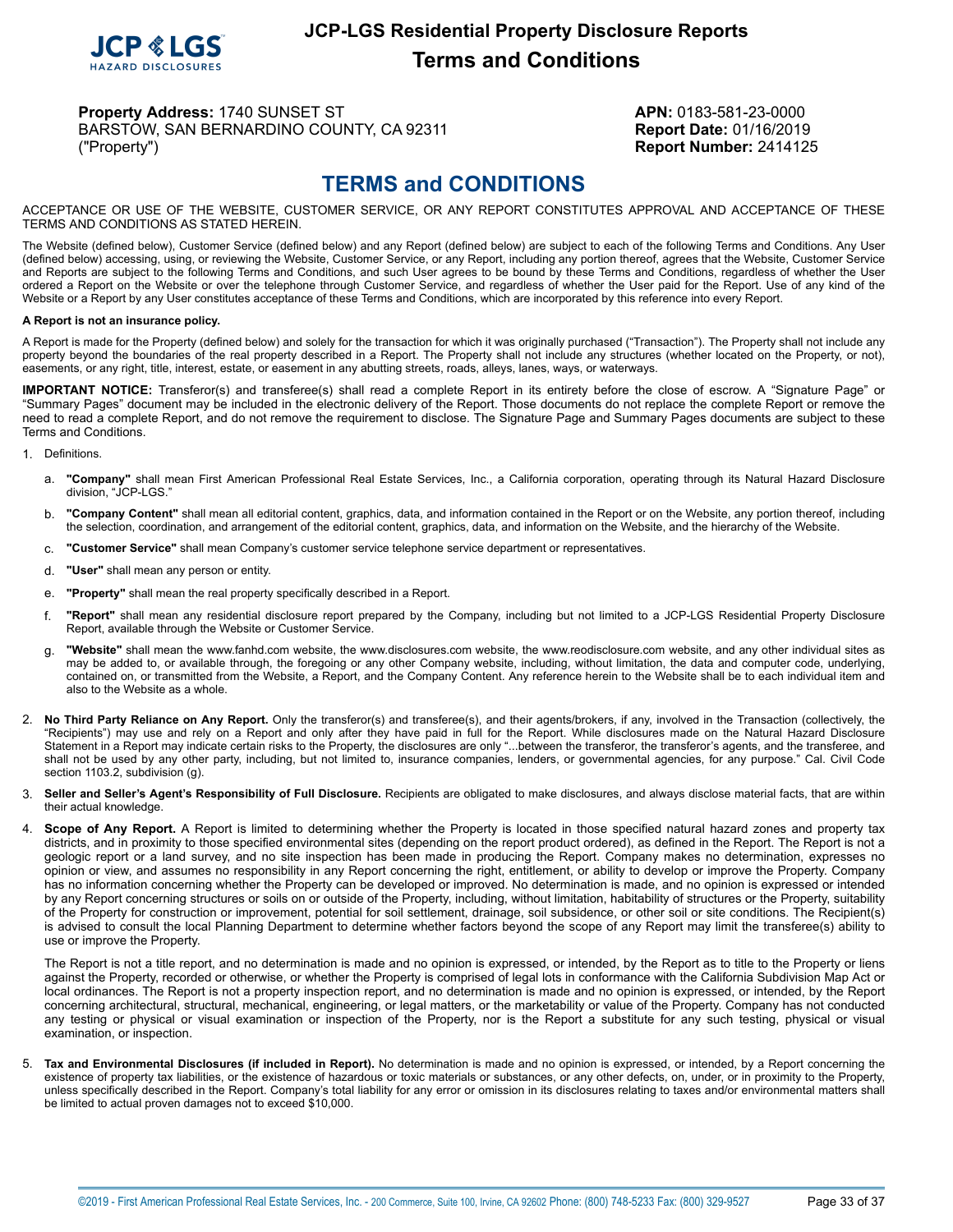

**Property Address:** 1740 SUNSET ST **APN:** 0183-581-23-0000 BARSTOW, SAN BERNARDINO COUNTY, CA 92311 Report Date: 01/16/2019 ("Property") **Report Number:** 2414125

- 6. **Company Database Updates.** To the extent databases are used in preparing a Report, each database is updated by the responsible agency at various intervals. Updates for a database are determined by the responsible agency and may be made at any time and without notice. The Company maintains an update schedule and makes reasonable efforts to use updated information. For these reasons, the Company reports information as of the date when the database was last updated by the Company. That date is specified as the "Database Date" for each database. The Tax Report discloses PACE assessments documented in the county's Fiscal Year 2018-2019 annual secured property tax roll. The Report may disclose PACE contracts where PACE taxes were first assessed or liens were recorded after the Fiscal Year 2018-2019 secured property tax roll, where recordation data is available to JCP-LGS. To discover a PACE lien on the Property executed more recently, the buyer should read the preliminary title report and obtain and read all exceptions listed therein. Note that, in the title report, lien exceptions are named as recorded with the county; therefore, a PACE lien may be listed under a name that is not obvious.
- 7. Statutory and Additional Disclosures, Advisories, and Local Addenda (if included in Report). No determination is made and no opinion is expressed, or intended, by a Report concerning the need to purchase earthquake or flood insurance for the Property. In preparing the Report, Company accurately reported on information contained in public maps and databases ("Government Records"). Company reviewed and relied upon those Government Records specifically identified and described in the Report. Company has not reviewed or relied upon any Government Records that are not specifically identified in the Report. Company also has not reviewed any plat maps, survey maps, surveyor maps, assessor maps, assessor parcel maps, developer maps, or engineering maps, whether or not such maps have been recorded. No determination is made and no opinion is expressed, or intended, by the Report concerning any matters identified in Government Records that were not reviewed by Company. Local Addenda, where applicable, are included "AS IS" as an accommodation to the local real estate board that provided the content; Company assumes no responsibility for the accuracy of any information included in the Local Addenda.
- 8. **FEMA Flood Determination Certificate (if accompanying the Report).** No determination is made, and no opinion is expressed or intended by a Report concerning the requirement for or cost of flood insurance on the Property. Recipient(s) understands that a lender may require flood insurance to secure its loan collateral independent of whether FEMA may require flood insurance under the National Flood Insurance Program on a federally backed mortgage. The FEMA Flood Determination Certificate ("Flood Certificate") that may accompany the Report, is produced by a third-party expert certified by FEMA to provide Flood Certificates. Company assumes no liability for errors in that third-party flood determination.
- 9. **Changes to Government Record after Report Date.** A Report is issued as of the Report Date identified in the Report. Company shall have no obligation to advise any Recipient of any information learned or obtained after the Report Date even if such information would modify or otherwise affect the Report. Subsequent to Company's acquisition of Government Records, changes may be made to said Government Records, and Company is not responsible for advising Recipients of any changes. Company will update the Report upon request and at no charge during the transaction process for which the Report was issued, but not to exceed one year from the date of the Report. Likewise, Company is not liable for any impact on the Property that any change to the Government Records may have.
- 10. **Government Record Sources.** Company relies upon the Government Records specifically identified in a Report without conducting an independent investigation of their accuracy. Company assumes no responsibility for the accuracy of the Government Records identified in the Report. Company makes no warranty or representation of any kind, express or implied, with respect to the Report. Company expressly disclaims and excludes any and all other express and implied warranties, including, without limitation, warranties of merchantability or fitness for a particular purpose. The Company Report is "AS IS."

#### 11. **Not for Credit Purposes.**

The Company Content available in any Report has not been collected for credit purposes and is not intended to be indicative of any consumer's credit worthiness, credit standing, credit capacity, or other characteristics listed in Section 1681(a) of the Fair Credit Reporting Act, 15 U.S.C. § 1681 et seq. The Report shall not be used:

- a. as a factor in establishing an individual's eligibility for credit or insurance,
- b. in connection with underwriting individual insurance,
- c. in evaluating an individual for employment purposes,
- d. in connection with a determination of an individual's eligibility for a license or other benefit granted by a governmental authority,
- e. in any way that would cause the Report to constitute a "consumer report" under the Fair Credit Reporting Act, 15 U.S.C. § 1681 et seq., or
- f. in any other manner that would cause such use of the Report to be construed as a consumer report by any pertinent governmental authority.

#### 12. **Limitation of Company's Liability**

- a. Company is not responsible for:
	- Any inaccuracies or incompleteness of the information in the Public Records.
	- Inaccurate address information provided for the Property.
	- Any other information not contained in the Public Records as of the Report Date.
	- Any information which would be disclosed by a physical inspection of the Property.
	- Any information known by you, a Recipient, a User, the transferor or transferee, or their agents/brokers.
	- The health or risk to humans or animals that may be associated with any of the disclosed hazards.
	- The costs of investigating or remediating any of the disclosed hazards.
- b. In no event shall Company or its data suppliers be liable for any damages resulting from the inability or failure to access or interface with the Website or Customer Service.
- c. Except as otherwise expressly set forth in these Terms and Conditions, Company's total liability and responsibility to all Users accessing the Website, Customer Service, or any Report collectively for any and all liabilities, causes of action, claim or claims, including, but not limited to, claims for breach of contract or negligence, shall be for actual proven damages only caused directly by Company's error. In no event shall Company's total liability exceed the difference between the amount actually paid for the Property and the fair market value on the date of the disclosure, as measured by a retrospective appraisal performed by a licensed professional appraiser under the Uniform Standards of Professional Appraisal Practice. Company expressly disclaims any liability for Recipients' or Users' indirect, incidental and/or consequential damages, including, without limitation, lost profits, even if such damages are foreseeable, and you, User and Recipients hereby waive and release any right to assert a claim against Company for such amounts. The Parties, and each of them, expressly waive the benefits of California Civil Code Section 2778 and 1542 and any other similar provisions. Section 1542 provides that "A general release does not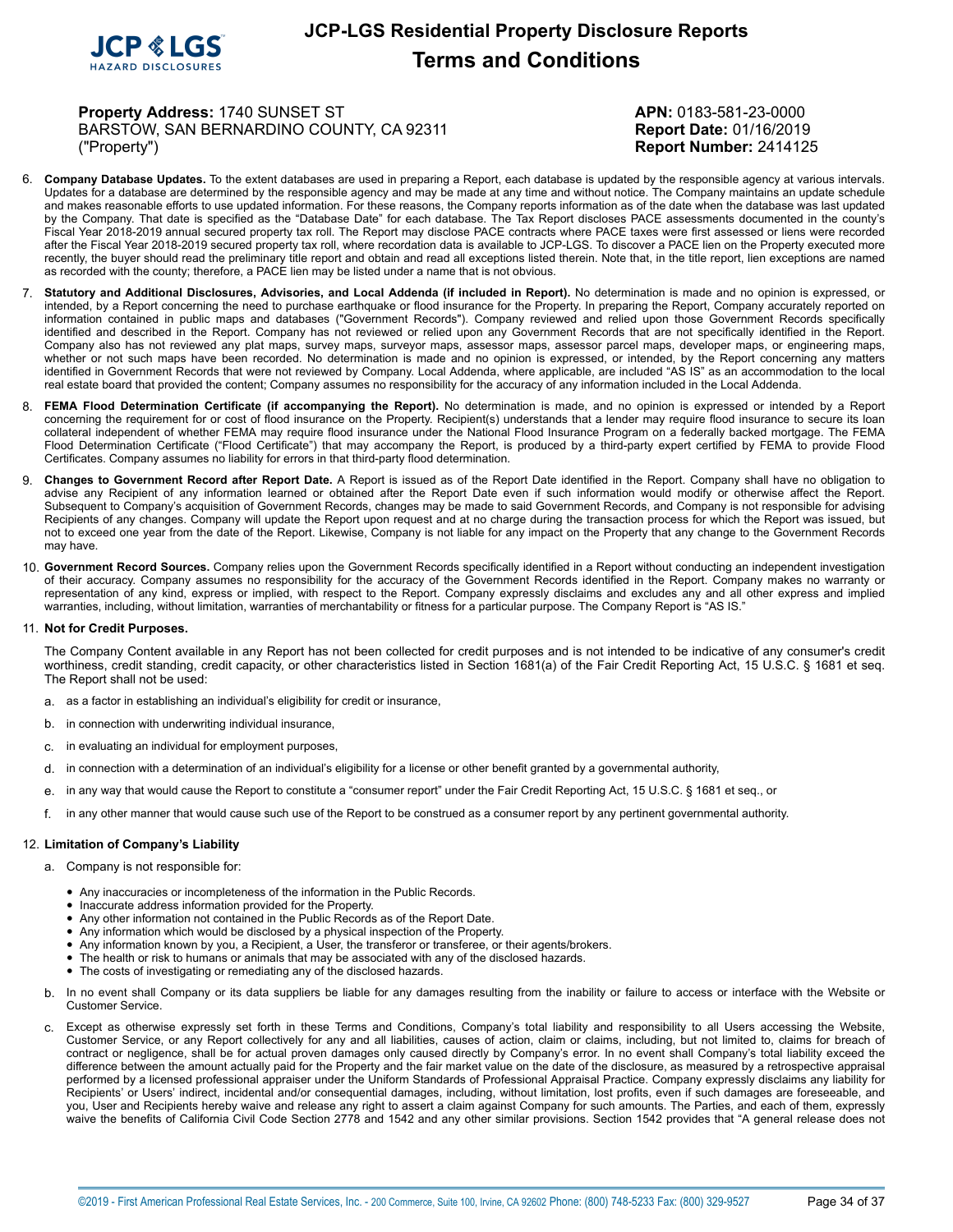

**Property Address:** 1740 SUNSET ST **APN:** 0183-581-23-0000 BARSTOW, SAN BERNARDINO COUNTY, CA 92311 Report Date: 01/16/2019 ("Property") **Report Number:** 2414125

extend to claims which the creditor does not know or suspect to exist in his or her favor at the time of executing the release, which if known by him or her must have materially affected his or her settlement with the debtor.

- d. **Product and Service Claims.** User shall provide prompt notice to Company, and a reasonable opportunity to cure, any known error, omission or mistake that may result in a claim on products or services provided under these Terms and Conditions, prior to making a claim against the Company. In addition, User shall use their best efforts to mitigate any losses resulting from any products or services provided pursuant to these Terms and Conditions. If User does not perform according to the requirements of this section, Company will not be liable. User also must provide sufficient documentation, as deemed appropriate by Company, to evidence any out-of-pocket, actual monetary loss.
- e. **Links.** Where Company provides hypertext links to other Internet websites on the Website, or in any Report, the Company does so for informational purposes only, and such links are not endorsements by Company of any products or services on such sites. Company shall not accept, and shall not incur, any liability for such products or services and makes no endorsement or approval of the same.
- 13. Reporting of Risk Elements for Condominium Projects, Planned Unit Developments, and Other Properties with Common or Undivided Interests. Because California's Residential Natural Hazard Disclosure Law requires disclosure if any portion of the Property is located within a specified natural hazard area/zone, a Report must indicate that the subject Property falls within the area/zone if any portion of such a condominium project, planned unit development, or common area is located within a specified hazard area/zone. However, if the property owner has a shared interest in common area or other parcels which extend beyond the subject property's parcel boundary, the Company is not always able to determine if the common area is within a special natural hazard area/zone. Consult with the property's home owners association(s) to determine said risk and responsibility.

#### 14. **User Account and Information.**

- a. To obtain and use a Report, User must order the Report through the Website or over the telephone through Customer Service or by email. To order the Report online, User must register for an account on the Website and provide information required in the Website registration form. As part of that registration, User agrees to accurately furnish all contact and other information requested by Company and notify Company immediately of any change in the information.
- b. Company reserves the right to refuse or reject any request to create an account for any or no reason at Company's sole discretion. User solely is responsible for their account, contact information and other information made available through User's account or otherwise via the Website. User shall use reasonable care to protect the confidentiality of their account log-in information and will not share it with any other person or entity. User will be entirely responsible for the conduct of any person using their account information to access the Website, Customer Service, or any Report.
- c. User only shall access the Website using a password or other security mechanism to prevent unauthorized access. Sharing of User access is prohibited, and any automation of accessing information is strictly prohibited unless expressly authorized in writing by Company. It is User's sole responsibility to maintain the confidentiality of all usernames and passwords, and User shall be responsible for all charges relating to the use of said usernames and passwords whether or not authorized by User. In no event shall User use the Website, Customer Service, or any Report for illegal purposes or in any manner that is defamatory, libelous, unlawfully threatening or unlawfully harassing, or that otherwise violates any federal, state or local statute, law or regulation, for debt collection, skip tracing, or electronic telephone directory assistance or otherwise breaches or violates these Terms and Conditions.
- 15. **Confidentiality.** User acknowledges that the Website and any Report contain valuable commercial products, the development of which has involved the expenditure of substantial time and money. User shall take appropriate measures and shall initiate strict security measures to prevent the accidental or otherwise unauthorized use or release of any and all proprietary and confidential information of the Company and any third parties associated with the Report or provided through the Website or Customer Service.
- 16. **License to Use Website, Customer Service, and Any Report.** Subject to User's compliance with these Terms and Conditions, Company grants User a limited, non-exclusive, revocable, non-assignable, personal and non-transferable license to access and make use of the Website, Customer Service, and any Report solely for the purposes specified in these Terms and Conditions, and not for any other purpose whatsoever. The foregoing license does not include any resale or commercial use of the Website, Customer Service, Report, or Company Content obtained from the Website, Customer Service, or any Report. The Website, Report, and the Company Content therein, and any portion thereof, may not be reproduced, duplicated, copied, sold, resold, visited, or otherwise exploited for any commercial purposes without Company's express written consent. This license does not include any derivative use of this Website or the Report, or any Company Content therein nor any use of data mining, robots, or similar data gathering and extraction tools. User may not frame or utilize framing techniques to enclose any trademark, logo, or other proprietary information (including images, text, page layout, or form) of the Website, the Report or the Company Content without express written consent of the Company. User may not use any meta tags or any other "hidden text" or trademarks without the express written consent of the Company. Any unauthorized use terminates the permission or license granted by the Company.
- 17. **Use of the Website, Customer Service, and Report.** User acknowledges and agrees that their use of and access to the Website, Customer Service, and any Report may be logged and monitored. User agrees that Company controls the terms of all access to, and use of, the Website (including any upgrades, modifications or updates thereto), Customer Service, and all products, services, and materials contained therein that are delivered by means of the Website, including the Reports, and all third-party products and information and data that may be included therein. The Company reserves the right to revise or alter the Website, Customer Service, the Reports, and the provisions of these Terms and Conditions at any time, in its sole discretion. By accessing or using the Website, Customer Service, or a Report, User agrees not to use the Website, Customer Service, or Report in any way that:
	- is unlawful, fraudulent, tortious, or in any other manner Company deems in its sole discretion to be inappropriate or impermissible;
	- may harm Company, any Recipient, or any other person or entity;
	- violates or infringes the rights of the Company or any third party;
	- gains or tries to gain unauthorized access to the Website, Customer Service, Company's computers and networks, any Report, or the Company's data, or that otherwise modifies or interferes with the permitted use or operation of the Website or Customer Service, or the permitted use of the Report;
	- imposes an unreasonable or disproportionately large load on Company's infrastructure, including but not limited to transmitting spam or using other unsolicited communications or techniques;
	- repurposes, copies, excerpts, disassembles, decompiles, manipulates, alters, damages, or deletes any Company Content or removes or modifies any copyright or other intellectual property notices that appear on the Website or any Report;
	- contains computer viruses or other disruptive, damaging or harmful files or programs; or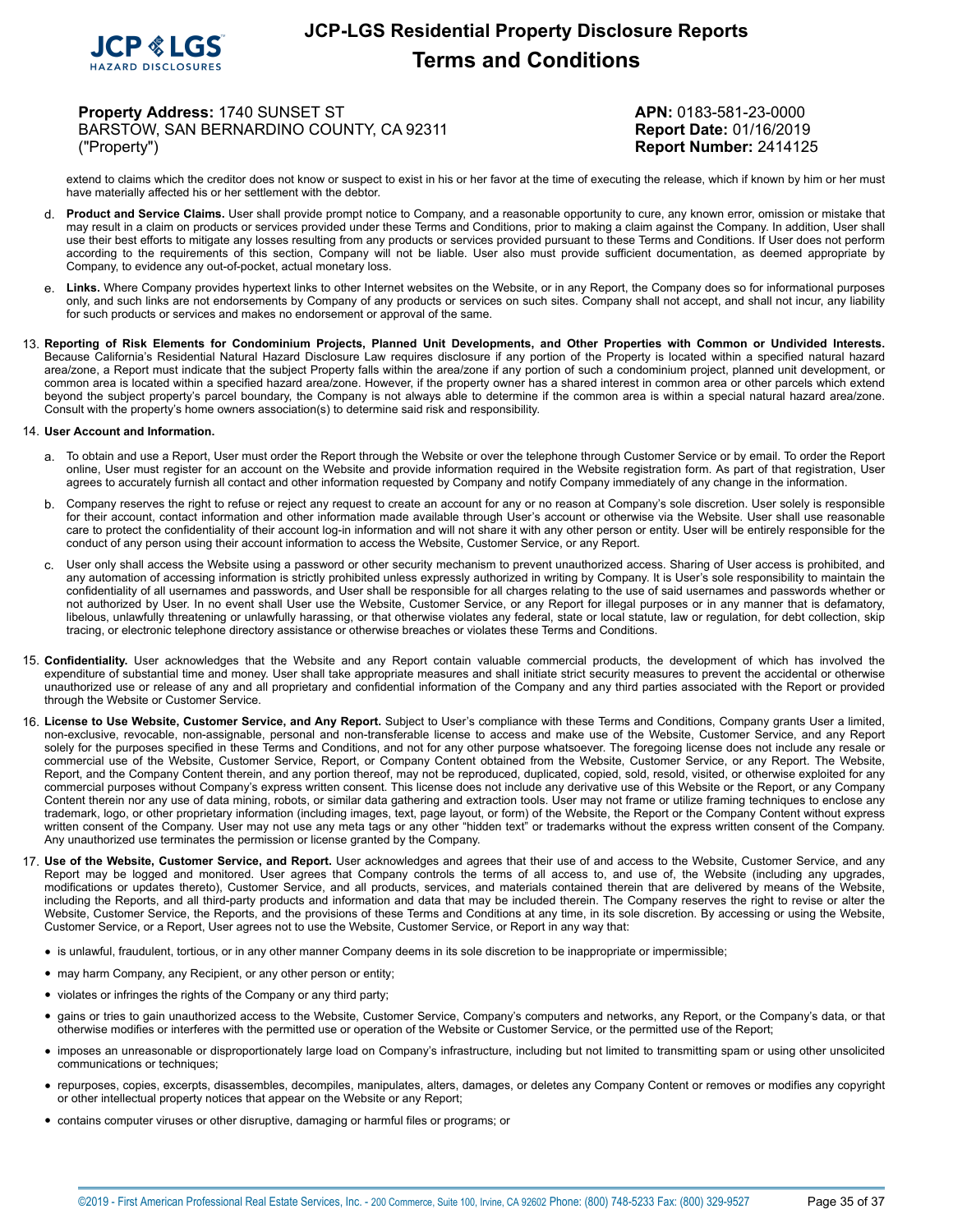

**Property Address:** 1740 SUNSET ST **APN:** 0183-581-23-0000 BARSTOW, SAN BERNARDINO COUNTY, CA 92311 **Report Date:** 01/16/2019 ("Property") **Report Number:** 2414125

• otherwise violates these Terms and Conditions, or any other terms, guidelines, or policies provided by Company.

In addition, User represents and warrants that:

- the information and other content that User provides using the Website, Customer Service, or Report does not infringe, violate, misappropriate or otherwise conflict with the rights of the Company or any third party; complies with all applicable local, state, national, and other laws, rules and regulations; and does not violate these Terms and Conditions;
- User will use their true legal name, address, electronic mail address, and only provide true, accurate and complete information on the Website;
- User will not impersonate another party or misrepresent or falsify their affiliation with another person, such as by using another user name, password or other account information or another name, likeness, image or photograph, or using fictitious personal or address information;
- User is at least 18 years of age, or the legal age of majority where User resides;
- User has all requisite rights and authority to use the Website, Customer Service, and Report, and to enter into these Terms and Conditions; and
- the performance of User's obligations under these Terms and Conditions will not violate, conflict with, or result in <sup>a</sup> default under any other agreement, including confidentiality agreements between User and third parties.
- 18. **User Content.** User hereby represents and warrants that any content that they upload to the Website, if permitted, or content that User uses in connection with any Report shall not be used in any manner that is defamatory, libelous, unlawfully threatening or unlawfully harassing, and does not and shall not infringe upon or misappropriate any rights, including, without limitation, intellectual property rights, proprietary rights or confidentiality rights, or rights of publicity or privacy of any third parties or the Company, and that such content is free of worms, viruses, Trojan Horses and other disabling code. For the avoidance of doubt, "content" as used in this section in connection with the User shall be construed broadly so as to include, but not be limited to, all materials, documents, data, information or other materials that User may upload to the Website or use in connection with any Report.

#### 19. **Intellectual Property.**

- a. Unless otherwise provided, Company owns the copyrights, trademarks, service marks, and trade dress rights to all materials and content displayed on and from the Website and any Report (including visual interfaces, interactive features, graphics, designs, databases and their data, computer code, products, software and all other elements and components of the Website and Report). User may not reproduce, repurpose, modify, excerpt, create derivative works, display, frame, perform, publish, distribute, sell, disseminate, transmit, broadcast, sell, or circulate any such materials or content, including, without limitation, the Report or Website, or the contents thereof, to any third party (including displaying or distributing the material using a third-party website) without Company's prior written consent.
- b. Copyrights. The Website and any Report are owned and copyrighted by Company. No ownership rights are being granted to User by these Terms and Conditions. Subject to the limited license provided in these Terms and Conditions, Company reserves all rights in and to Website and any Report, including, but not limited to, the exclusive rights under copyright and other intellectual property and the right to grant further licenses. User shall only use the Website as specifically stated herein. Company and its licensors reserve and retain all copyright, intellectual property and other proprietary rights in and to Company Content, including without limitation, all rights in any public information that may have been gathered, including as a compilation. All Company Content is protected by U.S. and/or international copyright laws, international treaties and/or other applicable laws. Unauthorized use of the Website or the Company Content is strictly prohibited and may subject User to prosecution. User acknowledges that all information accessed through the Website and any Report are proprietary information of Company, including any third-party suppliers (including, without limitation, real property ownership information) under copyright, and have been furnished to User in trust. Any revision, republication and re-use of Company Content or the Website for any purpose are strictly prohibited in whole or in part. Except as expressly permitted herein, the materials from the Website including, but not limited to, Company Content may be used solely for limited non-commercial informational purposes only as necessary to do business with the Company or for evaluating or purchasing Company's products and services. Except for downloading as may be expressly authorized by Company within specific portions of the Website, the Company Content may not be reproduced, licensed, copied, displayed, published, sold, modified, transmitted or distributed without the Company's prior written permission which may be withheld in Company's sole discretion. Linking to and/or framing the Website is strictly prohibited unless Company expressly consents in writing to such a link or frame, and User enters into a further agreement for such linking to and/or framings. Any person or entity wishing to establish a link to the Website, frame the Website, or request the Company's consent to other uses of the Website or Company Content, may send their request by e-mail to the Company Webmaster. All other uses of the Website and/or Company Content not expressly addressed in these Terms and Conditions are strictly prohibited.
- c. Trademarks. Company and/or its parent company, subsidiaries or affiliates own several trademarks and service marks that are used in connection with, among other things, the Website and any Report, including, but not limited to, First American, JCP-LGS, the Eagle logo ® ("Company Marks"). Any use of the Company Marks requires prior approval in writing by the Company which may be withheld in Company's sole discretion. The "look and feel" of the Website and any Report, and the contents thereof, including, without limitation, the Company Content, such as the color combinations, buttons, layout, and other graphical elements are protected by applicable U.S. and international intellectual property laws, including, without limitation, trademark, copyright and trade dress laws. Nothing contained herein shall constitute a license (either express or implied) for User to use any of the Company Marks or trade dress, including the elements that constitute the "look and feel" of the Website and any Report.
- d. Company retains all rights that are not otherwise expressly granted in these Terms and Conditions.
- e. At Company's request, User shall return or delete any and all Website or Report content or portion thereof in their possession.
- 20. In the event of a dispute involving a violation of Paragraphs 15, 16, 17, 18, or 19 of these Terms and Conditions, such dispute shall not be subject to the Small Claims or Arbitration provisions set forth in Paragraph 23 below. In any litigation to stop a violation of those Paragraphs, the prevailing party shall be entitled to recover its reasonable attorneys' fees, expert fees and costs.
- 21. Pricings/Billing and Payment Processing. Company reserves the right to change any Report pricing, including whether a Report is billed for, at any time without<br>notice. To the extent applicable, charges or fees for any or directly to licensee, depending upon how licensee sets up their account.

In the event that any credit card payments are processed by a third-party card processing company, such third-party card processing company will be contractually required by Company to use commercially adequate security and confidentiality measures. That agreement requires the card processing company to use adequate security and confidentiality measures to protect User's payment information. All payment information that User provides through the Website will be